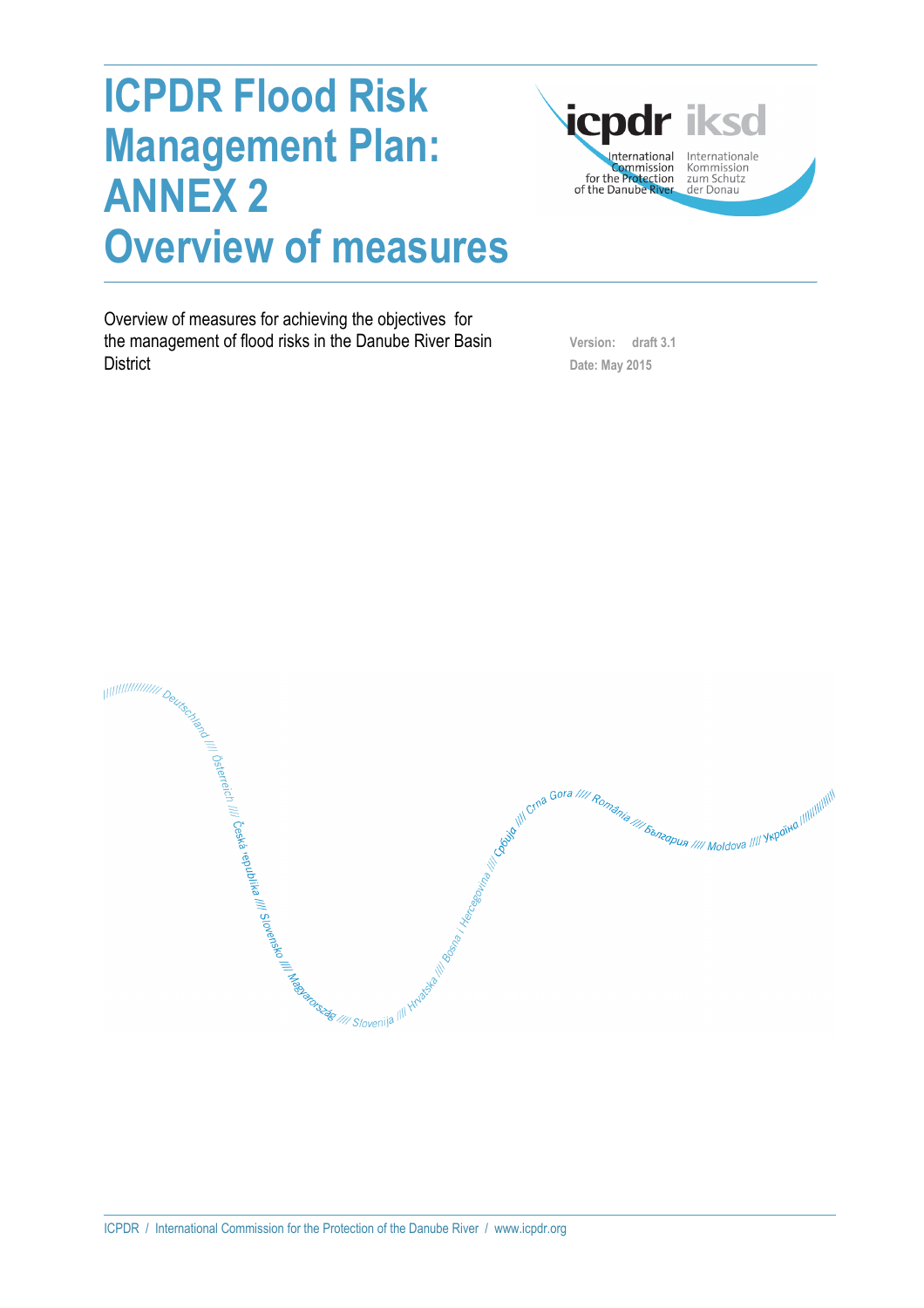#### **Imprint**

Published by: ICPDR – International Commission for the Protection of the Danube River

© ICPDR 2014

Contact ICPDR Secretariat Vienna International Centre / D0412 P.O. Box 500 / 1400 Vienna / Austria T: +43 (1) 26060-5738 / F: +43 (1) 26060-5895 icpdr@unvienna.org / www.icpdr.org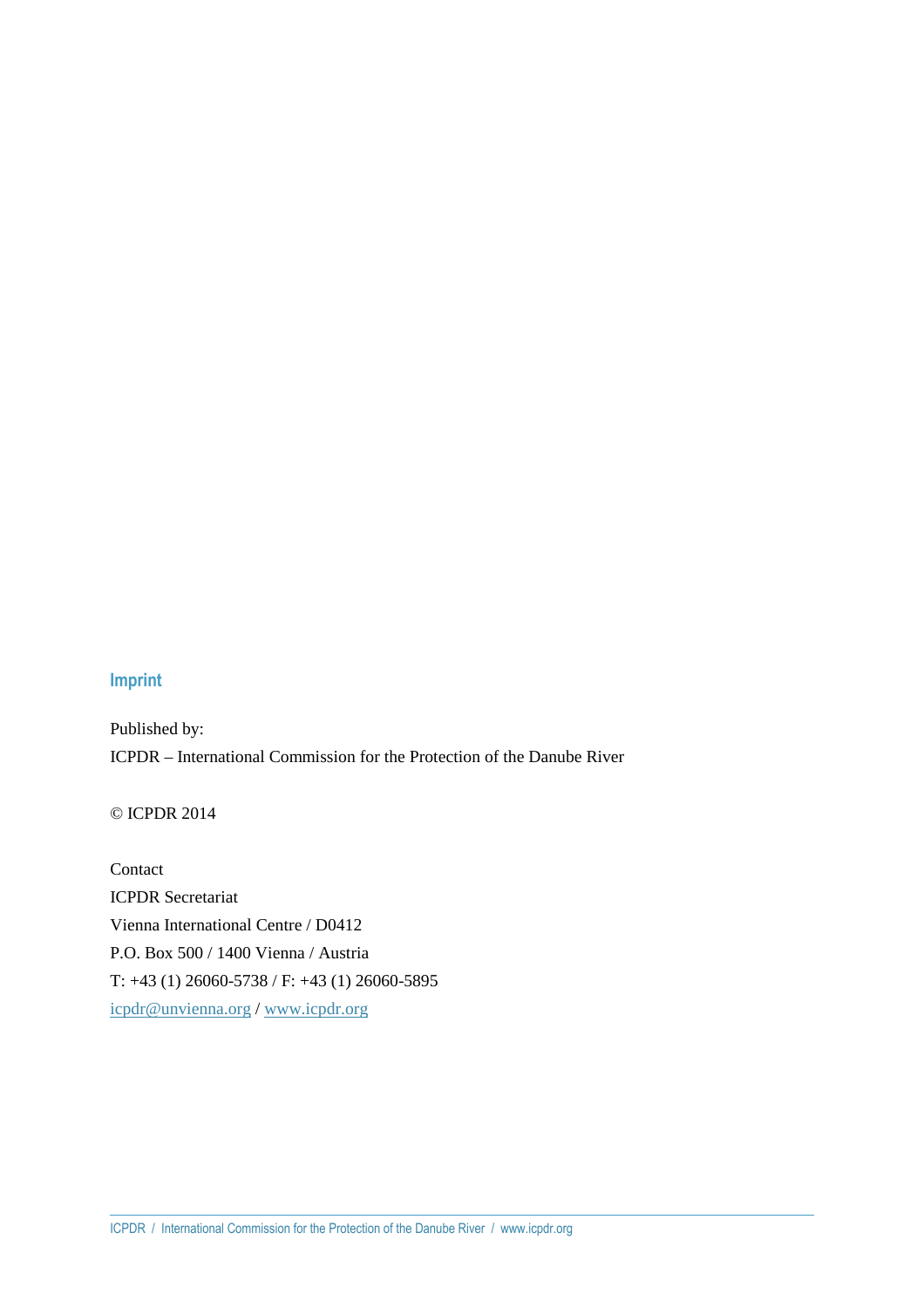### **Table of content**

| 1. Introduction                                    | 4               |
|----------------------------------------------------|-----------------|
| 2. Measures to avoid new risks                     | 5               |
| 3. Measures reducing the existing risks            | 12 <sup>°</sup> |
| 4. Measures strenghtening resilience               | 29              |
| 5. Awareness raising measures                      | 41              |
| 6. Measures implementing the solidarity principle  | 45              |
| 7. List of transboundary projects supporting DFRMP | 56              |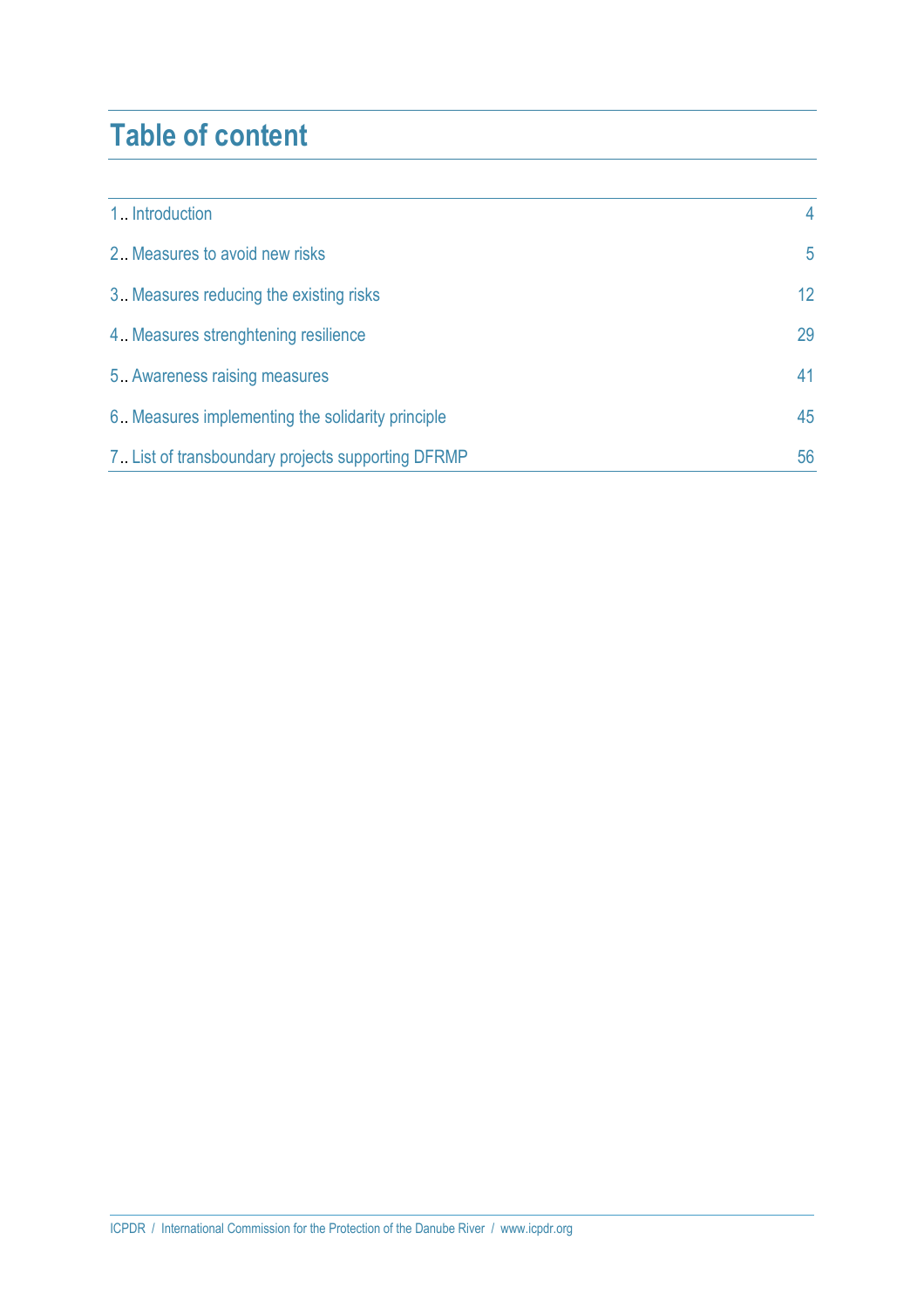### **1 Introduction**

Directive 2007/60/EC on the assessment and management of flood risks (European Floods Directive, EFD) requires that Member States on the basis of the flood hazard and flood risk maps shall establish flood risk management plans coordinated at the level of the river basin district.

Member States shall establish appropriate objectives for the management of flood risks for the areas identified under EFD Article  $5(1)$  and the areas covered by EFD Article  $13(1)(b)$ , focusing on the reduction of potential adverse consequences of flooding for human health, the environment, cultural heritage and economic activity, and, if considered appropriate, on non-structural initiatives and/or on the reduction of the likelihood of flooding.

The flood risk management plans have to include a summary of the measures and their prioritisation aiming to achieve the appropriate objectives of flood risk management, including the measures taken in accordance with EFD Article 7, and flood related measures taken under other Community acts, including Council Directives 85/337/EEC of 27 June 1985 on the assessment of the effects of certain public and private projects on the environment (1) and 96/82/EC of 9 December 1996 on the control of major accident hazards involving dangerous substances (2), Directive 2001/42/EC of the European Parliament and of the Council of 27 June 2001 on the assessment of the effects of certain plans and programmes on the environment (3) and Directive 2000/60/EC.

In accordance with the EFD Article 7(2) the ICPDR agreed upon the following objectives for the Flood risk management plan for the Danube River Basin District:

- Avoidance of new risks
- Reduction of existing risks
- Strengthening resilience
- Raising awareness
- Solidarity principle

This overview of measures is structured in accordance with these basin-wide objectives.

This is a living non exhausting list of measures which could be amended if relevant.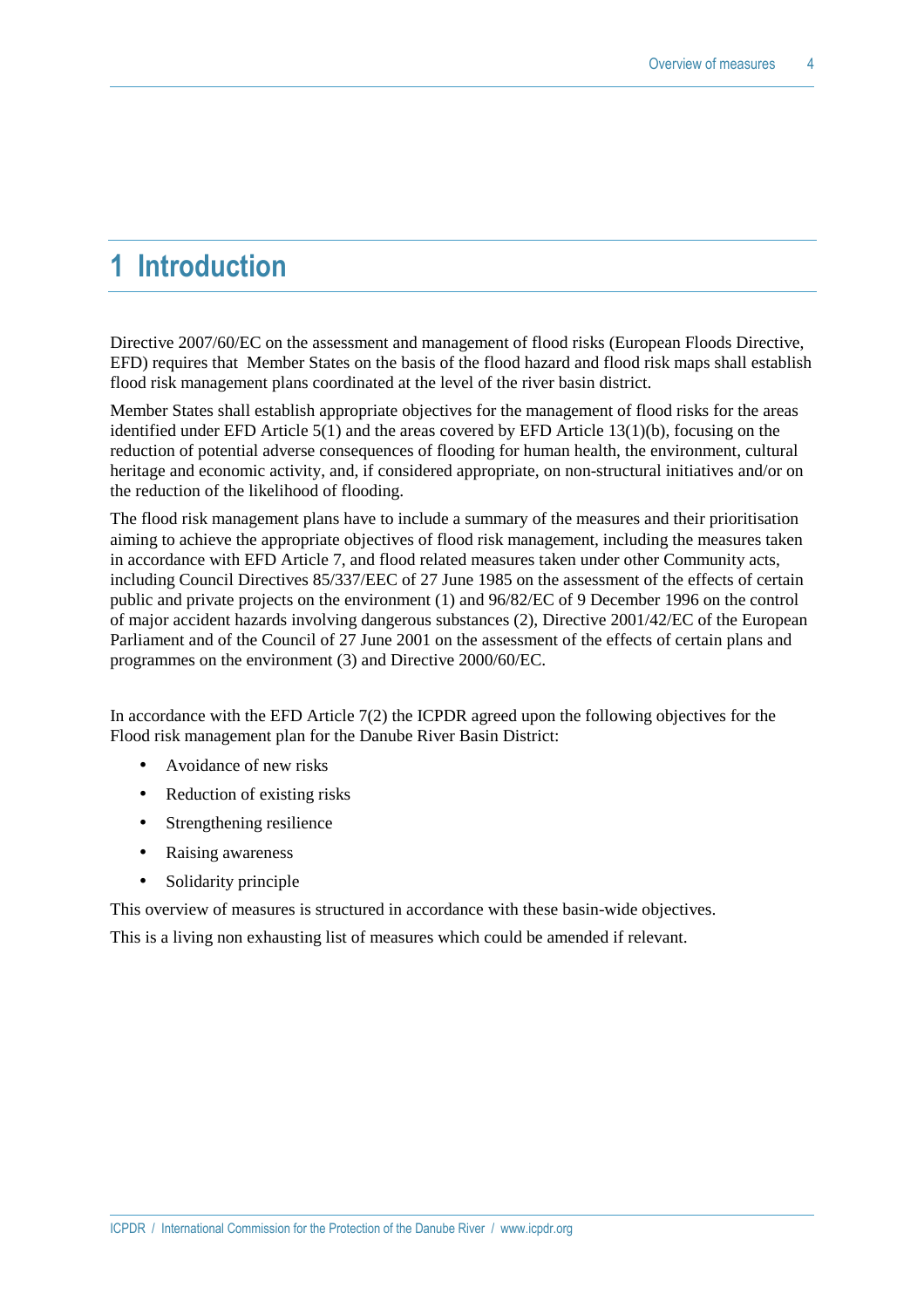## **2 Measures to avoid new risks**

| Aspects of<br>flood risk<br>management | <b>Type</b> | <b>Description</b>                                                                                                                                   | <b>Measures by countries</b>                                                                                                                                                                                                                                                                                                                                                                                                                                                                                                                                                                                                                                                                                                                                                                                                                                                                       |
|----------------------------------------|-------------|------------------------------------------------------------------------------------------------------------------------------------------------------|----------------------------------------------------------------------------------------------------------------------------------------------------------------------------------------------------------------------------------------------------------------------------------------------------------------------------------------------------------------------------------------------------------------------------------------------------------------------------------------------------------------------------------------------------------------------------------------------------------------------------------------------------------------------------------------------------------------------------------------------------------------------------------------------------------------------------------------------------------------------------------------------------|
| Prevention                             | Avoidance   | Measure to prevent the<br>location of new or additional<br>receptors in flood prone<br>areas, such as land use<br>planning policies or<br>regulation | <b>GERMANY</b><br>Regional planning<br>$\bullet$<br>Designation of floodplains<br>Area development planning<br>Adopted landuse<br>$\bullet$<br>Conceptions / studies / expertices<br>Information and training<br>$\bullet$<br><b>AUSTRIA</b><br>Compilation and update of hazard zone plans<br>Incorporation of hazard zone plans<br>Development of concepts, plans, projects, strategies on catchment scale to improve<br>the water and sediment balance<br>Compilation and incorporation of local and regional land use planning strategies<br>$\bullet$<br>Definition of a framework for implementation and maintenance of flood protection and<br>mitigation measures.<br><b>CZECH REPUBLIC</b><br>Elaboration or update of the zoning plans (to define area without buildings)<br>$\bullet$<br>Application of results of flood hazard maps and flood risk maps as a limits in zoning<br>plans |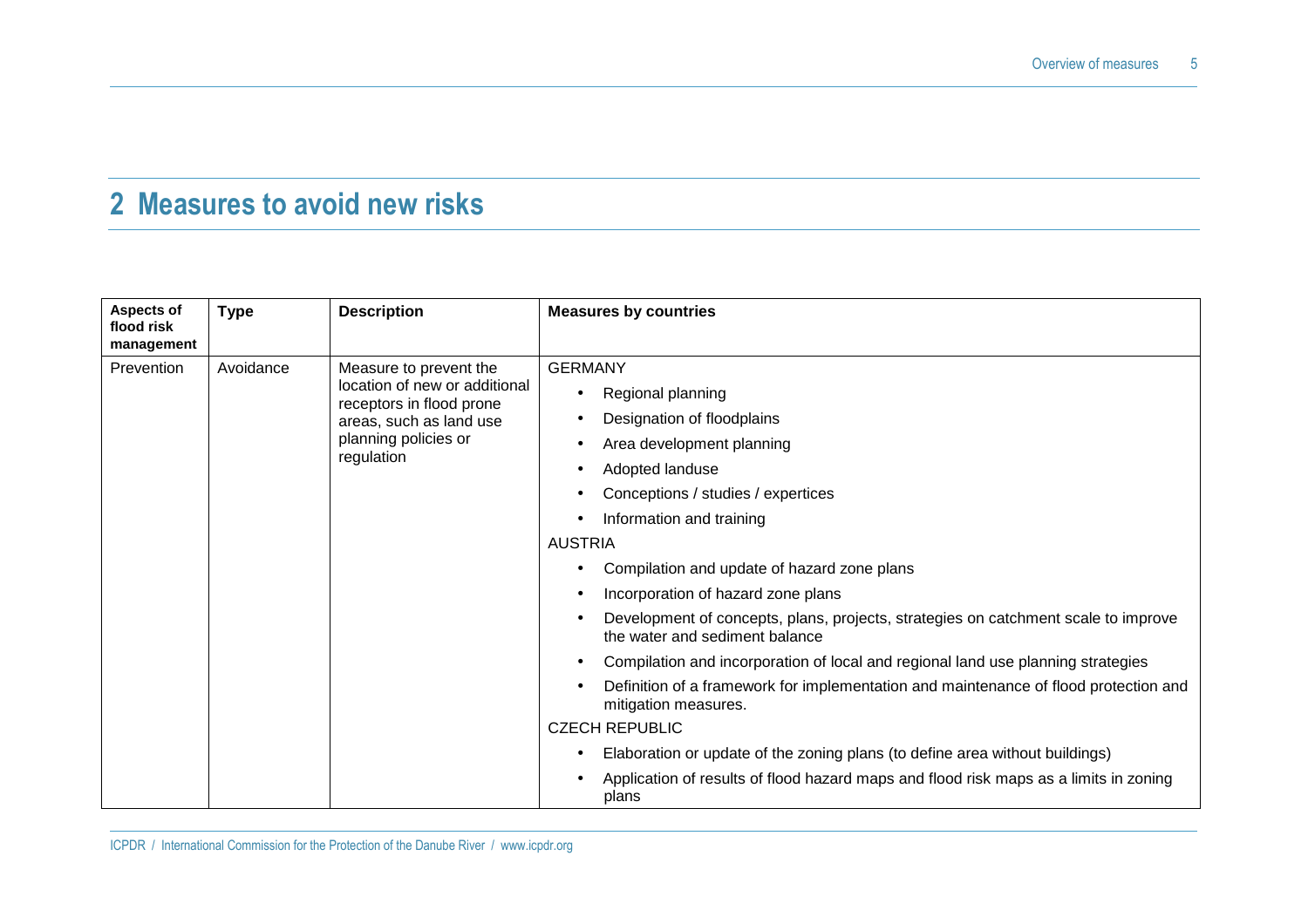| Change of functional use in zoning plans                                                                                                                                                                                            |
|-------------------------------------------------------------------------------------------------------------------------------------------------------------------------------------------------------------------------------------|
| Raising of buildings and other structures resilience (technical regulations)                                                                                                                                                        |
| <b>SLOVAKIA</b>                                                                                                                                                                                                                     |
| Incorporation of delineated flood prone areas into spatial planning                                                                                                                                                                 |
|                                                                                                                                                                                                                                     |
| <b>HUNGARY</b>                                                                                                                                                                                                                      |
| New regulations on the flood risk areas on land use planning (less valuable land use)                                                                                                                                               |
| New regulations on the flood risk areas in the field of construction (water resistant<br>constructions)                                                                                                                             |
| <b>SLOVENIA</b>                                                                                                                                                                                                                     |
| Legal restrictions for public or private investments through conditions and limitations<br>for constructions and activities on flood risk areas (O since 2008)                                                                      |
| Prevention of increasing the damage potential on flood hazard areas through<br>municipal spatial plans and national spatial plans (O)                                                                                               |
| <b>CROATIA</b>                                                                                                                                                                                                                      |
| Continuation of activities on formal introduction of a special level of protection and<br>maintenance of natural water retention and wetland areas and boundaries of the<br>public water domain in the process of physical planning |
| Continuation of activities on registration of the public water domain in land registry                                                                                                                                              |
| Monitoring of conditions on the public water domain                                                                                                                                                                                 |
| <b>SERBIA</b>                                                                                                                                                                                                                       |
|                                                                                                                                                                                                                                     |
| Delineate "water land" and include this land category in land registries and municipal<br>spatial plans                                                                                                                             |
| Implement results of flood hazard and flood risk mapping in spatial plans                                                                                                                                                           |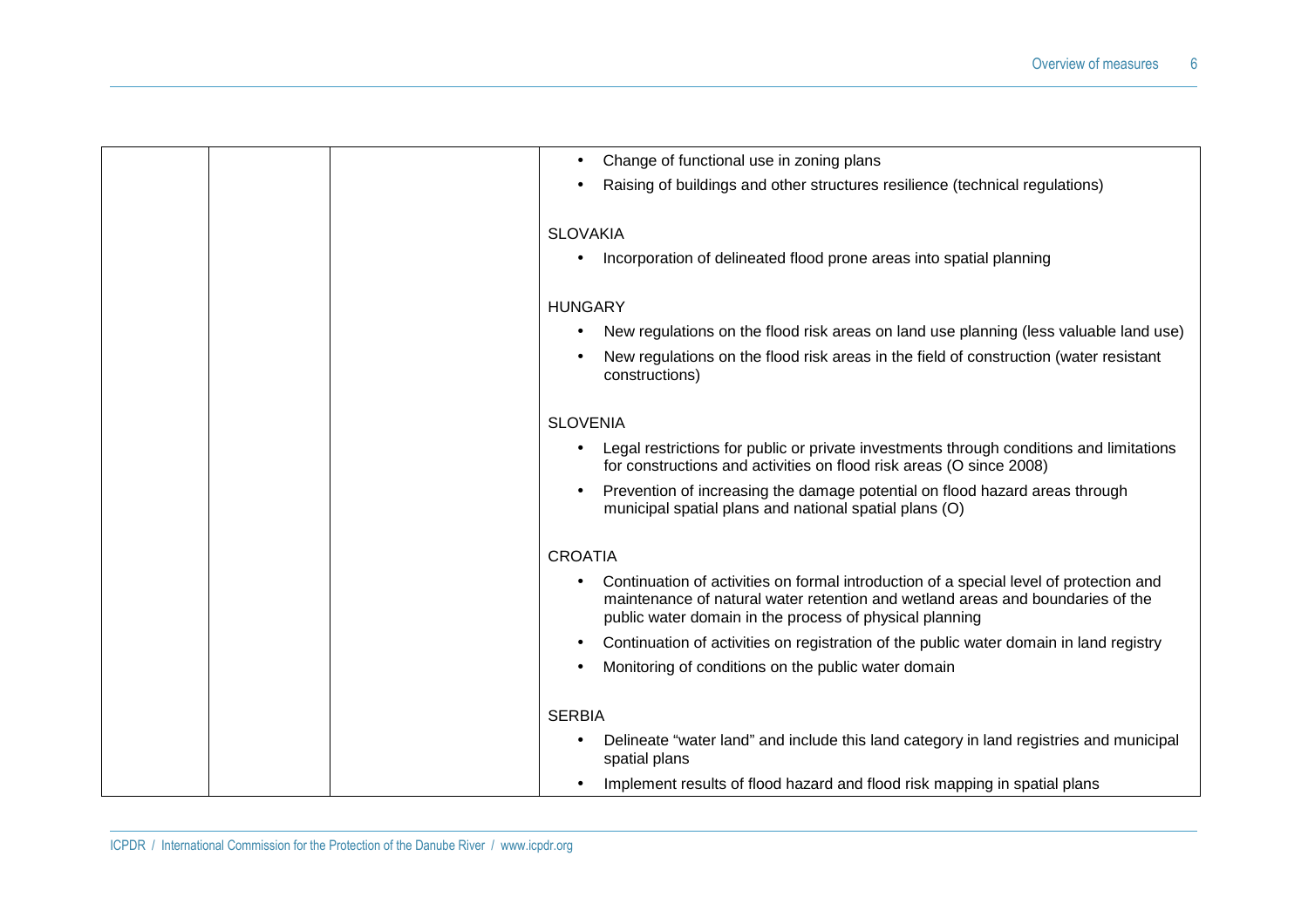|              |                        |                                              | Limit the increase of flood risk in the actually and potentially flooded areas through<br>$\bullet$<br>special conditions and permits, set in the law                                     |
|--------------|------------------------|----------------------------------------------|-------------------------------------------------------------------------------------------------------------------------------------------------------------------------------------------|
|              |                        |                                              | Update the Erosion map of Serbia and designate erosion-prone areas, with conditions<br>$\bullet$<br>for their use and necessary works and measures for erosion and torrent control        |
|              |                        |                                              | <b>BOSNIA AND HERZEGOVINA</b><br>Inclusion of flood areas into the spatial plans and other planning documentation<br>$\bullet$<br>Preparation of missing maps of flood hazards for rivers |
|              |                        |                                              |                                                                                                                                                                                           |
|              |                        |                                              | <b>ROMANIA</b>                                                                                                                                                                            |
|              |                        |                                              | Resettlement, land acquisition and cultural changes<br>$\bullet$                                                                                                                          |
|              |                        |                                              | <b>BULGARIA</b>                                                                                                                                                                           |
|              |                        |                                              | Legislative restrictions of the construction works in the floodplains                                                                                                                     |
|              |                        |                                              | Prohibition of the construction in flood-prone zones.                                                                                                                                     |
|              |                        |                                              | Restrictive measures to the investment intentions in areas adjacent to the river's bed.<br><b>MOLDOVA</b>                                                                                 |
|              |                        |                                              | Preventing location of new or additional receptors in flood prone areas<br>$\bullet$                                                                                                      |
| Preparedness | Emergency              | Measure to establish or                      | <b>GERMANY</b>                                                                                                                                                                            |
|              | Event                  | enhance flood event                          | Emergence event response planning<br>$\bullet$                                                                                                                                            |
|              | Response<br>Planning / | institutional emergency<br>response planning | Conceptions / studies / expertices                                                                                                                                                        |
|              | Contingency            |                                              | Information and training                                                                                                                                                                  |
|              | planning               |                                              | <b>CZECH REPUBLIC</b>                                                                                                                                                                     |
|              |                        |                                              | Flood inspection on rivers, water reservoirs and water structures                                                                                                                         |
|              |                        |                                              | <b>HUNGARY</b>                                                                                                                                                                            |
|              |                        |                                              | Renewal of the flood protection plans                                                                                                                                                     |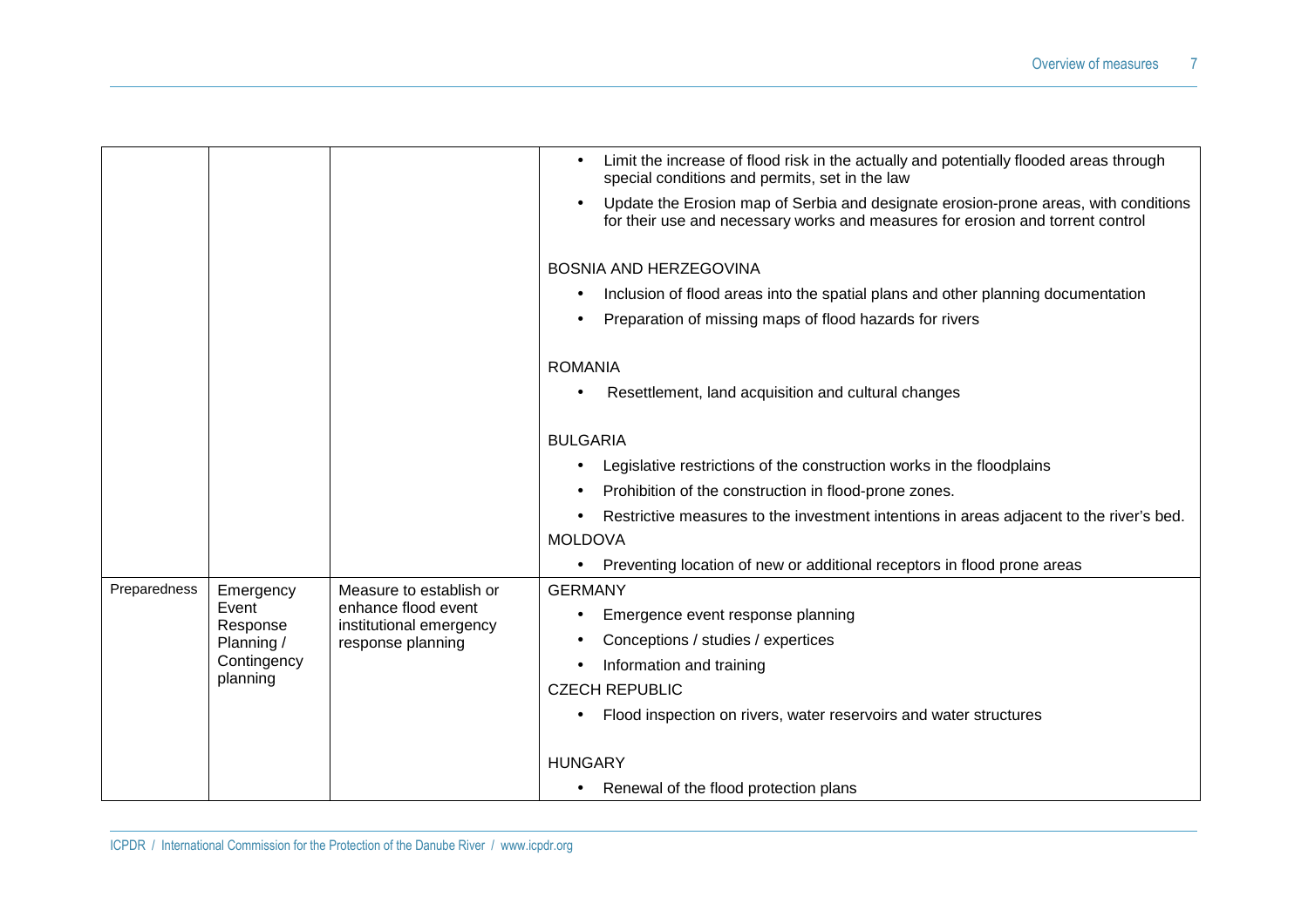| Recalculation of design flood levels                                                                                                                         |
|--------------------------------------------------------------------------------------------------------------------------------------------------------------|
| <b>SLOVENIA</b>                                                                                                                                              |
| Renewal of national and municipal plans for flood protection and rescue (estimation of<br>endangerment, measures and tasks, needed forces and equipment) (O) |
| Update of discharge return periods and hydraulic consequences including climate<br>change projections (F)                                                    |
| <b>CROATIA</b>                                                                                                                                               |
| Updating of flood protection systems management plans and operative flood defence<br>plans                                                                   |
| Harmonization of operative flood defence plans with National civil protection<br>directorate                                                                 |
| Monitoring of data on flood events and effectiveness of flood protection measures                                                                            |
| <b>SERBIA</b>                                                                                                                                                |
| Study of climate change impacts                                                                                                                              |
| <b>BOSNIA AND HERZEGOVINA</b>                                                                                                                                |
| Preparing report on setting limits concerning surface water in municipal cadastres                                                                           |
| Application of restrictions related to flood areas and surface waters.                                                                                       |
| Application of agro-technical measures, forests managing measures and land-use in<br>accordance with the nature protection.                                  |
| <b>ROMANIA</b>                                                                                                                                               |
| Planning and Emergency Situations Management                                                                                                                 |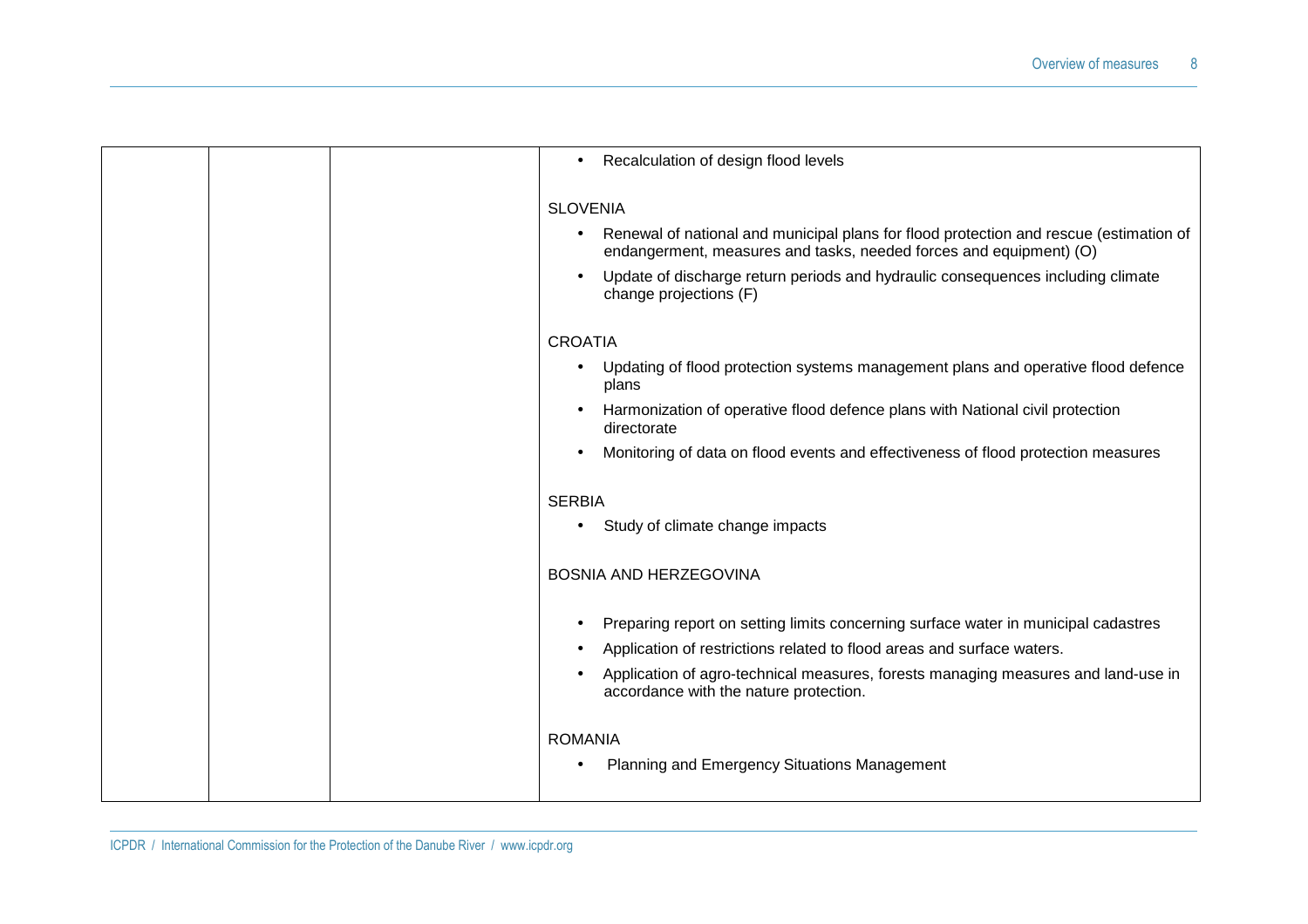|              |                                                                               | <b>BULGARIA</b>                                                                                                                                                                                                                     |
|--------------|-------------------------------------------------------------------------------|-------------------------------------------------------------------------------------------------------------------------------------------------------------------------------------------------------------------------------------|
|              |                                                                               | Elaboration or update of emergency action-plans for water systems and<br>hydrotechnical facilities.                                                                                                                                 |
|              |                                                                               | Develop of special flood-related action-plans for the "SEVESO" facilities                                                                                                                                                           |
|              |                                                                               | <b>MOLDOVA</b>                                                                                                                                                                                                                      |
|              |                                                                               | Issuing of the DECISION NO. 1340 from 04.12.2001 of the Commission for<br>Emergency Situations of the Republic of Moldova on undertaking specific tasks<br>related to population and territory protection from emergency situations |
| Other        | Other measure to establish                                                    | <b>GERMANY</b>                                                                                                                                                                                                                      |
| preparedness | or enhance preparedness<br>for flood events to reduce<br>adverse consequences | Insurance, financial precautions<br>$\bullet$<br><b>HUNGARY</b>                                                                                                                                                                     |
|              |                                                                               | Communication of flood risk                                                                                                                                                                                                         |
|              |                                                                               | New regulation of the financial circumstances                                                                                                                                                                                       |
|              |                                                                               | <b>SLOVENIA</b>                                                                                                                                                                                                                     |
|              |                                                                               | Identification and administrative protection of significant inundation areas (F)                                                                                                                                                    |
|              |                                                                               | <b>CROATIA</b>                                                                                                                                                                                                                      |
|              |                                                                               | Regulation of obligations of regular monitoring, analysis and reporting                                                                                                                                                             |
|              |                                                                               | Conditions of flood protection structures and systems                                                                                                                                                                               |
|              |                                                                               | Data on flood events and effectiveness of flood protection measures<br>$\circ$                                                                                                                                                      |
|              |                                                                               | Conditions on the public water domain<br>$\circ$                                                                                                                                                                                    |
|              |                                                                               | Establishment of a registry of legal entities certified for performing preventive and<br>operational flood defence                                                                                                                  |
|              |                                                                               |                                                                                                                                                                                                                                     |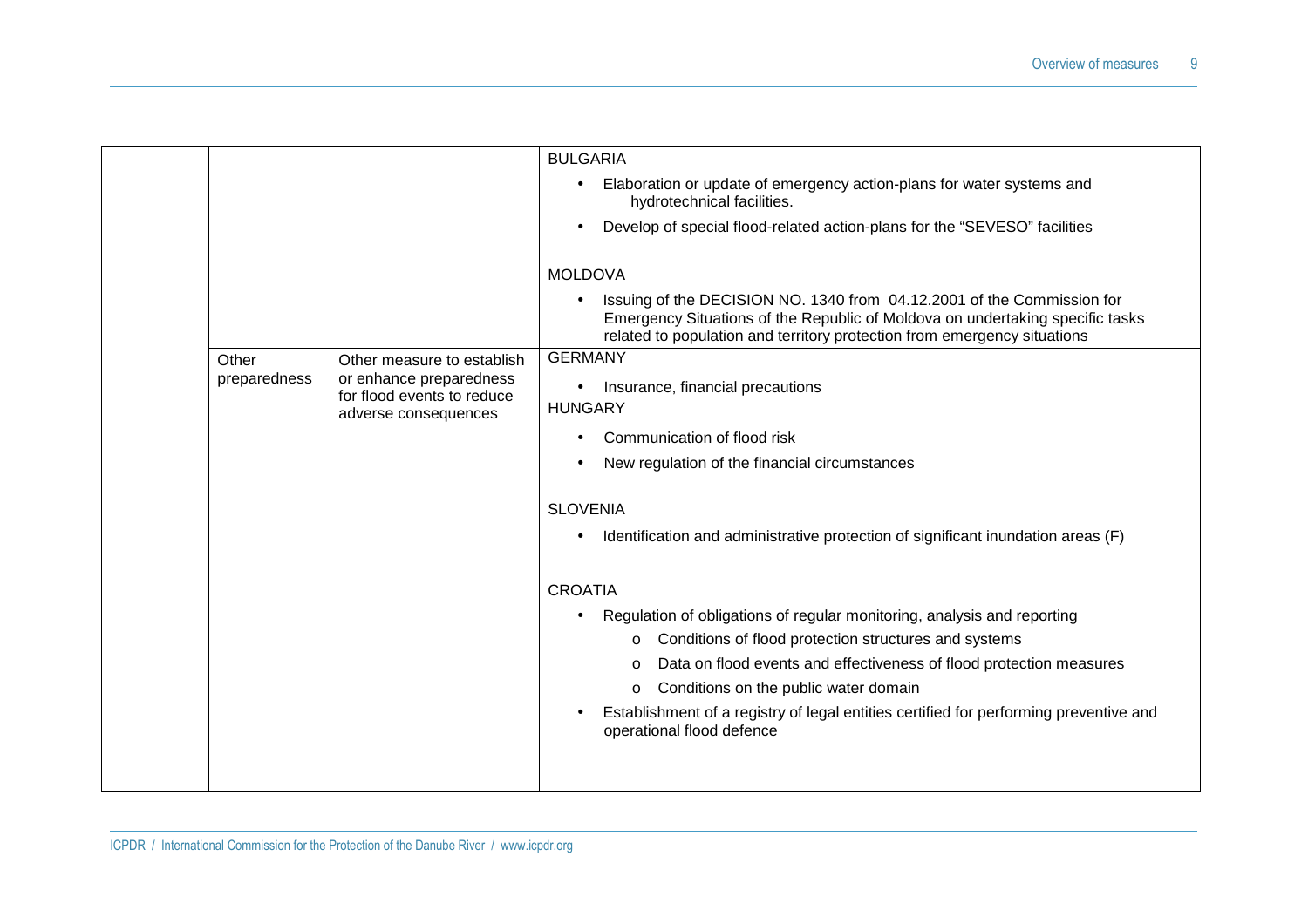|                              |  |  | <b>SERBIA</b>                                                                                                |
|------------------------------|--|--|--------------------------------------------------------------------------------------------------------------|
|                              |  |  | Permanent monitoring and inspection of erosion control and flood protection<br>$\bullet$<br>structures       |
|                              |  |  | Permanent monitoring of erosion processes and the state of torrential rivers<br>$\bullet$                    |
|                              |  |  | <b>ROMANIA</b>                                                                                               |
|                              |  |  | Improvement and maintenance of defence structures                                                            |
|                              |  |  | <b>BULGARIA</b>                                                                                              |
|                              |  |  | Monitoring and forecasting of rainfall / runoff in the river basins. Monitoring of the<br>$\bullet$<br>dams. |
|                              |  |  | Broad access to the information and forecasts on water level, river-flow and ice<br>conditions               |
|                              |  |  |                                                                                                              |
|                              |  |  | <b>MOLDOVA</b>                                                                                               |
|                              |  |  | Communication on flood situation                                                                             |
|                              |  |  | <b>Strengthening levees</b><br>$\bullet$                                                                     |
| <b>AUSTRIA</b><br>Protection |  |  |                                                                                                              |
|                              |  |  | Improvement of retention capacity on catchment scale<br>$\bullet$                                            |
|                              |  |  | Restoration of flood plains and sedimentation areas<br>$\bullet$                                             |
|                              |  |  | Structural protection measures<br>٠                                                                          |
|                              |  |  | Object oriented measures                                                                                     |
|                              |  |  | Relocation and reallocation                                                                                  |
|                              |  |  | Improvement of river inspection<br>٠                                                                         |
|                              |  |  | Maintenance of protection and mitigation measures, river maintenance                                         |
|                              |  |  | <b>ROMANIA</b>                                                                                               |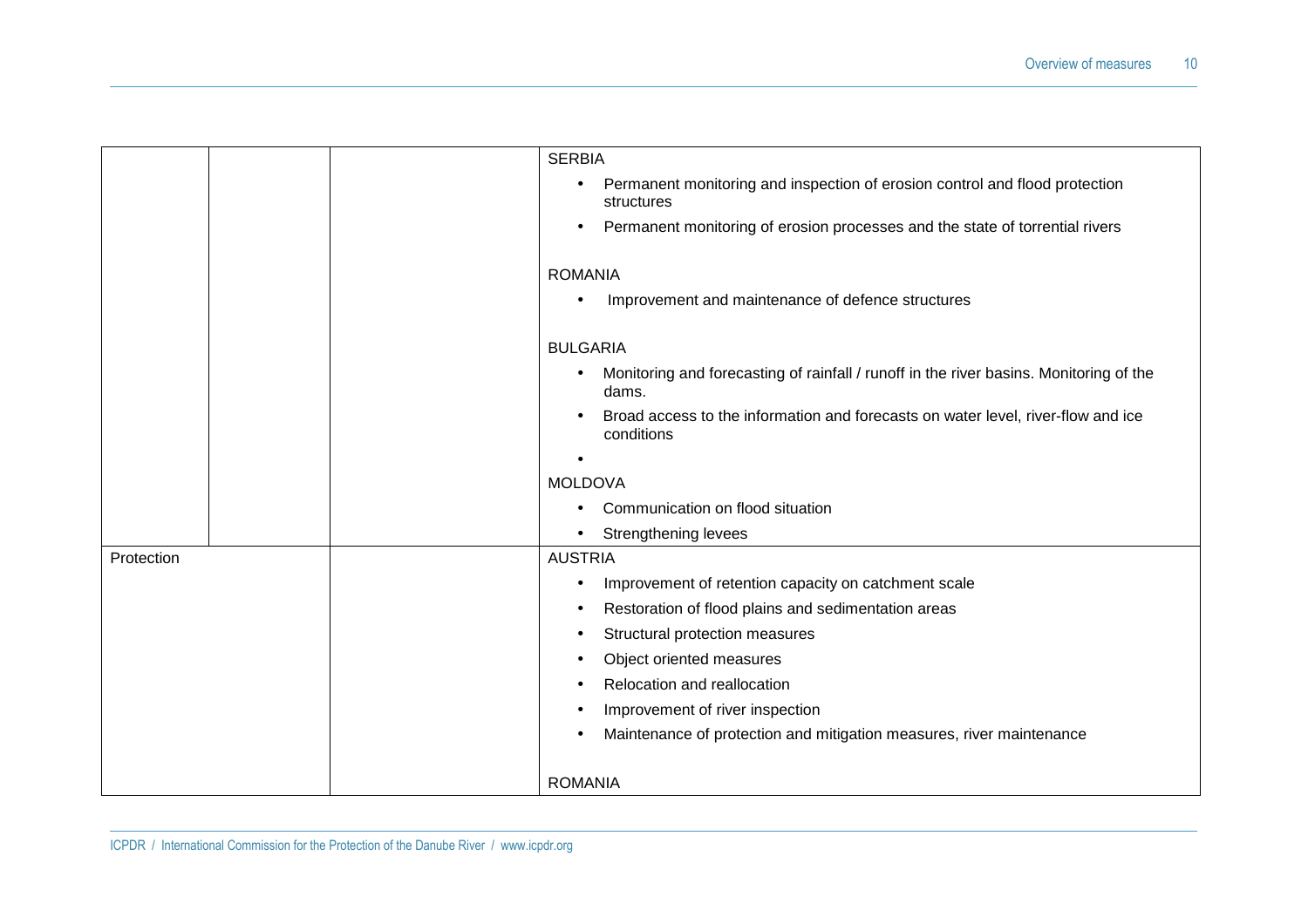|       | $\bullet$       | Improvement and maintenance of defence structures                                                       |
|-------|-----------------|---------------------------------------------------------------------------------------------------------|
|       |                 |                                                                                                         |
| Other | <b>GERMANY</b>  |                                                                                                         |
|       |                 | Other measures                                                                                          |
|       |                 | Financial aid program                                                                                   |
|       |                 | <b>BOSNIA AND HERZEGOVINA</b>                                                                           |
|       | $\bullet$       | Application of anti-erosion measures in the river basins and measures for torrents<br>defence           |
|       |                 | Protection of objects against erosion and torrents                                                      |
|       | <b>CROATIA</b>  |                                                                                                         |
|       |                 | Analysis of the climate change effects on the concepts of flood protection and flood<br>risk management |
|       | <b>SERBIA</b>   |                                                                                                         |
|       | $\bullet$       | Update and apply principles and methods of flood-resilient construction                                 |
|       | $\bullet$       | Update the Cadastre of erosion and torrents                                                             |
|       |                 | Update the Cadastre of water structures                                                                 |
|       |                 | Include all data in Water Information System of Serbia                                                  |
|       | <b>BULGARIA</b> |                                                                                                         |
|       | $\bullet$       | Flood-resilient design and construction of buildings                                                    |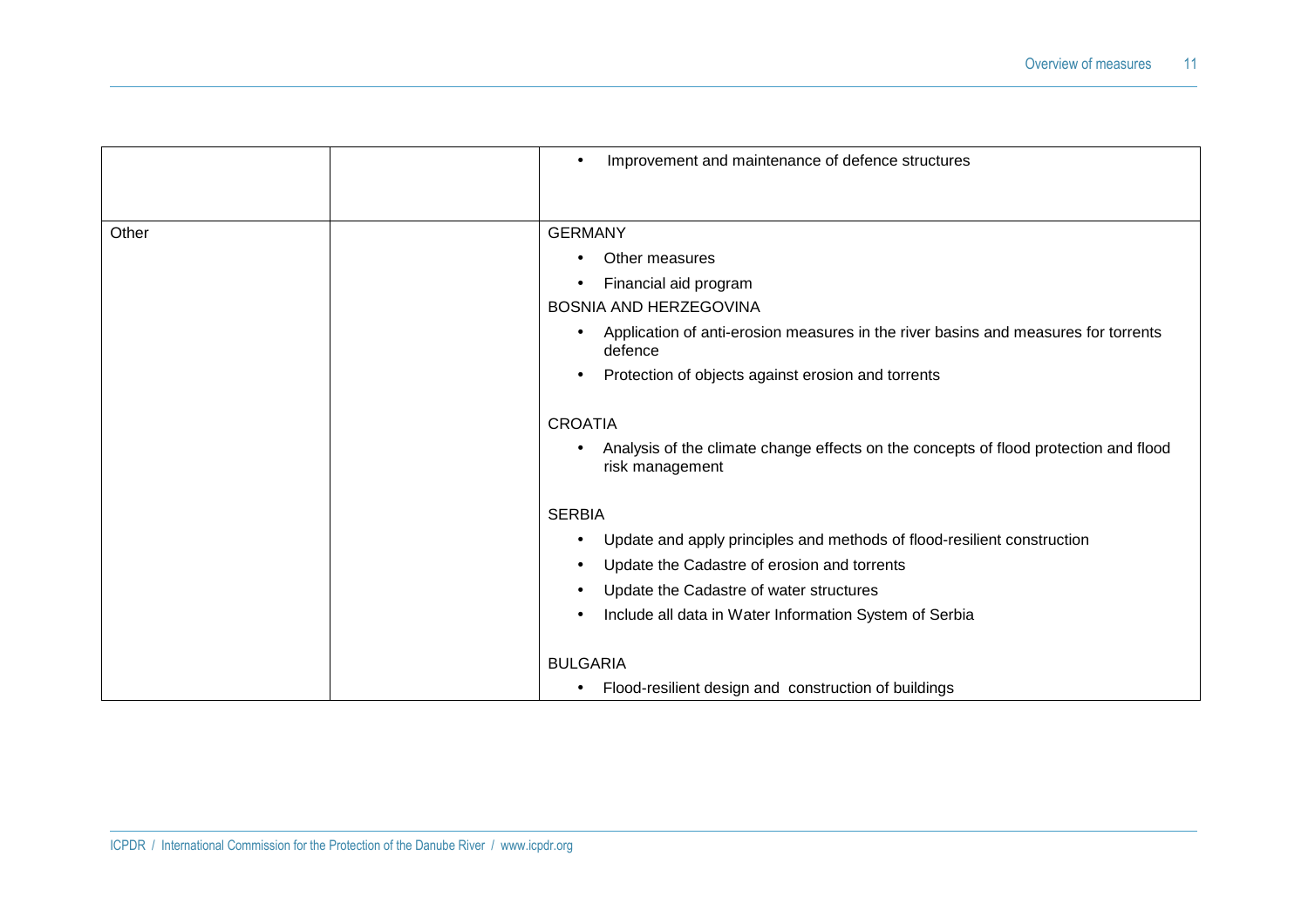### **3 Measures reducing the existing risks**

| Aspects of<br>flood risk<br>management | <b>Type</b>              | <b>Description</b>                                                                                                                                        | <b>Measures by countries</b>                                                                                                                                                                                                                                                                                                                                                                                                  |
|----------------------------------------|--------------------------|-----------------------------------------------------------------------------------------------------------------------------------------------------------|-------------------------------------------------------------------------------------------------------------------------------------------------------------------------------------------------------------------------------------------------------------------------------------------------------------------------------------------------------------------------------------------------------------------------------|
| Prevention                             | Removal or<br>relocation | Measure to remove receptors<br>from flood prone areas, or to<br>relocate receptors to areas of<br>lower probability of flooding and<br>or of lower hazard | <b>GERMANY</b><br>Removal/relocation<br>Information and training<br><b>AUSTRIA</b><br>Incorporation of hazard zone plans<br>Relocation and reallocation<br><b>CZECH REPUBLIC</b><br>Removal or relocation of buildings<br>Spend the rest of buildings and functional use life<br>$\bullet$<br><b>HUNGARY</b><br>Removal or relocation of dykes<br><b>SLOVENIA</b><br>Setting a regulation on flood resilient construction (F) |
|                                        |                          |                                                                                                                                                           | <b>SERBIA</b><br>Re-asses legalisation of illegally built structures on flood-prone areas<br>$\bullet$                                                                                                                                                                                                                                                                                                                        |
|                                        |                          |                                                                                                                                                           | Remove structures illegally built on flood-prone areas                                                                                                                                                                                                                                                                                                                                                                        |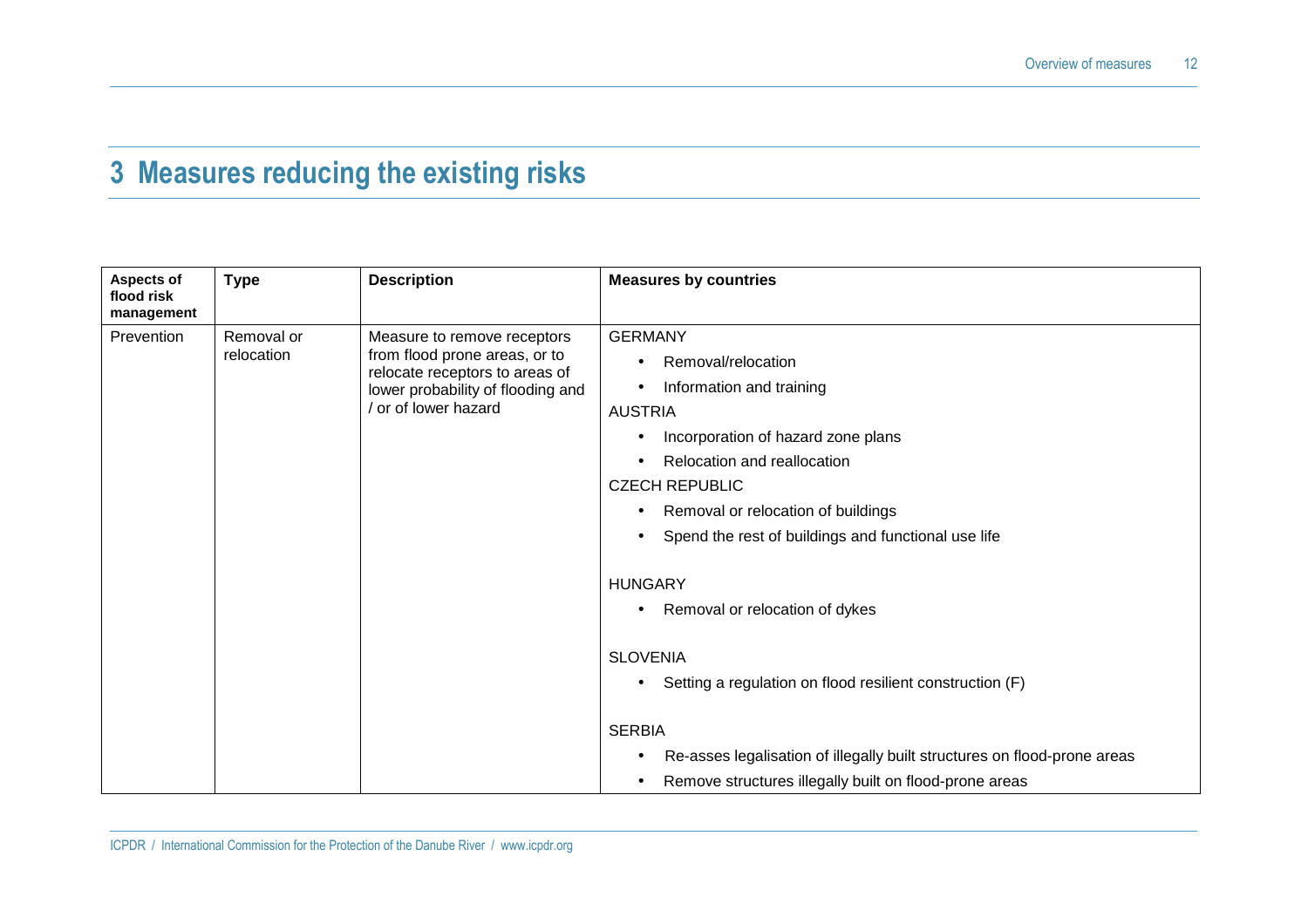|           |                                                                                                                                              | <b>BOSNIA AND HERZEGOVINA</b><br>Relocation of most endangered population based on risk map data<br>$\bullet$<br>Relocation of any potentially dangerous industrial facilities away from the<br>flood risk areas                                                                                                                                       |
|-----------|----------------------------------------------------------------------------------------------------------------------------------------------|--------------------------------------------------------------------------------------------------------------------------------------------------------------------------------------------------------------------------------------------------------------------------------------------------------------------------------------------------------|
|           |                                                                                                                                              | <b>ROMANIA</b><br>Resettlement, land acquisition and cultural changes<br>$\bullet$<br>Permits for the use of land and building, their control<br>$\bullet$<br>Improved tools, methods and standards of appropriate evaluation<br>$\bullet$                                                                                                             |
|           |                                                                                                                                              | <b>BULGARIA</b><br>Removal of illegally built constructions, barriers, and other artificial<br>$\bullet$<br>obstacles located in the river's beds or in the gullies<br>Closure and reclamation of unused and abandoned industrial and<br>$\bullet$<br>contaminated sites                                                                               |
|           |                                                                                                                                              | <b>MOLDOVA</b><br>Removal or relocation of buildings<br>٠                                                                                                                                                                                                                                                                                              |
| Reduction | Measure to adapt receptors to<br>reduce the adverse<br>consequences in the event of a<br>flood actions on buildings, public<br>networks, etc | <b>GERMANY</b><br>Flood adapted planning, construction and renovation<br>$\bullet$<br>Physical protection of buildings<br>٠<br>Flood proof storage of water-hazardous substances<br>$\bullet$<br>Conceptions / studies / expertices<br>٠<br>Information and training<br>٠<br>Research and development projects and best practice projects<br>$\bullet$ |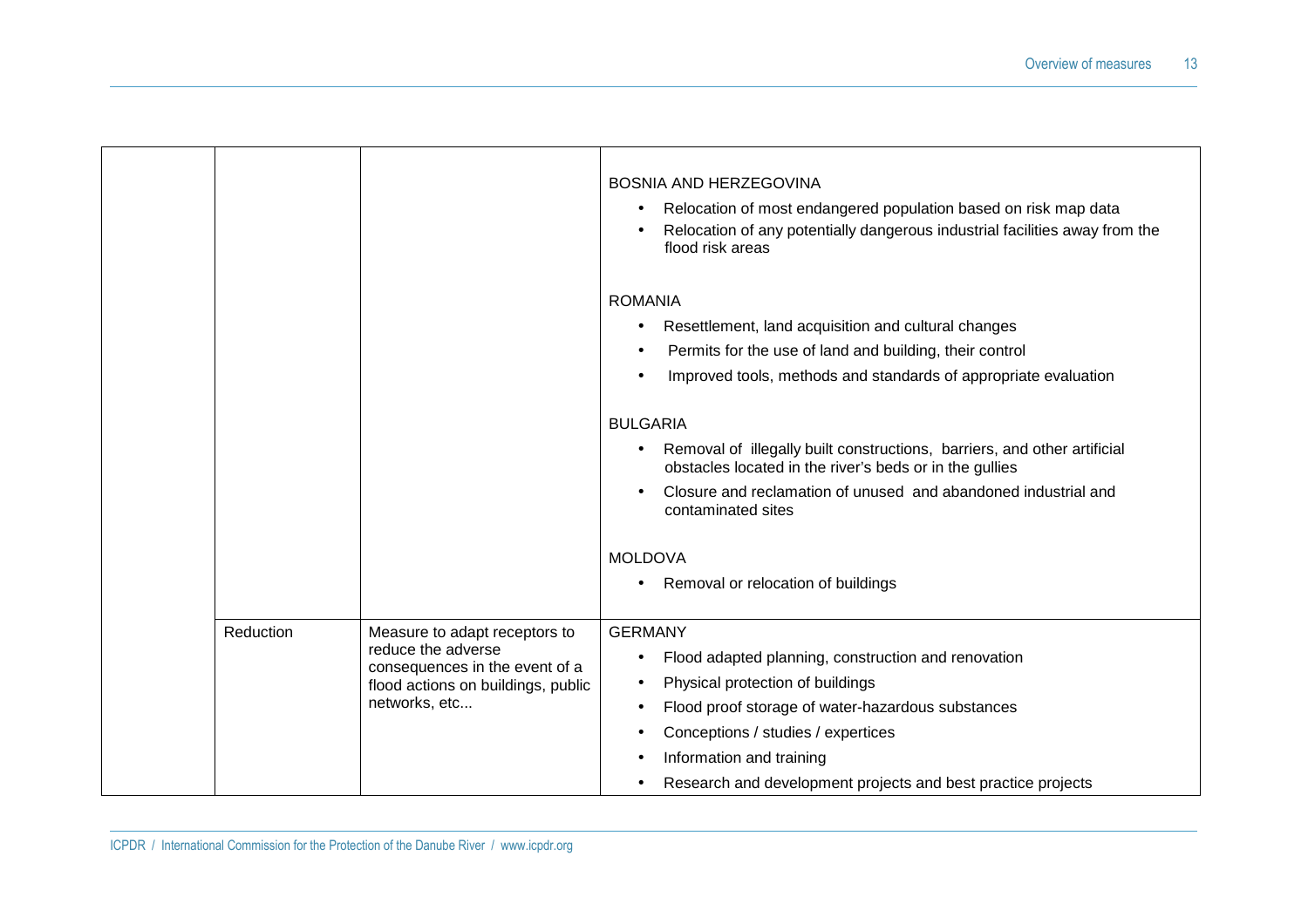|  | <b>AUSTRIA</b>                                                                                                            |
|--|---------------------------------------------------------------------------------------------------------------------------|
|  | Object oriented measures<br>$\bullet$                                                                                     |
|  | Definition of a framework for implementation and maintenance of flood<br>$\bullet$<br>protection and mitigation measures. |
|  | <b>CZECH REPUBLIC</b>                                                                                                     |
|  | Individual flood protection measures<br>$\bullet$                                                                         |
|  | <b>SLOVAKIA</b>                                                                                                           |
|  | optimisation of floodplains zoning with respect to existing infrastructure<br>$\bullet$                                   |
|  | <b>HUNGARY</b>                                                                                                            |
|  | Heightening and reinforcement of dykes, flood walls<br>٠                                                                  |
|  | Constructing of dyke rings<br>٠                                                                                           |
|  | Dredging                                                                                                                  |
|  | River channelling                                                                                                         |
|  | <b>SLOVENIA</b>                                                                                                           |
|  | Adaptation of constructions to flood hazard intensity (F)<br>$\bullet$                                                    |
|  | <b>SERBIA</b>                                                                                                             |
|  | Local flood protection measures (on single or group of buildings), wherever<br>$\bullet$<br>possible                      |
|  | Reassessment and modification of vulnerable infrastructure (esp. road and<br>$\bullet$<br>railroad crossings on rivers)   |
|  | BOSNIA AND HERZEGOVINA                                                                                                    |
|  | Capacity building on municipal level - organizing educational workshops<br>$\bullet$                                      |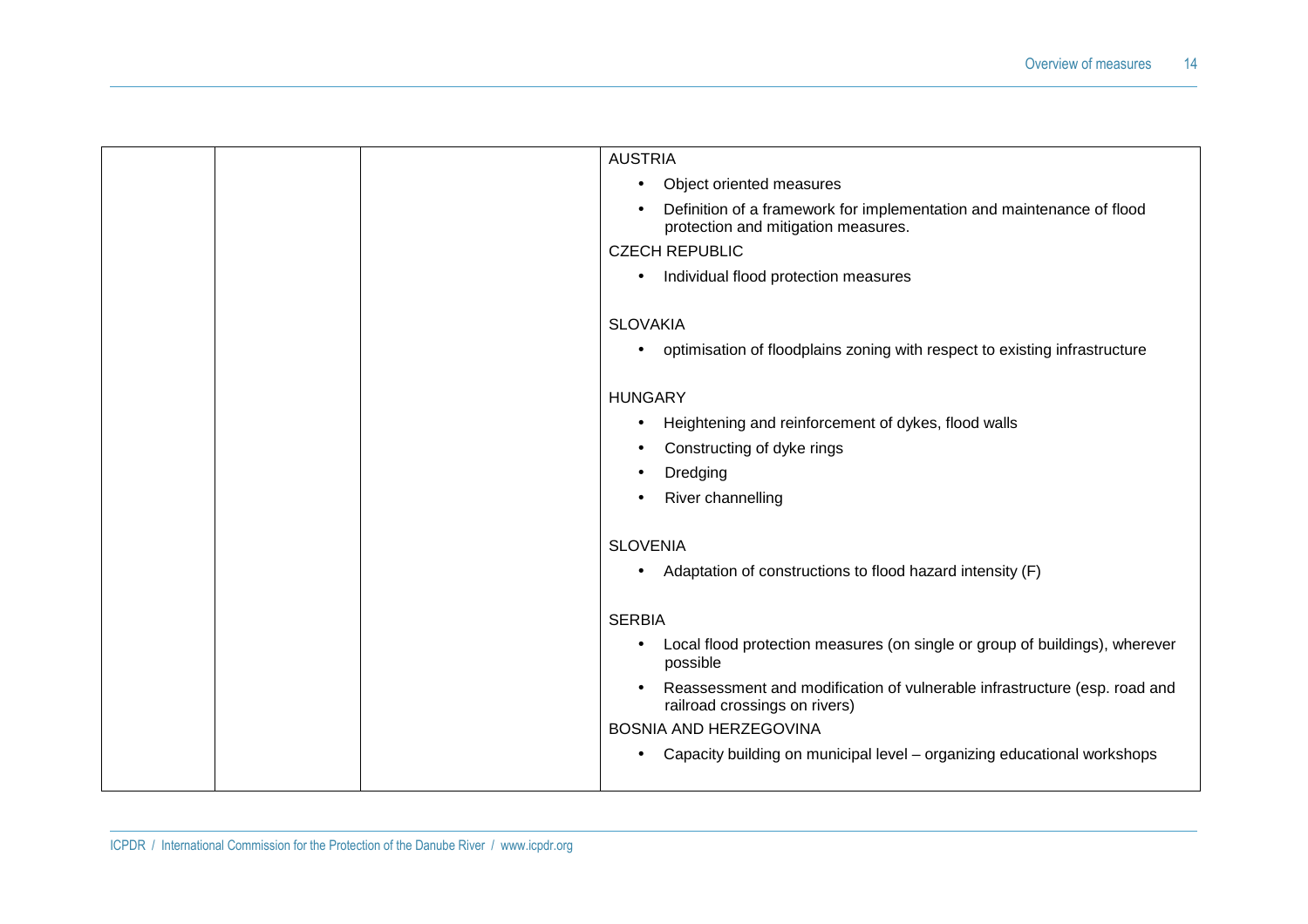|                  |                                                            | <b>ROMANIA</b>                                                                                  |
|------------------|------------------------------------------------------------|-------------------------------------------------------------------------------------------------|
|                  |                                                            | Reducing social vulnerability to flooding                                                       |
|                  |                                                            | Reducing individual vulnerability                                                               |
|                  |                                                            |                                                                                                 |
|                  |                                                            | <b>BULGARIA</b>                                                                                 |
|                  |                                                            | Assessment of the discharge and drainage of rainwater – especially via the<br>sewage network    |
|                  |                                                            | Construction /re-construction of drainage facilities<br>$\bullet$                               |
|                  |                                                            | Construction of new sewerage networks with sufficient capacity                                  |
| Other prevention | Other measure to enhance flood                             | <b>AUSTRIA</b>                                                                                  |
|                  | risk prevention (may include,<br>flood risk modelling and  | Compilation and update of hazard zone plans<br>$\bullet$                                        |
|                  | assessment, flood vulnerability<br>assessment, maintenance | Compilation and incorporation of local and regional land use planning<br>strategies             |
|                  | programmes or policies etc)                                | <b>CZECH REPUBLIC</b>                                                                           |
|                  |                                                            | Individual evaluation of flood risk and comparison with vulnerability                           |
|                  |                                                            | Programme to finance, to maintain and to check flood protection measures                        |
|                  |                                                            | Technical and safety supervision of water structures                                            |
|                  |                                                            | Using of good agricultural practice principle (selection of plants, rotation of<br>plants etc.) |
|                  |                                                            | <b>HUNGARY</b>                                                                                  |
|                  |                                                            | Flood modelling                                                                                 |
|                  |                                                            |                                                                                                 |
|                  |                                                            | Land use changes on the catchment area                                                          |
|                  |                                                            | Education                                                                                       |
|                  |                                                            | <b>CROATIA</b>                                                                                  |
|                  |                                                            | Assessment of status and updating (if needed) of concepts of the existing:<br>$\bullet$         |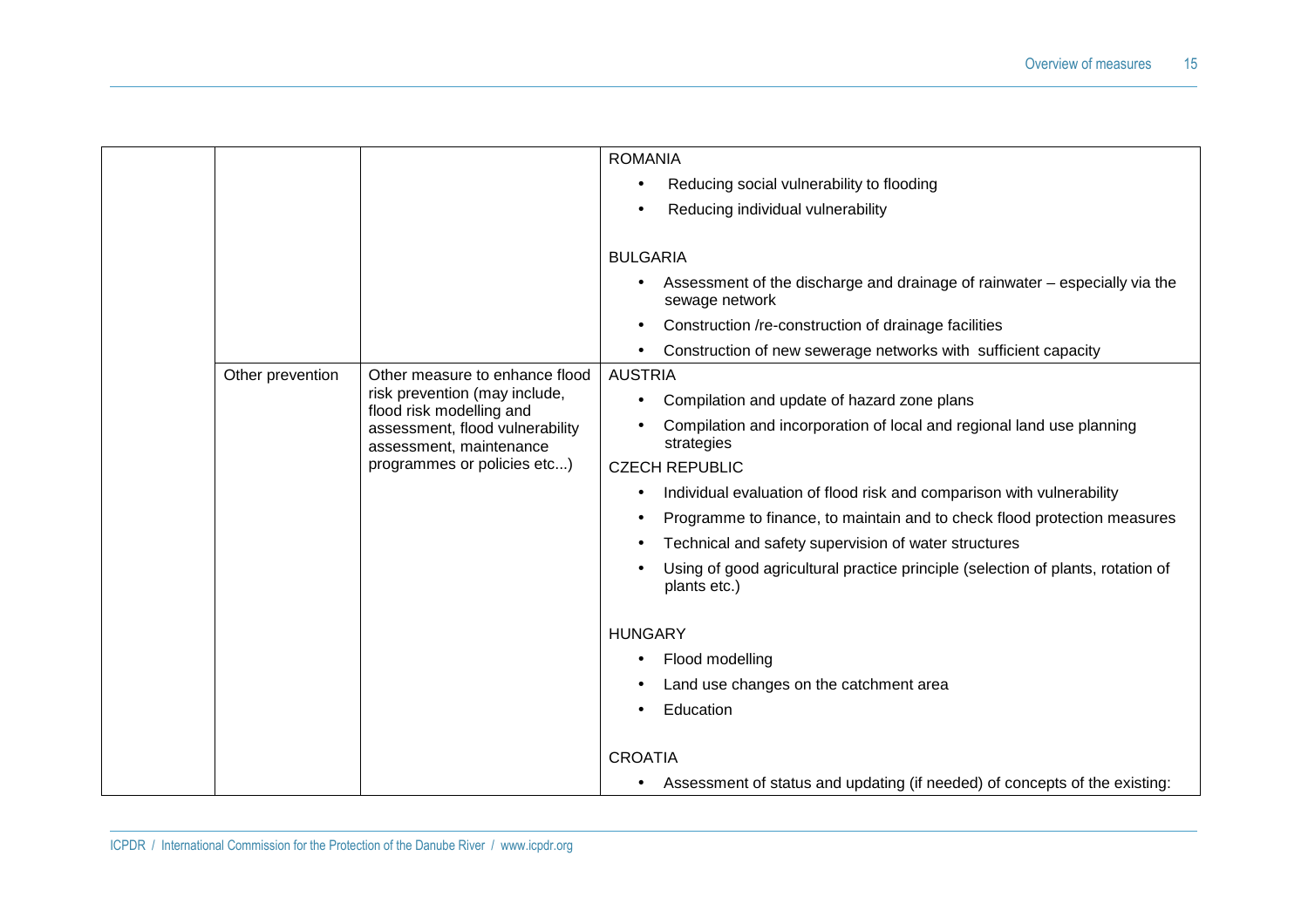| For the purpose of harmonization with the flood risk management<br>$\circ$<br>objectives                                                                                                                                                                                         |
|----------------------------------------------------------------------------------------------------------------------------------------------------------------------------------------------------------------------------------------------------------------------------------|
| For the purpose of compensation for an increase in the flood risks<br>$\circ$<br>due to the use of natural water retention, wetland and floodplain<br>areas for settlements and agricultural areas in the process of<br>uncontrolled construction and urbanization of such areas |
| Assessment of functionality of the existing regulation and protection<br>$\circ$<br>facilities                                                                                                                                                                                   |
|                                                                                                                                                                                                                                                                                  |
| <b>SERBIA</b>                                                                                                                                                                                                                                                                    |
| Regular upgrade of the General Flood Defence Plan for the Republic of<br>Serbia                                                                                                                                                                                                  |
| Regular upgrade of the Annual Flood Defence Plans for the Republic of<br>$\bullet$<br>Serbia                                                                                                                                                                                     |
| Preparation and regular upgrade of the Annual Flood Defence Plans for<br>$\bullet$<br>municipalities                                                                                                                                                                             |
| Update/preparation of technical documentation for all existing flood<br>$\bullet$<br>protection structures (incl. data on water estate)                                                                                                                                          |
| Update/preparation of flood defence manual<br>$\bullet$                                                                                                                                                                                                                          |
| Establish efficient bilateral cooperation with all neighbouring countries,<br>including common actions on transboundary rivers during flood and ice<br>defence                                                                                                                   |
| Plan and implement the ice control measures, economically feasible and<br>$\bullet$<br>tailored according to river specific conditions                                                                                                                                           |
| Flood risk modelling<br>$\bullet$                                                                                                                                                                                                                                                |
| Flood vulnerability assessment                                                                                                                                                                                                                                                   |
| <b>BOSNIA AND HERZEGOVINA</b>                                                                                                                                                                                                                                                    |
| Reconstruction measures for flood defence objects                                                                                                                                                                                                                                |
| Regular ongoing maintenance of existing flood defence objects                                                                                                                                                                                                                    |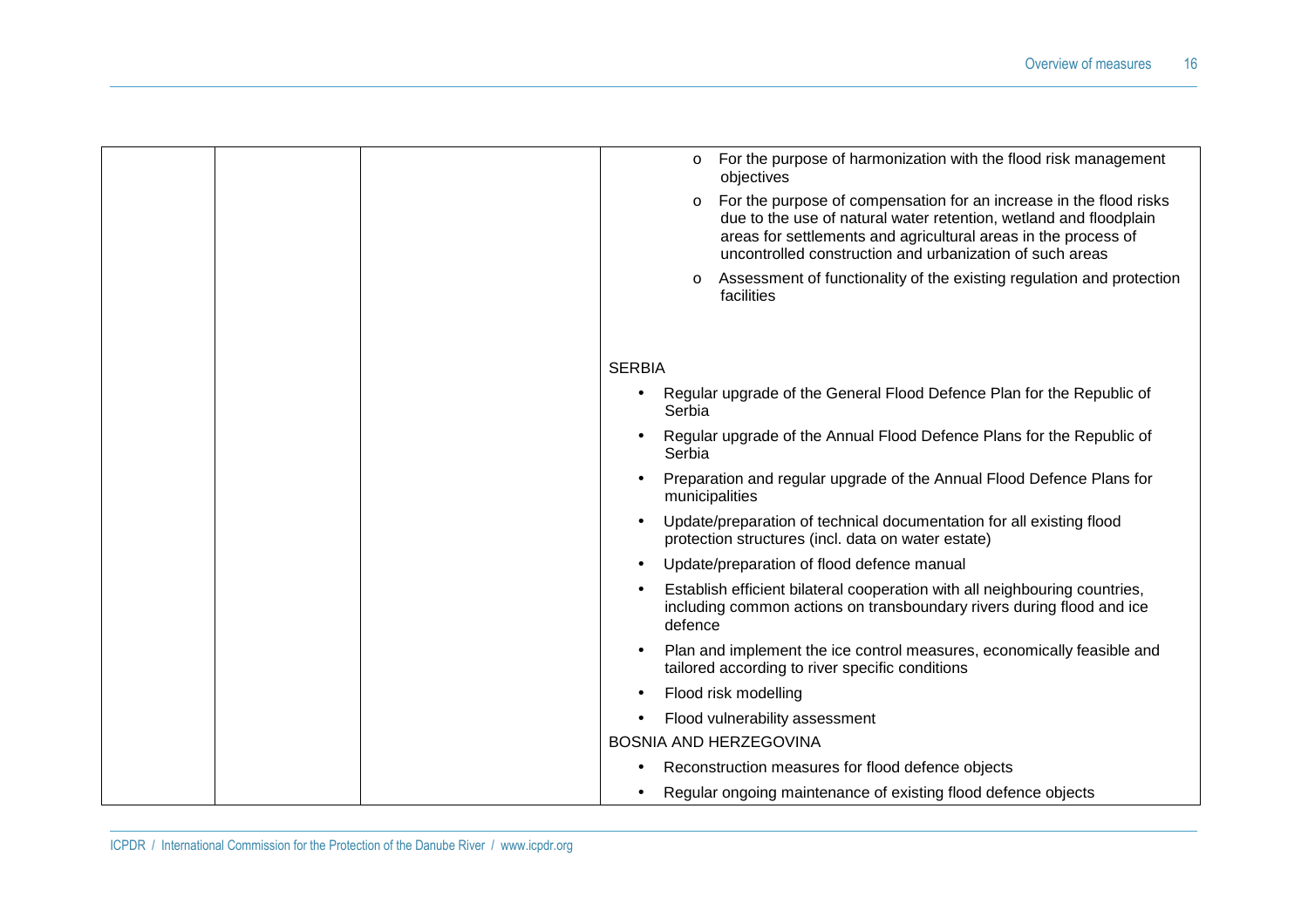|            |                                                                        |                                                                                                                                                                                                                                                                                                                                      | River training projects in the areas indicated by flood risk maps<br>$\bullet$                                                                                                                                                                                                                                                                                                                                                                                                                                                                                                                                               |
|------------|------------------------------------------------------------------------|--------------------------------------------------------------------------------------------------------------------------------------------------------------------------------------------------------------------------------------------------------------------------------------------------------------------------------------|------------------------------------------------------------------------------------------------------------------------------------------------------------------------------------------------------------------------------------------------------------------------------------------------------------------------------------------------------------------------------------------------------------------------------------------------------------------------------------------------------------------------------------------------------------------------------------------------------------------------------|
|            |                                                                        |                                                                                                                                                                                                                                                                                                                                      | <b>ROMANIA</b><br>Improved tools, methods and standards for appropriate evaluation<br>Develop and implement management plans for flood risk or directory<br>schemes<br><b>BULGARIA</b><br>Flood risk modelling and mapping                                                                                                                                                                                                                                                                                                                                                                                                   |
|            |                                                                        |                                                                                                                                                                                                                                                                                                                                      | <b>MOLDOVA</b>                                                                                                                                                                                                                                                                                                                                                                                                                                                                                                                                                                                                               |
|            |                                                                        |                                                                                                                                                                                                                                                                                                                                      | Preparation of flood risk and flood hazard maps<br>$\bullet$                                                                                                                                                                                                                                                                                                                                                                                                                                                                                                                                                                 |
| Protection | Natural flood<br>management /<br>runoff and<br>catchment<br>management | Measures to reduce the flow into<br>natural or artificial drainage<br>systems, such as overland flow<br>interceptors and / or storage,<br>enhancement of infiltration, etc<br>and including in-channel,<br>floodplain works and the<br>reforestation of banks, that<br>restore natural systems to help<br>slow flow and store water. | <b>GERMANY</b><br>Natural water retention in the catchment<br>Natural water retention in wetlands<br>Reduction of sealing<br>Natural water retention in settlement area<br>Recovery of floodplains<br>$\bullet$<br>Conceptions / studies / expertices<br>Research and development projects and best practice projects<br>Information and training<br><b>AUSTRIA</b><br>Restoration of flood plains and sedimentation areas<br>Definition of operating instructions for flood prone and flood influencing<br>facilities<br><b>CZECH REPUBLIC</b><br>Erosion protection measures in the river basins (complex land processing) |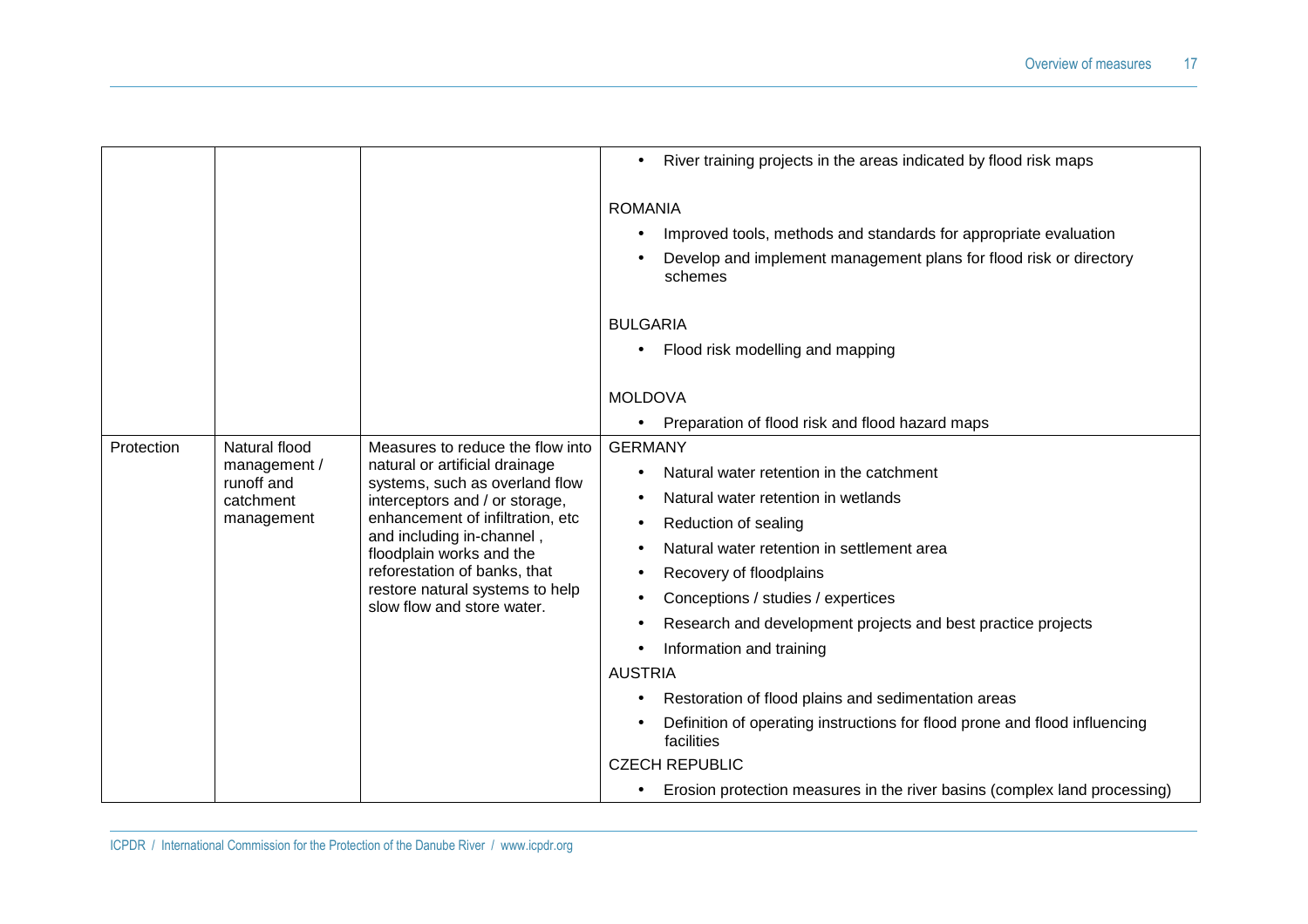|  | Support of rainfall infiltration<br>$\bullet$                                                                                                                                                                                                                         |
|--|-----------------------------------------------------------------------------------------------------------------------------------------------------------------------------------------------------------------------------------------------------------------------|
|  | Interruption of trajectories of concentrated runoff (including forest roads)                                                                                                                                                                                          |
|  | Restoration of small retention areas                                                                                                                                                                                                                                  |
|  | Restoration or revitalization of old amelioration structures                                                                                                                                                                                                          |
|  | Protection and restoration of floodplains                                                                                                                                                                                                                             |
|  | Good management of alluvial plains to reduce runoff                                                                                                                                                                                                                   |
|  | Revitalization of rivers                                                                                                                                                                                                                                              |
|  |                                                                                                                                                                                                                                                                       |
|  | <b>SLOVAKIA</b>                                                                                                                                                                                                                                                       |
|  | measures to reduce (decelerate) run-off from river basin into the water courses, to<br>increase retention capability of river basin or to support natural accumulation of water<br>in the suitable areas – measures at agricultural soils, in forests and urban areas |
|  | operational erosion control measures (organisation of land with respect to<br>erosion control, agrotechnical erosion control measures, biological erosion<br>control measures)                                                                                        |
|  | technical erosion control measures (erosion control trenches, terraces at<br>$\bullet$<br>hillslopes)                                                                                                                                                                 |
|  | technical forestry measures to influence interception and transpiration of<br>$\bullet$<br>forest vegetation, improvement of infiltration properties of forest soils                                                                                                  |
|  | measures to decrease stormwater runoff                                                                                                                                                                                                                                |
|  | measures to control runoff and decrease water pollution (trenches and<br>ditches, detention and retention ponds and reservoirs, retention soil filters,<br>underground retention reservoirs)                                                                          |
|  | <b>HUNGARY</b>                                                                                                                                                                                                                                                        |
|  | Leading the flood to another river basin                                                                                                                                                                                                                              |
|  | <b>SLOVENIA</b>                                                                                                                                                                                                                                                       |
|  | Natural water retention measures (restoration and reconnection of<br>floodplains and meanders, upstream afforestation, adaptation of agricultural                                                                                                                     |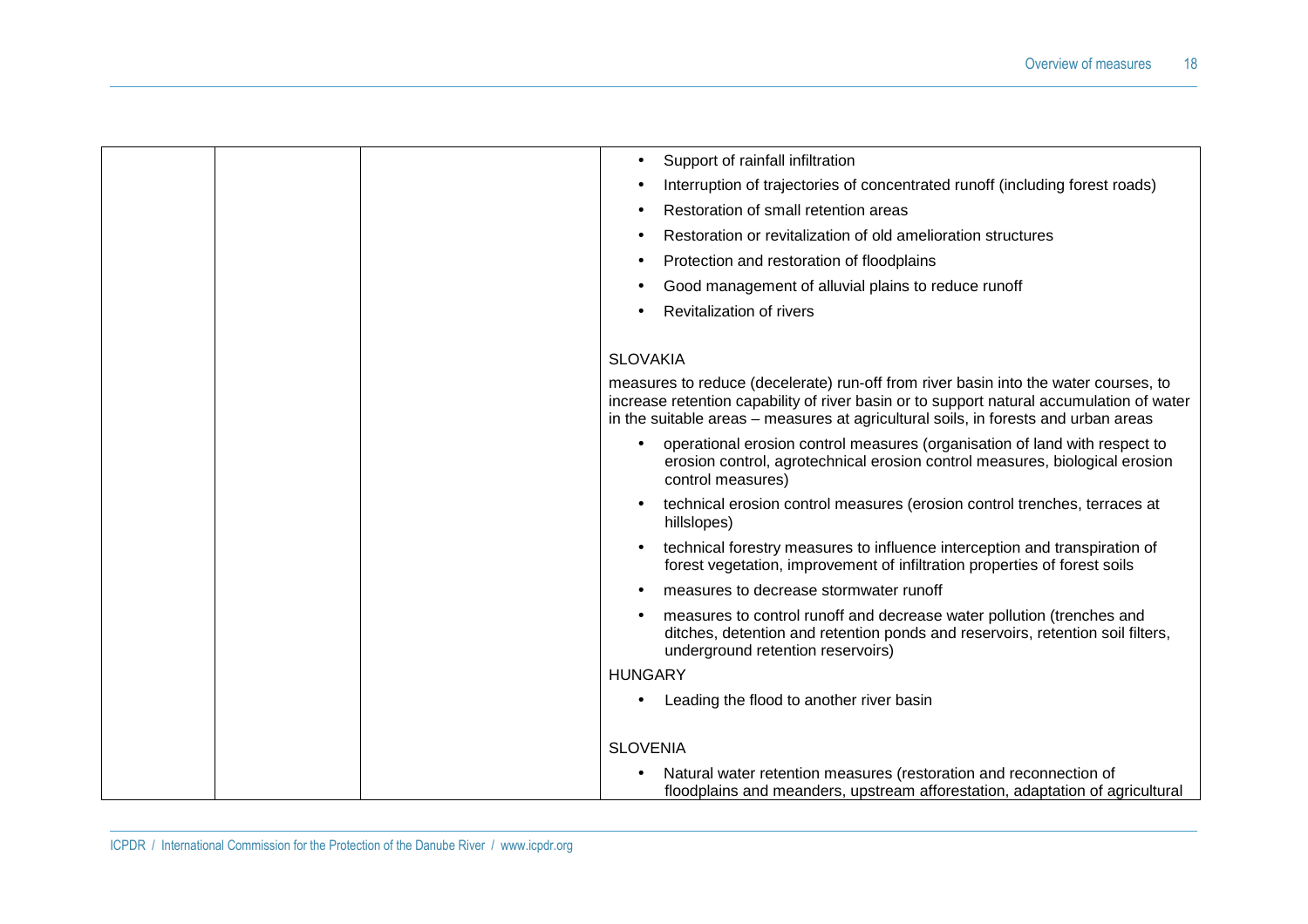| practices to improve infiltration potential and to decrease runoff and erosion,<br>reduction of soil sealing in urban areas)                                                                                                                        |
|-----------------------------------------------------------------------------------------------------------------------------------------------------------------------------------------------------------------------------------------------------|
| <b>CROATIA</b>                                                                                                                                                                                                                                      |
| Encourage selection of technical solutions that will ensure:<br>$\bullet$                                                                                                                                                                           |
| Retention of water in the watershed as long as possible and allowing<br>room for watercourses to slow down the runoff                                                                                                                               |
| Preservation, restoration and enlargement of areas that can retain<br>$\circ$<br>flood waters, such as natural water retention areas, wetlands and<br>floodplains                                                                                   |
| Prevention of pollution of water and soil by harmful substances<br>during flood events in areas reserved for flood water retention by<br>land use restrictions and administrative measures                                                          |
| Continue creating lowland retentions in the areas of former<br>$\circ$<br>floodplains for the purpose of flood flow reductions and flood<br>protection of downstream areas                                                                          |
| Usage of the existing lowland retention areas for meadows and<br>grazing areas or for restoration of alluvial forests                                                                                                                               |
| Identification and preparation of protection and management programmes for<br>floodplains and retention areas that could be used as natural water retention<br>areas                                                                                |
| Repair, reconstruction and construction of flood protection systems<br>according to Multiannual programme of construction of water regulation and<br>protection facilities and amelioration facilities (selected projects or project<br>components) |
|                                                                                                                                                                                                                                                     |
| <b>SERBIA</b>                                                                                                                                                                                                                                       |
| Sustain existing wetlands and inundated areas<br>٠                                                                                                                                                                                                  |
| Investigate the possibilities for economically feasible restoration or<br>enlargement of natural retention areas                                                                                                                                    |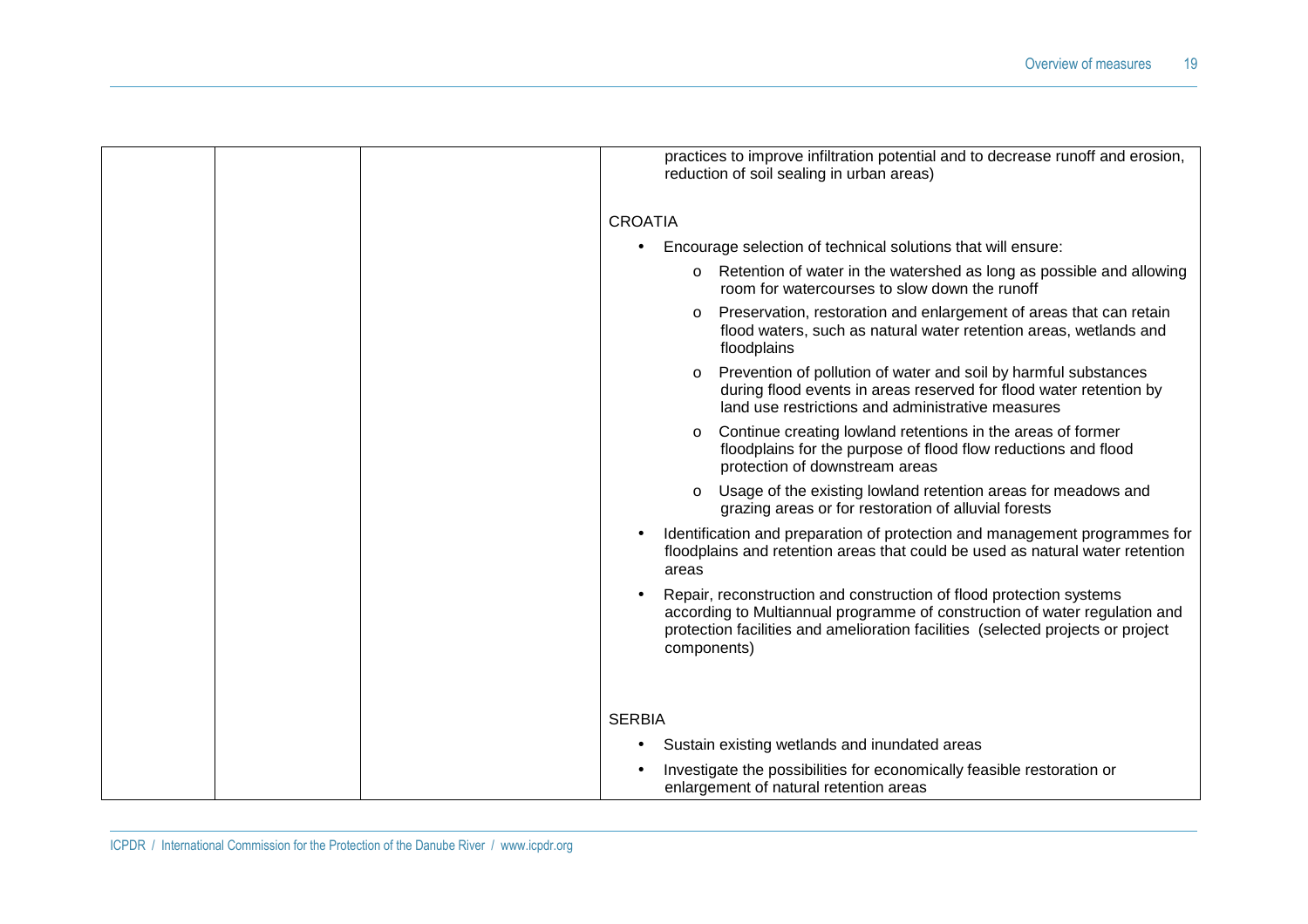|            |                                                                   | Sustain existing forests and afforest new areas, especially in hilly and<br>$\bullet$<br>mountain areas prone to erosion |
|------------|-------------------------------------------------------------------|--------------------------------------------------------------------------------------------------------------------------|
|            |                                                                   | Create green spaces in new urban areas, to enhance water infiltration<br>٠                                               |
|            |                                                                   | Revitalise drainage channels                                                                                             |
|            |                                                                   | <b>BOSNIA AND HERZEGOVINA</b>                                                                                            |
|            |                                                                   | Re-forestation of deforested areas within the catchment                                                                  |
|            |                                                                   | <b>ROMANIA</b>                                                                                                           |
|            |                                                                   | Improvement the torrential flood control                                                                                 |
|            |                                                                   | Strengthening flood defence structures                                                                                   |
|            |                                                                   |                                                                                                                          |
|            |                                                                   | <b>BULGARIA</b>                                                                                                          |
|            |                                                                   | Restoration of the natural river beds, meanders and floodplains                                                          |
|            |                                                                   | Creation of polders and small buffer basins in the river terraces                                                        |
|            |                                                                   | Afforestation of the river banks and floodplains                                                                         |
| Water flow | Measures involving physical                                       | <b>GERMANY</b>                                                                                                           |
| regulation | interventions to regulate flows,<br>such as the construction,     | Planning and construction of flood retention systems<br>$\bullet$                                                        |
|            | modification or removal of water                                  | Operation, maintenance and reconstruction of flood retention systems<br>٠                                                |
|            | retaining structures (e.g., dams                                  | Conceptions / studies / expertices                                                                                       |
|            | or other on-line storage areas or<br>development of existing flow | Research and development projects and best practice projects<br>$\bullet$                                                |
|            | regulation rules), and which                                      | Information and training<br>$\bullet$                                                                                    |
|            | have a significant impact on the<br>hydrological regime.          | <b>AUSTRIA</b>                                                                                                           |
|            |                                                                   | Improvement of retention capacity on catchment scale                                                                     |
|            |                                                                   | Structural protection measures                                                                                           |
|            |                                                                   | <b>CZECH REPUBLIC</b>                                                                                                    |
|            |                                                                   | Construction of control structures for inundations                                                                       |
|            |                                                                   | Improvement of existing water structures (raising of storage volume,<br>٠                                                |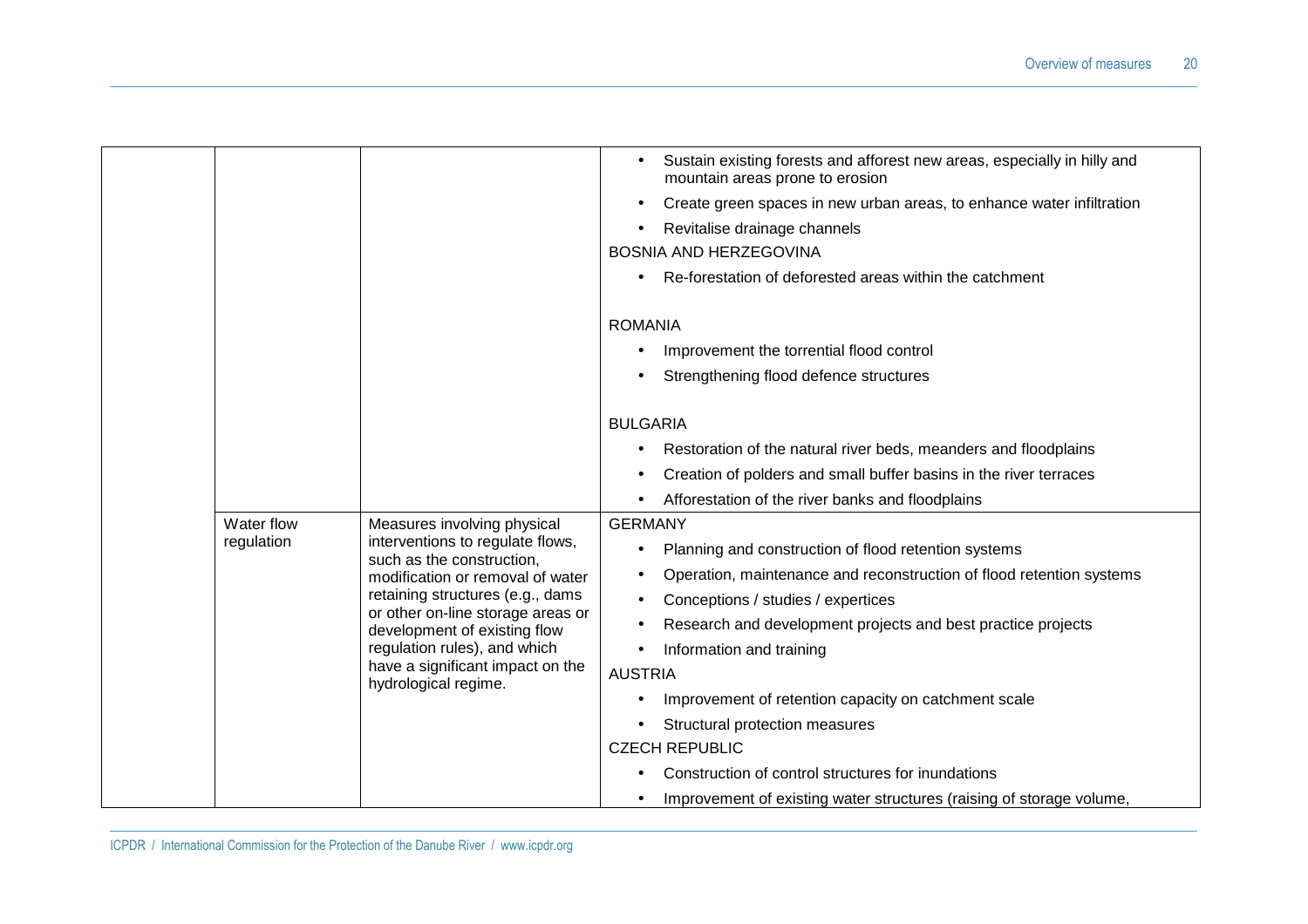| increasing of discharge capacity, increasing of safety)                                                                                                                                                                                             |
|-----------------------------------------------------------------------------------------------------------------------------------------------------------------------------------------------------------------------------------------------------|
| Update of operational rules and service regulations for water structure<br>$\bullet$                                                                                                                                                                |
| <b>SLOVAKIA</b>                                                                                                                                                                                                                                     |
| measures which reduce flood peak discharge - construction, maintenance,                                                                                                                                                                             |
| repair or reconstruction of water structures                                                                                                                                                                                                        |
| dams and reservoirs<br>$\circ$                                                                                                                                                                                                                      |
| dry or semi-dry reservoirs, polders<br>$\circ$                                                                                                                                                                                                      |
| bypass canals<br>$\circ$                                                                                                                                                                                                                            |
| optimisation of operational rules with respect to flood control and other<br>purposes of reservoirs utilisation                                                                                                                                     |
| <b>HUNGARY</b>                                                                                                                                                                                                                                      |
| Creating of polders for floods, flash floods and inland water<br>$\bullet$                                                                                                                                                                          |
| Operation of polders                                                                                                                                                                                                                                |
| Use of mobile protecting constructions                                                                                                                                                                                                              |
| Optimization of reservoir operation                                                                                                                                                                                                                 |
| Relocation of dikes (space for the river)                                                                                                                                                                                                           |
| Designation of natural retention areas where applicable                                                                                                                                                                                             |
| <b>SLOVENIA</b>                                                                                                                                                                                                                                     |
| Renewal and construction of dry and wet retentions and bypasses (F)                                                                                                                                                                                 |
| Optimisation of operational rules for dams (F)                                                                                                                                                                                                      |
|                                                                                                                                                                                                                                                     |
| <b>CROATIA</b>                                                                                                                                                                                                                                      |
| Repair, reconstruction and construction of flood protection systems<br>according to Multiannual programme of construction of water regulation and<br>protection facilities and amelioration facilities (selected projects or project<br>components) |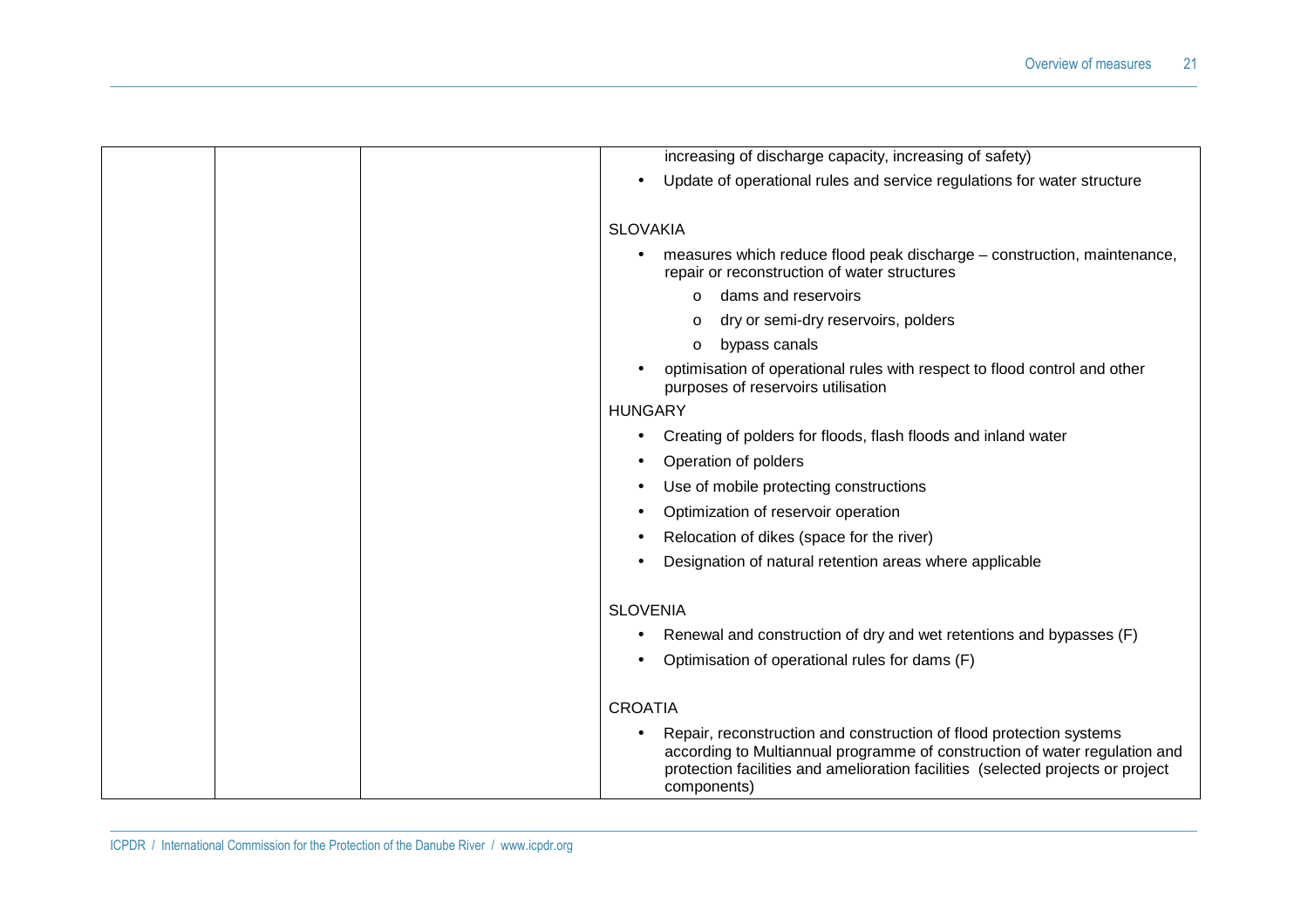|  | <b>SERBIA</b><br>Investigate possibilities for construction of dry flood-retention reservoirs on<br>٠<br>large international rivers (Danube, Sava and Tisza) in order to reduce pikes<br>of extreme floods<br>Use existing reservoirs and retentions for flood management, according to |
|--|-----------------------------------------------------------------------------------------------------------------------------------------------------------------------------------------------------------------------------------------------------------------------------------------|
|  | specific regulation rules<br>Explore possibilities and construct new flood retention capacities on smaller<br>rivers                                                                                                                                                                    |
|  | <b>BOSNIA AND HERZEGOVINA</b>                                                                                                                                                                                                                                                           |
|  | Defining the necessary storage volume and operation regime of the existing<br>$\bullet$<br>retention areas and reservoirs for flood defence                                                                                                                                             |
|  | Consideration on construction of new multipurpose reservoirs and retention<br>areas                                                                                                                                                                                                     |
|  | Reconstruction and remediation of the flood defence system                                                                                                                                                                                                                              |
|  | <b>ROMANIA</b><br>Improving the management of flow and water courses<br>Strengthening flood defence structures<br>Reduce vulnerability to flooding of agricultural land<br>$\bullet$                                                                                                    |
|  | <b>BULGARIA</b>                                                                                                                                                                                                                                                                         |
|  | Constructions for controlled inundation                                                                                                                                                                                                                                                 |
|  | Use of mobile flood-defence facilities                                                                                                                                                                                                                                                  |
|  | Efficient management of dams and retention structures                                                                                                                                                                                                                                   |
|  | Removal of dangerous and/or inefficient dams and reservoirs                                                                                                                                                                                                                             |
|  | <b>MOLDOVA</b>                                                                                                                                                                                                                                                                          |
|  | Operation of water reservoirs<br>$\bullet$                                                                                                                                                                                                                                              |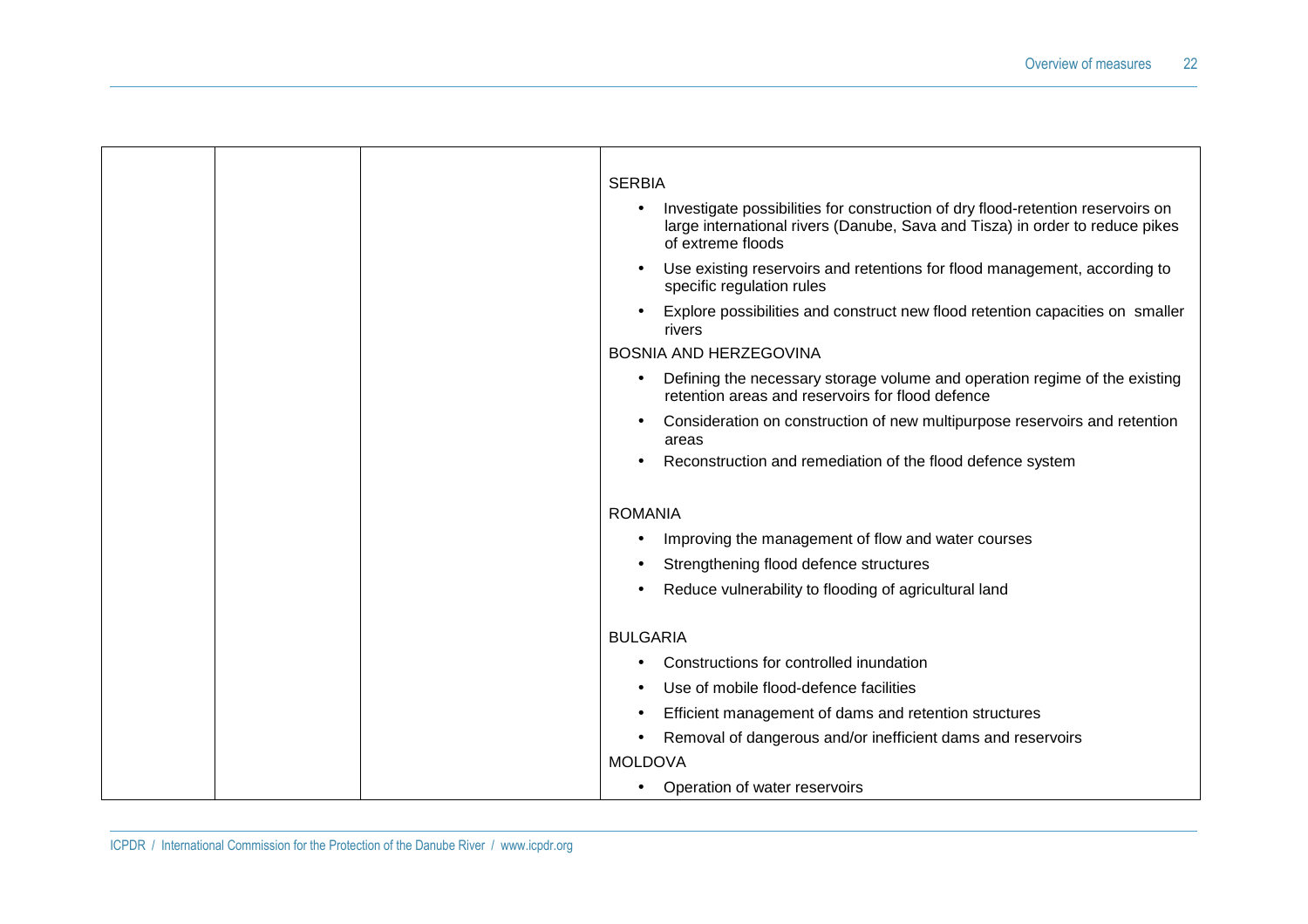| Channel, Coastal                                                                      | Measures involving physical                                                                    | <b>GERMANY</b>                                                                                                                                                                                              |  |
|---------------------------------------------------------------------------------------|------------------------------------------------------------------------------------------------|-------------------------------------------------------------------------------------------------------------------------------------------------------------------------------------------------------------|--|
| and Floodplain<br>interventions in freshwater<br>Works<br>channels, mountain streams, | Dikes, dams, floodprotection walls, dunes, beach ridges, mobile flood<br>$\bullet$<br>defences |                                                                                                                                                                                                             |  |
|                                                                                       | estuaries, coastal waters and<br>flood-prone areas of land, such                               | Maintenance measures of static/mobile flood defence systems<br>$\bullet$                                                                                                                                    |  |
|                                                                                       | as the construction, modification<br>or removal of structures or the                           | Conceptions / studies / expertices<br>$\bullet$                                                                                                                                                             |  |
|                                                                                       | alteration of channels, sediment                                                               | Research and development projects and best practice projects<br>$\bullet$                                                                                                                                   |  |
|                                                                                       | dynamics management, dykes,                                                                    | Information and training                                                                                                                                                                                    |  |
|                                                                                       | etc.                                                                                           | <b>AUSTRIA</b>                                                                                                                                                                                              |  |
|                                                                                       |                                                                                                | Development of concepts, plans, projects, strategies on catchment scale to<br>$\bullet$<br>improve the water and sediment balance                                                                           |  |
|                                                                                       |                                                                                                | <b>CZECH REPUBLIC</b>                                                                                                                                                                                       |  |
|                                                                                       |                                                                                                | Increasing of river discharge capacity<br>٠                                                                                                                                                                 |  |
|                                                                                       |                                                                                                | Construction of flood protection dikes                                                                                                                                                                      |  |
|                                                                                       |                                                                                                | Construction of mobile walls<br>$\bullet$                                                                                                                                                                   |  |
|                                                                                       |                                                                                                | Evaluation of possible removal of transversal structures in the rivers<br>(lowering of water level)                                                                                                         |  |
|                                                                                       |                                                                                                | Increasing of discharge capacity of bridges, culverts, inundation structures<br>$etc.$ )                                                                                                                    |  |
|                                                                                       |                                                                                                | Construction of embankment walls                                                                                                                                                                            |  |
|                                                                                       |                                                                                                | Grading in floodplains                                                                                                                                                                                      |  |
|                                                                                       |                                                                                                | <b>SLOVAKIA</b>                                                                                                                                                                                             |  |
|                                                                                       |                                                                                                | measures which protect land from inundated water of water courses -<br>$\bullet$<br>technical river training works, flood protection dykes, walls, embankments,<br>other linear flood protection structures |  |
|                                                                                       |                                                                                                | measures to ensure adequate flow capacity of the channels of water courses<br>$\bullet$<br>- maintenance of river channels and their vegetation, removal of deposits                                        |  |
|                                                                                       |                                                                                                | reconstruction or maintenance of bridges to enhance their capacity during<br>floods                                                                                                                         |  |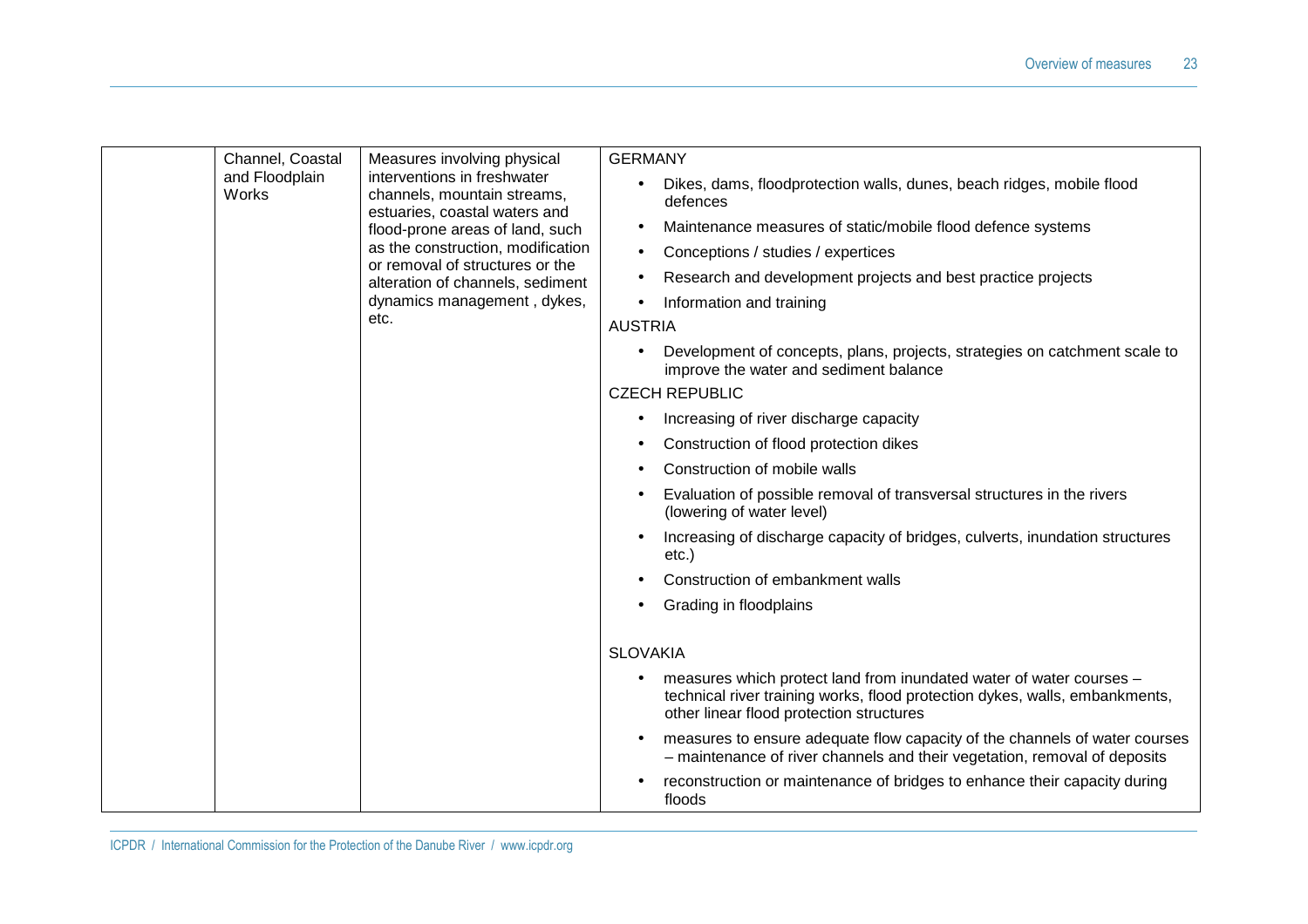|  | <b>HUNGARY</b>                                                                                                                                                                                                                                           |
|--|----------------------------------------------------------------------------------------------------------------------------------------------------------------------------------------------------------------------------------------------------------|
|  | Removal of obstacles<br>$\bullet$                                                                                                                                                                                                                        |
|  |                                                                                                                                                                                                                                                          |
|  | <b>SLOVENIA</b>                                                                                                                                                                                                                                          |
|  | Renewal, construction and maintenance of flood and erosion protection<br>٠<br>structures                                                                                                                                                                 |
|  | Maintenance of natural and artificial river channels, frequent obstacle<br>$\bullet$<br>removal and reconstruction of culverts                                                                                                                           |
|  | Development of concepts and plans on catchment scale to improve the<br>water and sediment balance                                                                                                                                                        |
|  | <b>CROATIA</b>                                                                                                                                                                                                                                           |
|  | Repair, reconstruction and construction of flood protection systems<br>٠<br>according to Multiannual programme of construction of water regulation and<br>protection facilities and amelioration facilities (selected projects or project<br>components) |
|  | <b>SERBIA</b>                                                                                                                                                                                                                                            |
|  | Levee system on lowland rivers<br>٠                                                                                                                                                                                                                      |
|  | Restoration of structures damaged during 2014 flood<br>٠                                                                                                                                                                                                 |
|  | Completion and reconstruction of flood protection structures<br>$\bullet$                                                                                                                                                                                |
|  | Upgrade of flood protection level of the most important areas, using<br>$\bullet$<br>combination of permanent structures and mobile protection                                                                                                           |
|  | Implement sediment management measures to maintain river conveyance<br>capacity                                                                                                                                                                          |
|  | <b>BOSNIA AND HERZEGOVINA</b>                                                                                                                                                                                                                            |
|  | <b>River training works</b>                                                                                                                                                                                                                              |
|  | Floodplain protection dykes (levies)                                                                                                                                                                                                                     |
|  | <b>Torrent control barriers</b><br>٠                                                                                                                                                                                                                     |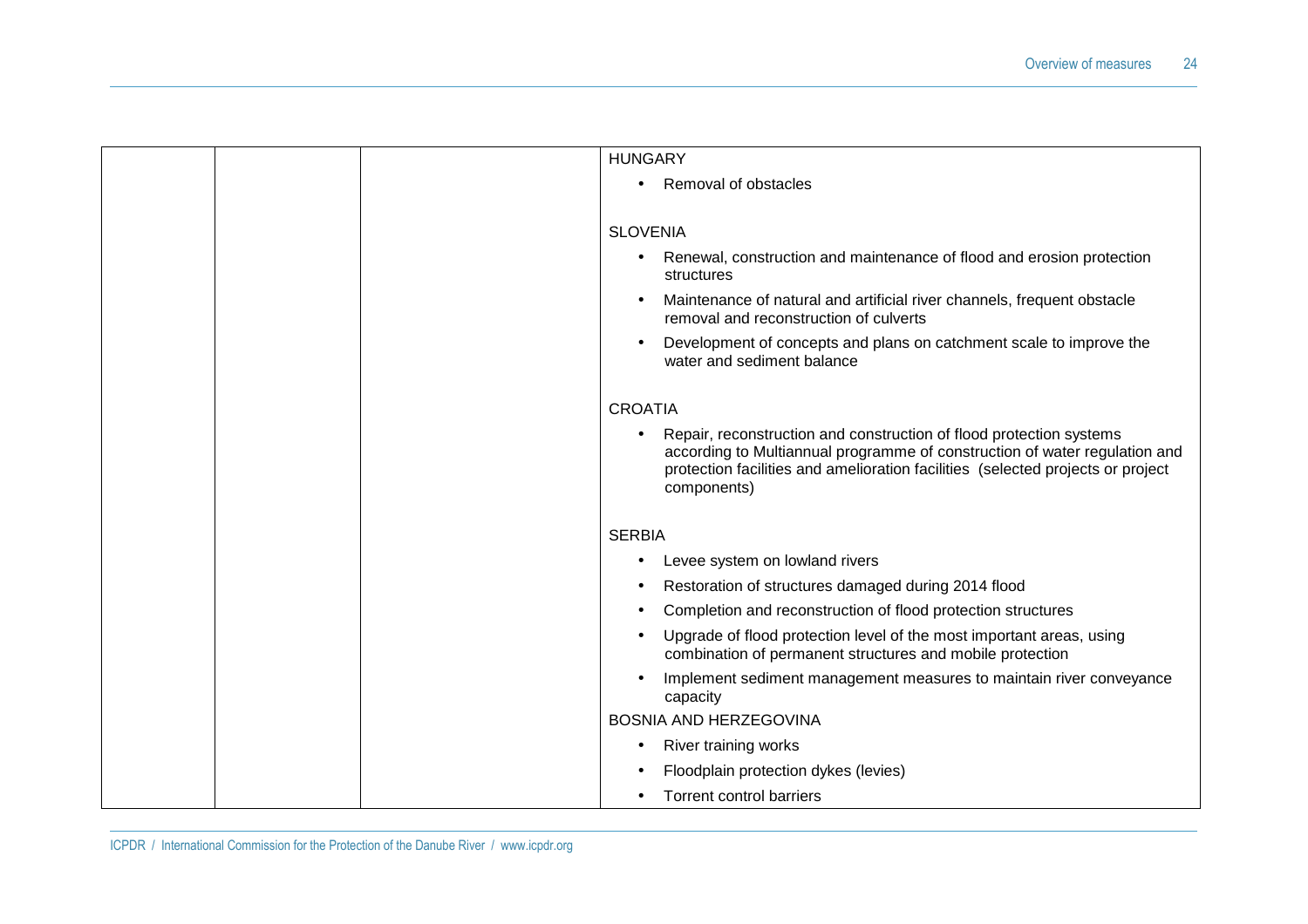|  |                                                                                                                                                                                                                                                                       |                 | <b>ROMANIA</b>                                                                                    | Improvement the torrential flood control<br>Strengthening flood defence structures                             |
|--|-----------------------------------------------------------------------------------------------------------------------------------------------------------------------------------------------------------------------------------------------------------------------|-----------------|---------------------------------------------------------------------------------------------------|----------------------------------------------------------------------------------------------------------------|
|  |                                                                                                                                                                                                                                                                       |                 | <b>BULGARIA</b>                                                                                   |                                                                                                                |
|  |                                                                                                                                                                                                                                                                       |                 |                                                                                                   | Expansion of the "bottlenecks" such as bridges, etc, which obstruct the<br>river flow.                         |
|  |                                                                                                                                                                                                                                                                       |                 |                                                                                                   | Heightening and reinforcement of dykes                                                                         |
|  |                                                                                                                                                                                                                                                                       |                 | ٠                                                                                                 | Terracing;                                                                                                     |
|  |                                                                                                                                                                                                                                                                       |                 |                                                                                                   | Reconstruction and maintenance of drainage channels                                                            |
|  |                                                                                                                                                                                                                                                                       |                 |                                                                                                   | Maintenance of river-channels and gullies, ensuring adequate flow capacity<br>of the channels of water courses |
|  | Surface Water<br>Measures involving physical<br>interventions to reduce surface<br>Management<br>water flooding, typically, but not<br>exclusively, in an urban<br>environment, such as enhancing<br>artificial drainage capacities or<br>though sustainable drainage | <b>GERMANY</b>  |                                                                                                   |                                                                                                                |
|  |                                                                                                                                                                                                                                                                       |                 | Keeping clear flood discharge cross-sections in settlement area and<br>wetlands                   |                                                                                                                |
|  |                                                                                                                                                                                                                                                                       |                 | Keeping clear flood discharge cross-sections by maintenance measures and<br>floodplain-management |                                                                                                                |
|  |                                                                                                                                                                                                                                                                       |                 | Conceptions / studies / expertices                                                                |                                                                                                                |
|  |                                                                                                                                                                                                                                                                       | systems (SuDS). | $\bullet$                                                                                         | Information and training                                                                                       |
|  |                                                                                                                                                                                                                                                                       |                 |                                                                                                   | <b>CZECH REPUBLIC</b>                                                                                          |
|  |                                                                                                                                                                                                                                                                       |                 | ٠                                                                                                 | Infiltration structures to catch the rainfall water                                                            |
|  |                                                                                                                                                                                                                                                                       |                 |                                                                                                   | Flood protection measures on sewerage system                                                                   |
|  |                                                                                                                                                                                                                                                                       |                 |                                                                                                   | Construction of retention storages on sewerage system                                                          |
|  |                                                                                                                                                                                                                                                                       |                 |                                                                                                   | Creation of complex control systems on sewerage systems                                                        |
|  |                                                                                                                                                                                                                                                                       |                 |                                                                                                   | Using of green roofs and rain gardens                                                                          |
|  |                                                                                                                                                                                                                                                                       |                 |                                                                                                   | Support of rainfall management in the urban areas                                                              |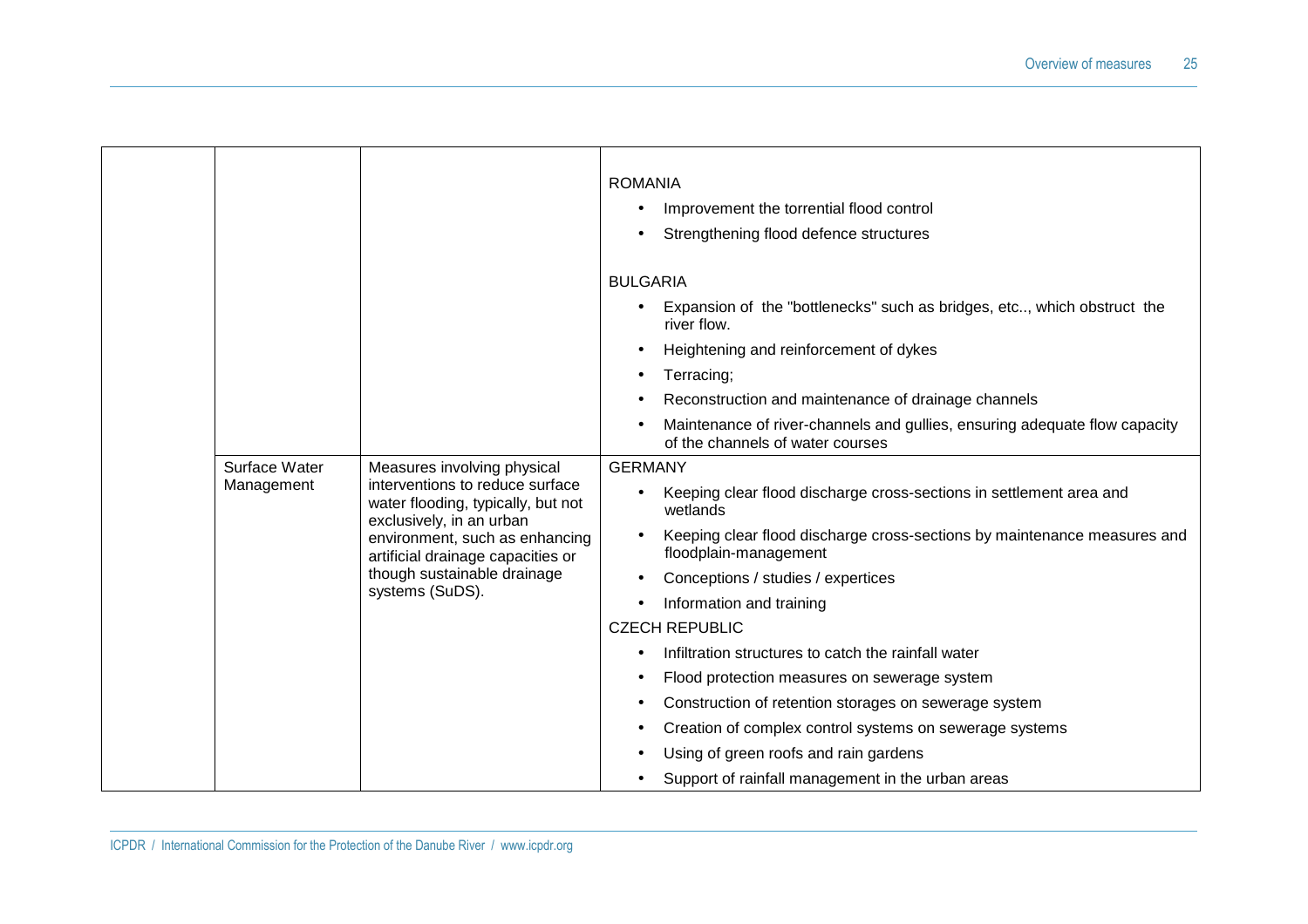|  |                                                                                                 |                                           | <b>SLOVAKIA</b><br>measures which protect land from inundated "inner waters" – installations<br>$\bullet$<br>(equipment) for pumping the "inner waters" |
|--|-------------------------------------------------------------------------------------------------|-------------------------------------------|---------------------------------------------------------------------------------------------------------------------------------------------------------|
|  |                                                                                                 |                                           | <b>SLOVENIA</b>                                                                                                                                         |
|  |                                                                                                 |                                           | Improving the capacity of urban drainage systems and opening of paved<br>$\bullet$<br>channels (F)                                                      |
|  |                                                                                                 |                                           | <b>SERBIA</b>                                                                                                                                           |
|  |                                                                                                 |                                           | Prepare/update designs of second flood defence lines<br>٠                                                                                               |
|  |                                                                                                 |                                           | Reconsider capacity of urban drainage systems<br>$\bullet$                                                                                              |
|  |                                                                                                 |                                           | <b>ROMANIA</b>                                                                                                                                          |
|  |                                                                                                 |                                           |                                                                                                                                                         |
|  |                                                                                                 |                                           | Strengthening flood defence structures<br>$\bullet$                                                                                                     |
|  |                                                                                                 |                                           | Reducing the vulnerability to floods of the transport infrastructure and the<br>technical and urban works                                               |
|  |                                                                                                 |                                           | <b>BULGARIA</b>                                                                                                                                         |
|  |                                                                                                 |                                           | Protective drainage channels in settlements<br>٠                                                                                                        |
|  |                                                                                                 |                                           | Reduction of sealing in urban areas                                                                                                                     |
|  |                                                                                                 |                                           | Management of rivers and channels in urban areas<br>$\bullet$                                                                                           |
|  | <b>Other Protection</b>                                                                         | Other measure to enhance                  | <b>GERMANY</b>                                                                                                                                          |
|  | protection against flooding,<br>which may include flood defence<br>asset maintenance programmes | Other measures of protection<br>$\bullet$ |                                                                                                                                                         |
|  |                                                                                                 | Information and training<br>$\bullet$     |                                                                                                                                                         |
|  |                                                                                                 | or policies                               | <b>CZECH REPUBLIC</b>                                                                                                                                   |
|  |                                                                                                 |                                           | Inspection of the function of existing flood protection measures<br>$\bullet$                                                                           |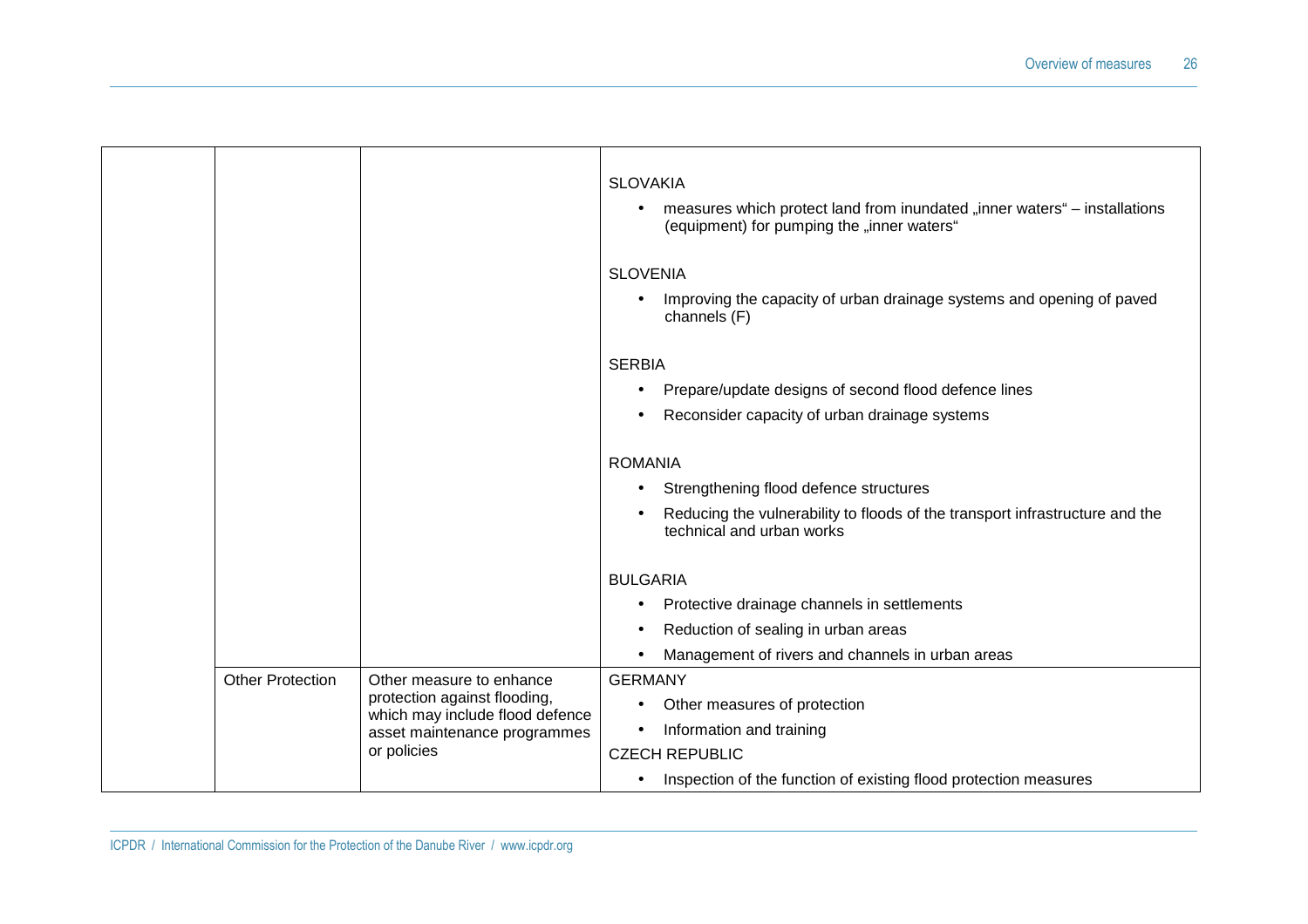|  | <b>SLOVAKIA</b><br>mobile flood protection barriers<br>$\bullet$                                                                                                      |
|--|-----------------------------------------------------------------------------------------------------------------------------------------------------------------------|
|  | <b>SLOVENIA</b>                                                                                                                                                       |
|  | Introducing the use of mobile barriers where possible (F)<br>$\bullet$                                                                                                |
|  | <b>CROATIA</b>                                                                                                                                                        |
|  | Implementation of Programs of regular technical maintenance of<br>watercourses, water domain and water structures in accordance with nature<br>protection conditions. |
|  | Monitoring of conditions of flood protection structures and systems.<br>$\bullet$                                                                                     |
|  | <b>SERBIA</b>                                                                                                                                                         |
|  | Regularly maintain flood protection structures, as well as erosion and torrent<br>$\bullet$<br>control structures                                                     |
|  | Purchase and repair of machinery, tools, materials, equipment and<br>$\bullet$<br>communications need for flood defence units and emergency management<br>units       |
|  | BOSNIA AND HERZEGOVINA                                                                                                                                                |
|  | Developing guidelines for new reservoirs and retention work regime<br>$\bullet$                                                                                       |
|  | Design and construction of new defence systems                                                                                                                        |
|  | Design and construction of new multipurpose reservoirs, barrages and<br>retentions                                                                                    |
|  | <b>ROMANIA</b>                                                                                                                                                        |
|  | Reducing social vulnerability to flooding<br>$\bullet$                                                                                                                |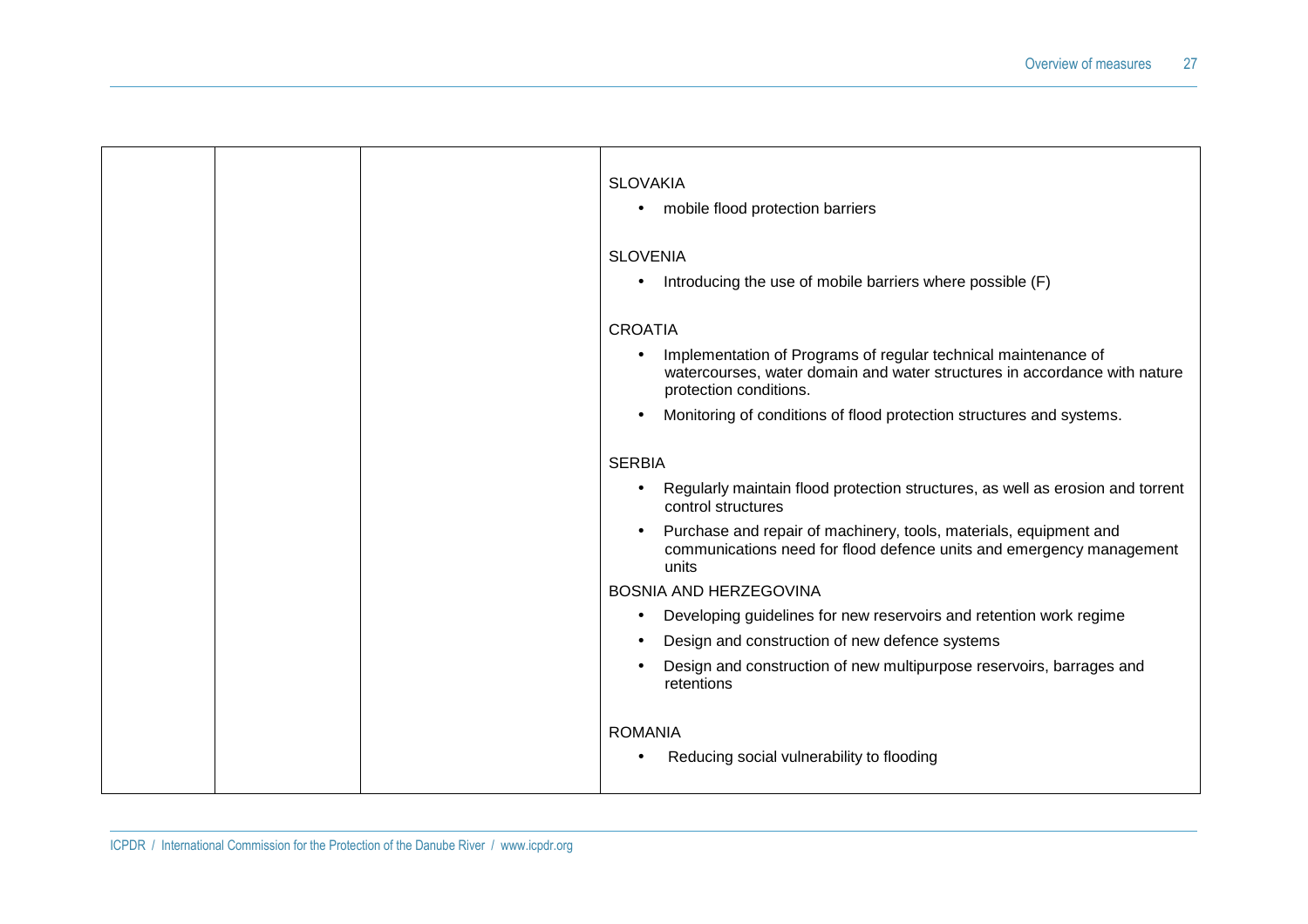|              |                  | <b>BULGARIA</b>                                                                                                                                                                                                                                                              |
|--------------|------------------|------------------------------------------------------------------------------------------------------------------------------------------------------------------------------------------------------------------------------------------------------------------------------|
|              |                  | Annual inspection of the technical and operational conditions of potentially<br>dangerous water objects                                                                                                                                                                      |
|              |                  | Review and update of the regulations for maintenance and operation of<br>small dams in order to guarantee the conduction of high water wave caused<br>by flash floods                                                                                                        |
| Preparedness | Public awareness | <b>GERMANY</b>                                                                                                                                                                                                                                                               |
|              | and preparedness | Awareness-raising, preparation for emergency event<br>$\bullet$                                                                                                                                                                                                              |
|              |                  | <b>SLOVAKIA</b>                                                                                                                                                                                                                                                              |
|              |                  | Awareness-raising about flood risk, possible flood protection measures,<br>general public input into increasing flood protection at local level                                                                                                                              |
|              |                  | <b>ROMANIA</b>                                                                                                                                                                                                                                                               |
|              |                  | Public participation at exercises for flood protection                                                                                                                                                                                                                       |
|              |                  | <b>BULGARIA</b>                                                                                                                                                                                                                                                              |
|              |                  | Preparing the population for actions in case of flood                                                                                                                                                                                                                        |
| Other        |                  | <b>GERMANY</b>                                                                                                                                                                                                                                                               |
|              |                  | Other measures)                                                                                                                                                                                                                                                              |
|              |                  | Financial aid program                                                                                                                                                                                                                                                        |
|              |                  | <b>CROATIA</b>                                                                                                                                                                                                                                                               |
|              |                  | Harmonization of interpretation of water fees as fees for covering costs of<br>resources and costs of water environment and adjustment of water fees with<br>6-year planning cycle (financing issue)                                                                         |
|              |                  | Improvement to procedures of issuance of nature protection conditions for<br>works of regular maintenance of watercourses, water domain and water<br>structures (administrative issue, to enhance the efficiency of implementation<br>of operation and maintenance measures) |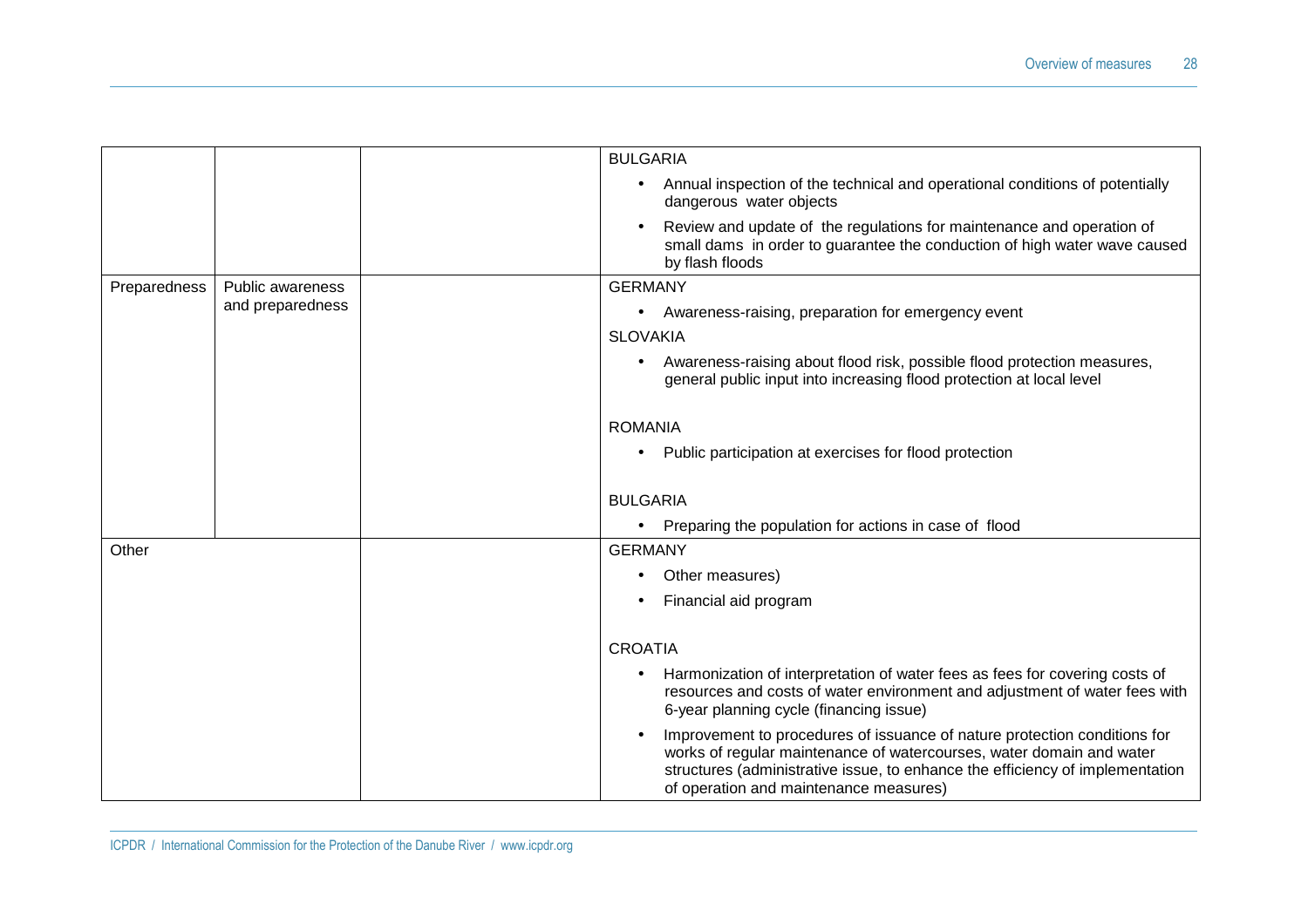| Improvement to integrated water and flood risk management in the aspect of<br>planning of measures of construction and maintenance of flood protection<br>structures and systems through:          |
|----------------------------------------------------------------------------------------------------------------------------------------------------------------------------------------------------|
| Development of a methodology for establishment of ecologic<br>$\circ$<br>potential of the heavily modified water bodies under the influence of<br>flood protection structures and systems          |
| Establishment of a classification system for the ecologic potential of<br>$\circ$<br>the heavily modified water bodies under the influence of flood<br>protection structures and systems           |
| Monitoring of conditions of the heavily modified water bodies under<br>$\circ$<br>the influence of flood protection structures and systems (according<br>to the established classification system) |
| <b>SERBIA</b>                                                                                                                                                                                      |
| Strengthening the capacity of professionals and institutions responsible for<br>flood management and emergency management                                                                          |

### **4 Measures strenghtening resilience**

| Aspects of<br>flood risk<br>management | Type                             | <b>Description</b>                                                          | <b>Measures by countries</b>                     |
|----------------------------------------|----------------------------------|-----------------------------------------------------------------------------|--------------------------------------------------|
| Preparednes                            | Flood Forecasting<br>and Warning | Measure to establish or enhance<br>a flood forecasting or warning<br>svstem | <b>GERMANY</b><br>Flood information and forecast |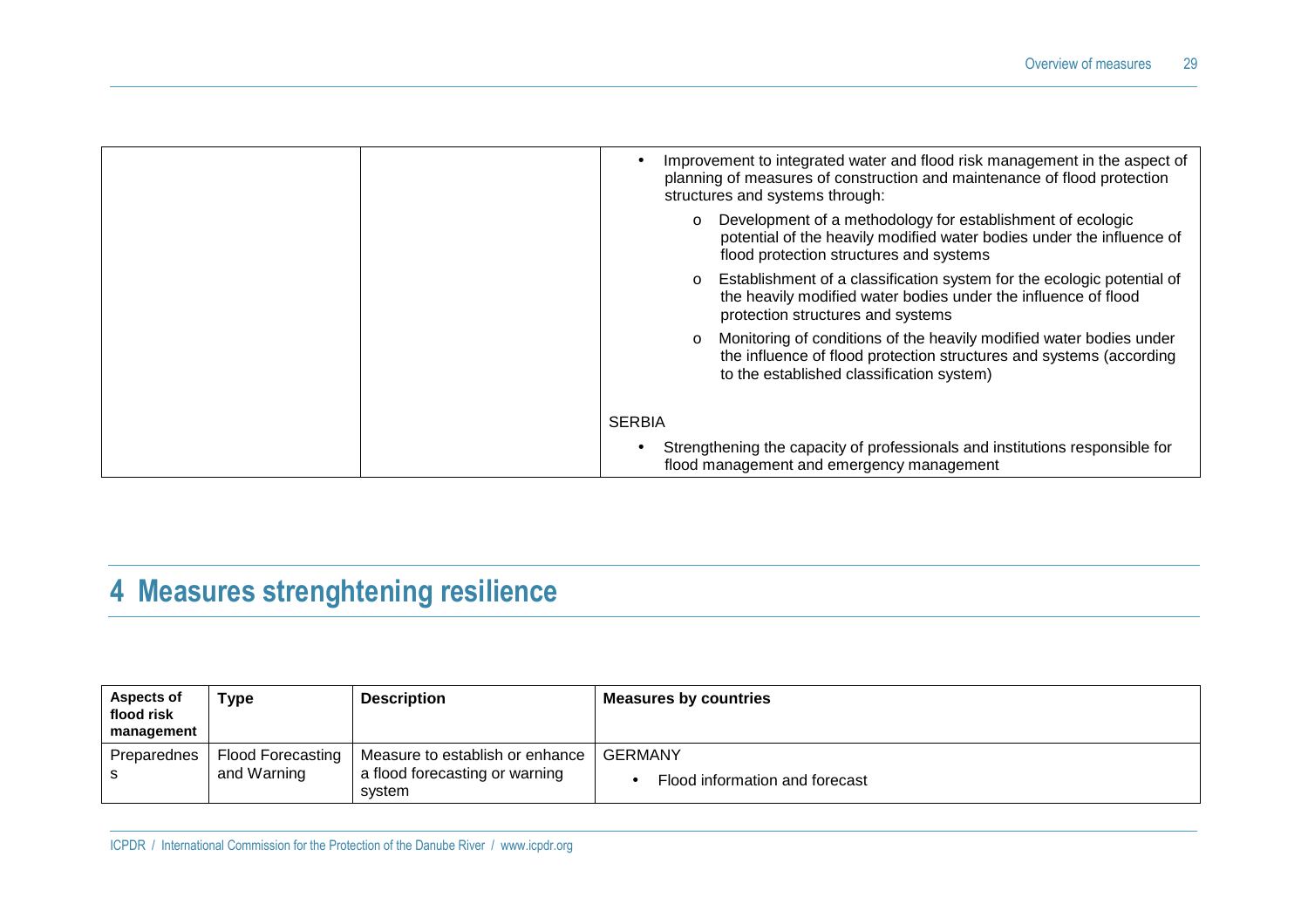|  | Establish/improve local warning systems and information                                                                                                                                                        |
|--|----------------------------------------------------------------------------------------------------------------------------------------------------------------------------------------------------------------|
|  | Research and development projects and best practice projects                                                                                                                                                   |
|  | Studies in climate change                                                                                                                                                                                      |
|  |                                                                                                                                                                                                                |
|  | <b>AUSTRIA</b>                                                                                                                                                                                                 |
|  | Implementation of monitoring, forecasting, warning systems                                                                                                                                                     |
|  | <b>CZECH REPUBLIC</b>                                                                                                                                                                                          |
|  |                                                                                                                                                                                                                |
|  | Revision and completion of forecast profiles and flood announcement limits                                                                                                                                     |
|  | Construction of local warning and notification systems                                                                                                                                                         |
|  | Improvement of flood forecast                                                                                                                                                                                  |
|  | Creation of expert systems to analyse measured data                                                                                                                                                            |
|  | <b>SLOVAKIA</b>                                                                                                                                                                                                |
|  |                                                                                                                                                                                                                |
|  | upgrade and enhancement of national flood forecasting and warning services<br>by building new monitoring system (radar and precipitation stations) and new<br>forecasting models for more water gauge stations |
|  | strengthening cooperation in the field of flood forecasting and warning -<br>Danube basin-wide, international and bilateral agreements and systems                                                             |
|  | <b>HUNGARY</b>                                                                                                                                                                                                 |
|  | Renewal of the early warning system                                                                                                                                                                            |
|  |                                                                                                                                                                                                                |
|  | <b>SLOVENIA</b>                                                                                                                                                                                                |
|  | Improving the flood monitoring, forecast and warning information system (O)                                                                                                                                    |
|  | Improve and renew the existing alert system on individual and community<br>level                                                                                                                               |
|  |                                                                                                                                                                                                                |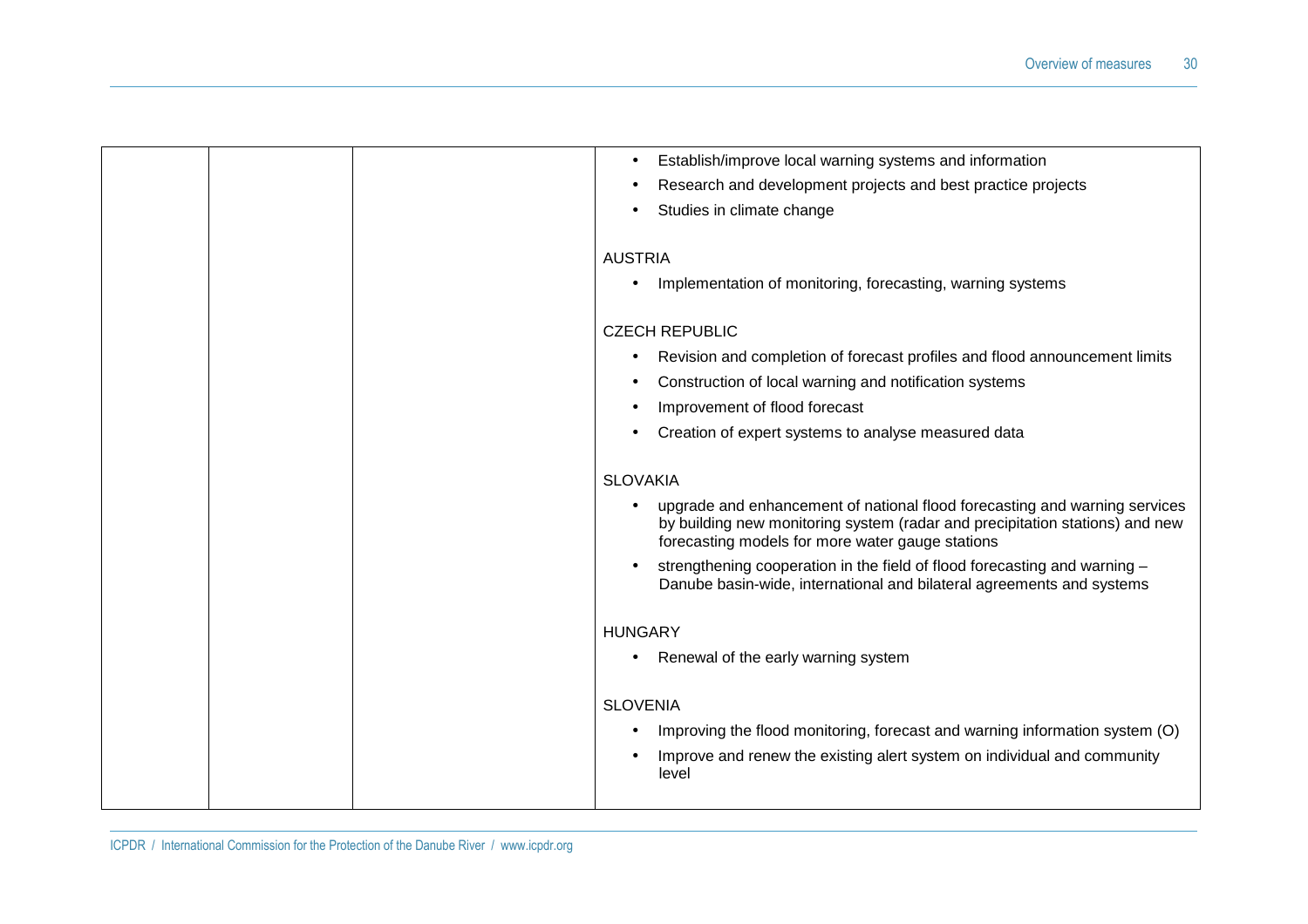|  | <b>CROATIA</b>                                                                                                                                                                                                 |
|--|----------------------------------------------------------------------------------------------------------------------------------------------------------------------------------------------------------------|
|  | Improvement to the system for the flood alert and warning system with the<br>goal of improvement of the efficiency of data transfer procedures.                                                                |
|  | Continuation of the development of the automatic delivery of meteorological<br>data and their systematic dissemination on the internal web pages adjusted to<br>the needs of the water management sector       |
|  | Harmonization of the flood alert and warning systems in transboundary basins<br>with the neighbouring countries                                                                                                |
|  | Modernization of the hydrologic data monitoring network and information<br>systems                                                                                                                             |
|  | Development and implementation of hydrologic flood forecasting models                                                                                                                                          |
|  | Harmonization of flood forecasts in transboundary basins with the<br>neighbouring countries                                                                                                                    |
|  | <b>SERBIA</b>                                                                                                                                                                                                  |
|  | Improve the system of hydro-meteorological monitoring, forecast and early<br>warning (more automated precipitation and gauging stations, use of radars<br>and satellite imagery, contemporary forecast models) |
|  | Measured data available to relevant services in real time                                                                                                                                                      |
|  | Improve the alarm systems and systems for issuing timely warning to<br>population at risk, especially on river basins without structural flood protection                                                      |
|  | Upgrade the international exchange of meteorological and hydrological data                                                                                                                                     |
|  | <b>BOSNIA AND HERZEGOVINA</b>                                                                                                                                                                                  |
|  | Improvement of meteorological and hydrological forecasting system<br>connected with Water Information System (WIS)                                                                                             |
|  | Improvement of automatic forecasting station connected with WIS                                                                                                                                                |
|  | International exchange of meteorological and hydrological data od flood<br>defence operational measures                                                                                                        |
|  | <b>ROMANIA</b>                                                                                                                                                                                                 |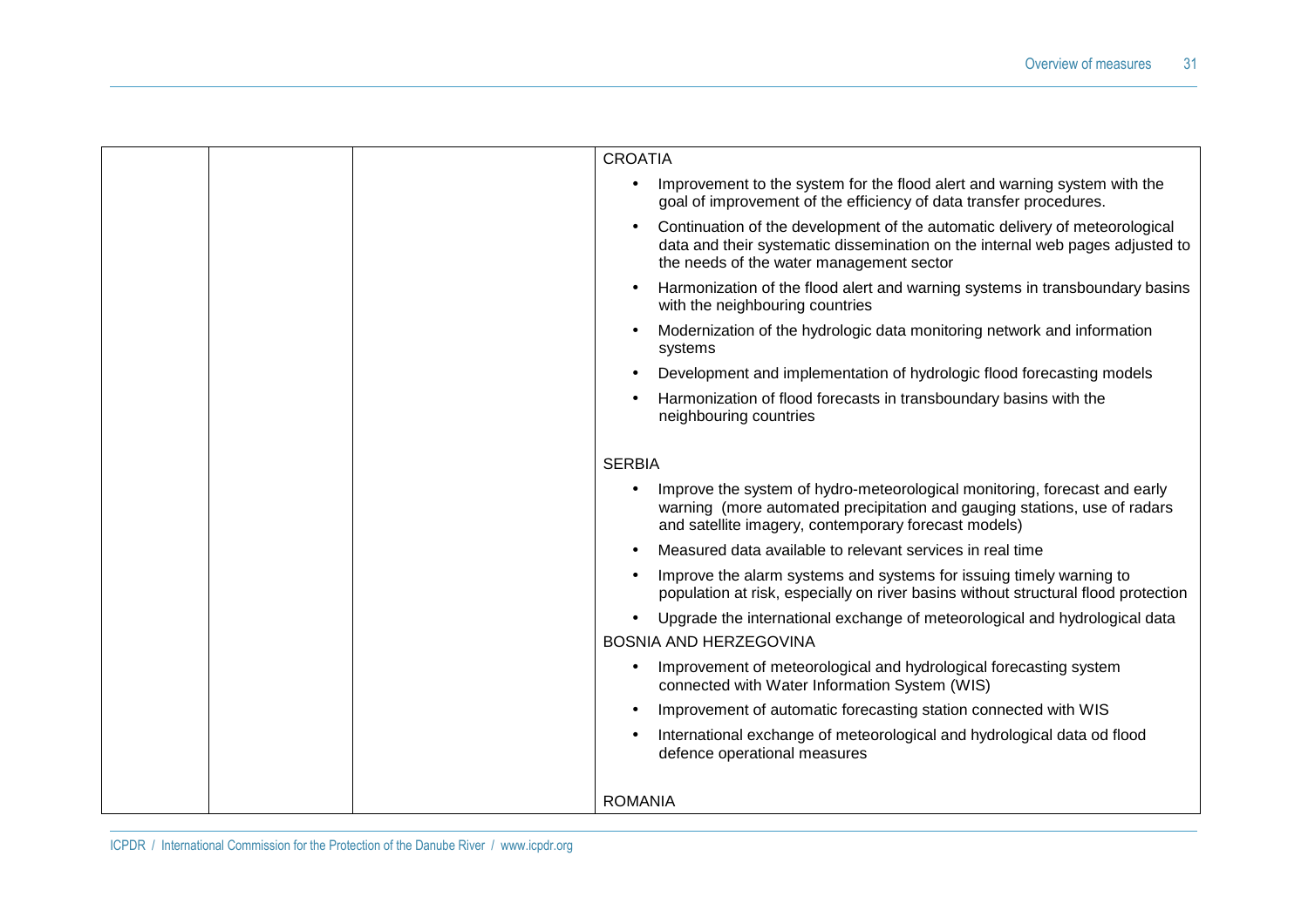|                        |                                                          | Consultation and training of the population, feedback and build the collective<br>resilience to flooding               |
|------------------------|----------------------------------------------------------|------------------------------------------------------------------------------------------------------------------------|
|                        |                                                          | Improving monitoring, flood forecasting and warning - alarming in case of<br>floods                                    |
|                        |                                                          | Training, education and research                                                                                       |
|                        |                                                          | <b>BULGARIA</b>                                                                                                        |
|                        |                                                          | Building of early-warning systems addressed to flash floods                                                            |
|                        |                                                          | Improvement and modernization of the hydro-meteorological monitoring<br>network                                        |
|                        |                                                          | Improvement of the existing hydrological information system - real-time<br>transfer of data for the entire river basin |
|                        |                                                          | <b>MOLDOVA</b>                                                                                                         |
|                        |                                                          | Improvement of flood forecasting                                                                                       |
| <b>Emergency Event</b> | Measure to establish or enhance                          | <b>GERMANY</b>                                                                                                         |
| Response<br>Planning / | flood event institutional<br>emergency response planning | Emergence event response planning<br>٠                                                                                 |
| Contingency            |                                                          | Conceptions / studies / expertices                                                                                     |
| planning               |                                                          | Information and training                                                                                               |
|                        |                                                          | <b>AUSTRIA</b>                                                                                                         |
|                        |                                                          | Compilation of emergency plans                                                                                         |
|                        |                                                          | <b>CZECH REPUBLIC</b>                                                                                                  |
|                        |                                                          | Update of flood protection plans (municipalities, companies, building owners,<br>districts, regions)                   |
|                        |                                                          | Update of emergency and crisis plans (municipalities, companies)                                                       |
|                        |                                                          | Assignment of technical devices and materials for rescue activities during<br>$\bullet$                                |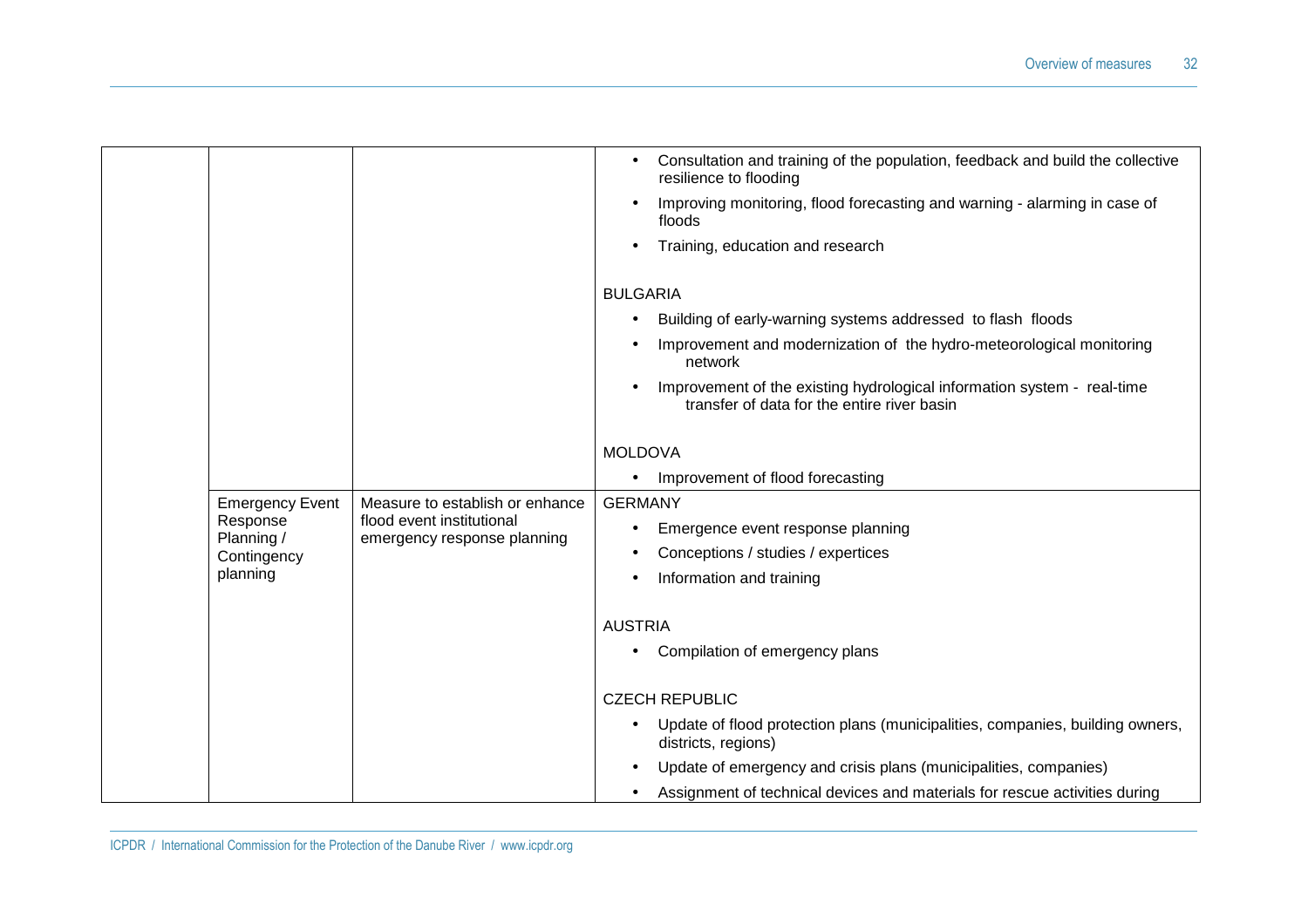| floods                                                                                                                                                                                                                              |
|-------------------------------------------------------------------------------------------------------------------------------------------------------------------------------------------------------------------------------------|
| Training and professional support of flood and crisis authorities                                                                                                                                                                   |
|                                                                                                                                                                                                                                     |
| <b>SLOVAKIA</b>                                                                                                                                                                                                                     |
| emergency flood equipment response measures - strengthening flood<br>response capacities, improvement of cooperation between different sectors,<br>institutions and professionals involved in flood management                      |
| <b>SLOVENIA</b>                                                                                                                                                                                                                     |
| Exchanging knowledge and cooperation between prevention, intervention and<br>recovery sector                                                                                                                                        |
| Harmonizing the flood risk management plans and plans for protection and<br>rescue                                                                                                                                                  |
| <b>CROATIA</b>                                                                                                                                                                                                                      |
| Continuation of activities on formal introduction of a special level of protection<br>and maintenance of natural water retention and wetland areas and<br>boundaries of the public water domain in the process of physical planning |
| Continuation of activities on registration of the public water domain in land<br>registry                                                                                                                                           |
| Monitoring of conditions on the public water domain                                                                                                                                                                                 |
| <b>SERBIA</b>                                                                                                                                                                                                                       |
| Preparation of plans for protection and rescue in emergency situations,<br>including catastrophic floods on the state level, municipality level etc.                                                                                |
| <b>BOSNIA AND HERZEGOVINA</b>                                                                                                                                                                                                       |
| Preparation, adoption and updating flood defence plans                                                                                                                                                                              |
| Continuous data exchange between institutions in charge of flood defence                                                                                                                                                            |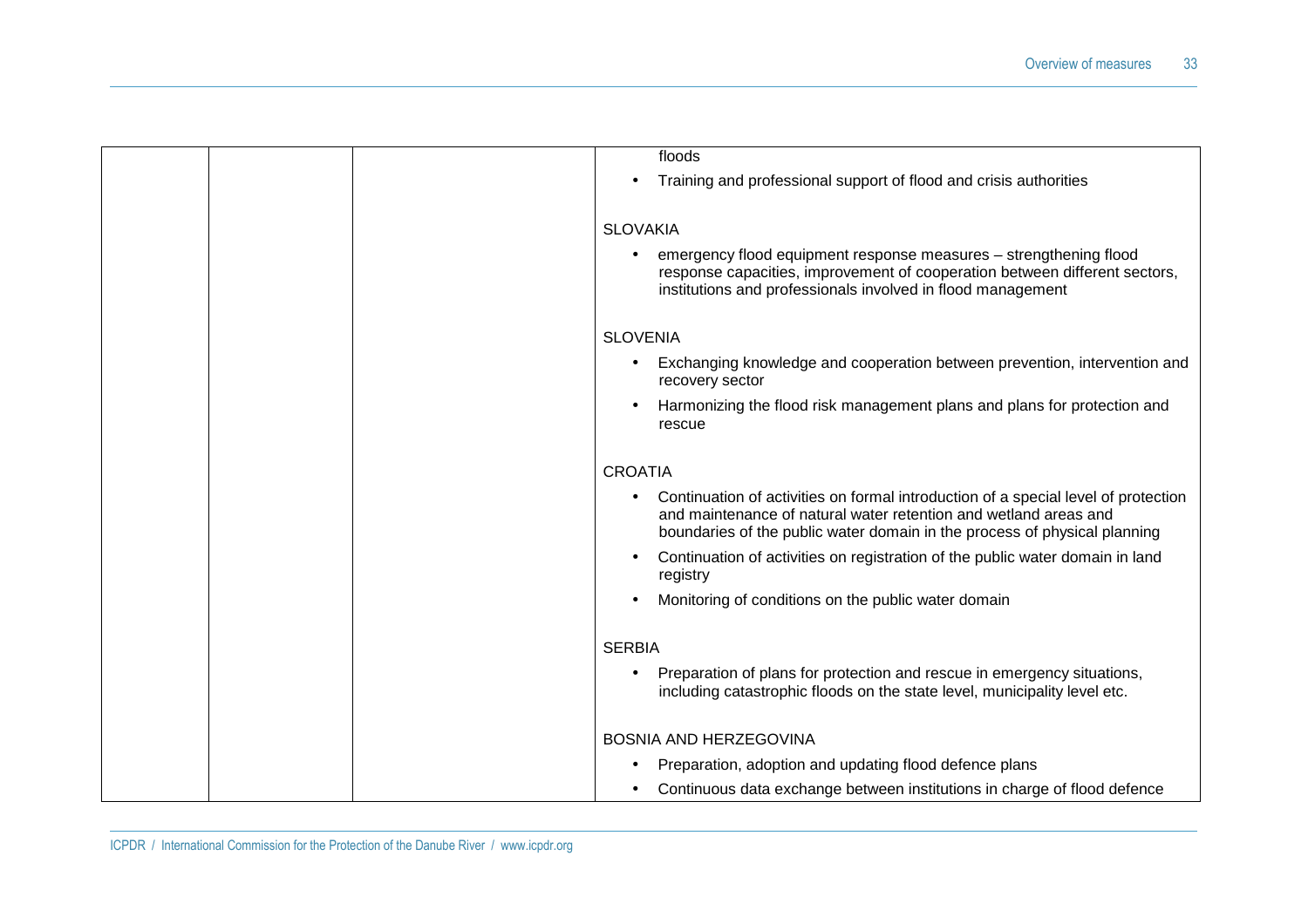|  |                         |                                                          | Strengthening the capacity of professionals and institutions responsible for<br>flood management                                                                                                      |
|--|-------------------------|----------------------------------------------------------|-------------------------------------------------------------------------------------------------------------------------------------------------------------------------------------------------------|
|  |                         |                                                          | <b>ROMANIA</b>                                                                                                                                                                                        |
|  |                         |                                                          | Implementation of a clear and consistent national policies for flood risk<br>management                                                                                                               |
|  |                         |                                                          | Institutional Arrangements and appropriate connections                                                                                                                                                |
|  |                         |                                                          | Legal provisions                                                                                                                                                                                      |
|  |                         |                                                          | Planning and Emergency Situations Management                                                                                                                                                          |
|  |                         |                                                          | <b>BULGARIA</b>                                                                                                                                                                                       |
|  |                         |                                                          | Establishment of a National Centre for real-time water management                                                                                                                                     |
|  |                         |                                                          | Development and/or update of national regulations on prevention of<br>emergency events and related recovery-activities, addressed to the state<br>administrations, local administrations and business |
|  |                         |                                                          | <b>MOLDOVA</b>                                                                                                                                                                                        |
|  |                         |                                                          | Preparation of plans for protection and rescue in emergency situations,<br>including catastrophic floods on the state as well as municipality level.                                                  |
|  |                         |                                                          | Improvement of cooperation between different sectors, institutions and<br>professionals involved in flood management                                                                                  |
|  | <b>Public Awareness</b> | Measure to establish or enhance                          | <b>GERMANY</b>                                                                                                                                                                                        |
|  | and Preparedness        | the public awareness or<br>preparedness for flood events | Awareness-raising, preparation for emergency event                                                                                                                                                    |
|  |                         |                                                          | Conceptions / studies / expertices                                                                                                                                                                    |
|  |                         |                                                          | <b>Consulting services</b>                                                                                                                                                                            |
|  |                         |                                                          | <b>CZECH REPUBLIC</b>                                                                                                                                                                                 |
|  |                         |                                                          | Publishing of flood protection plans                                                                                                                                                                  |
|  |                         |                                                          | Raining of individual public preparedness                                                                                                                                                             |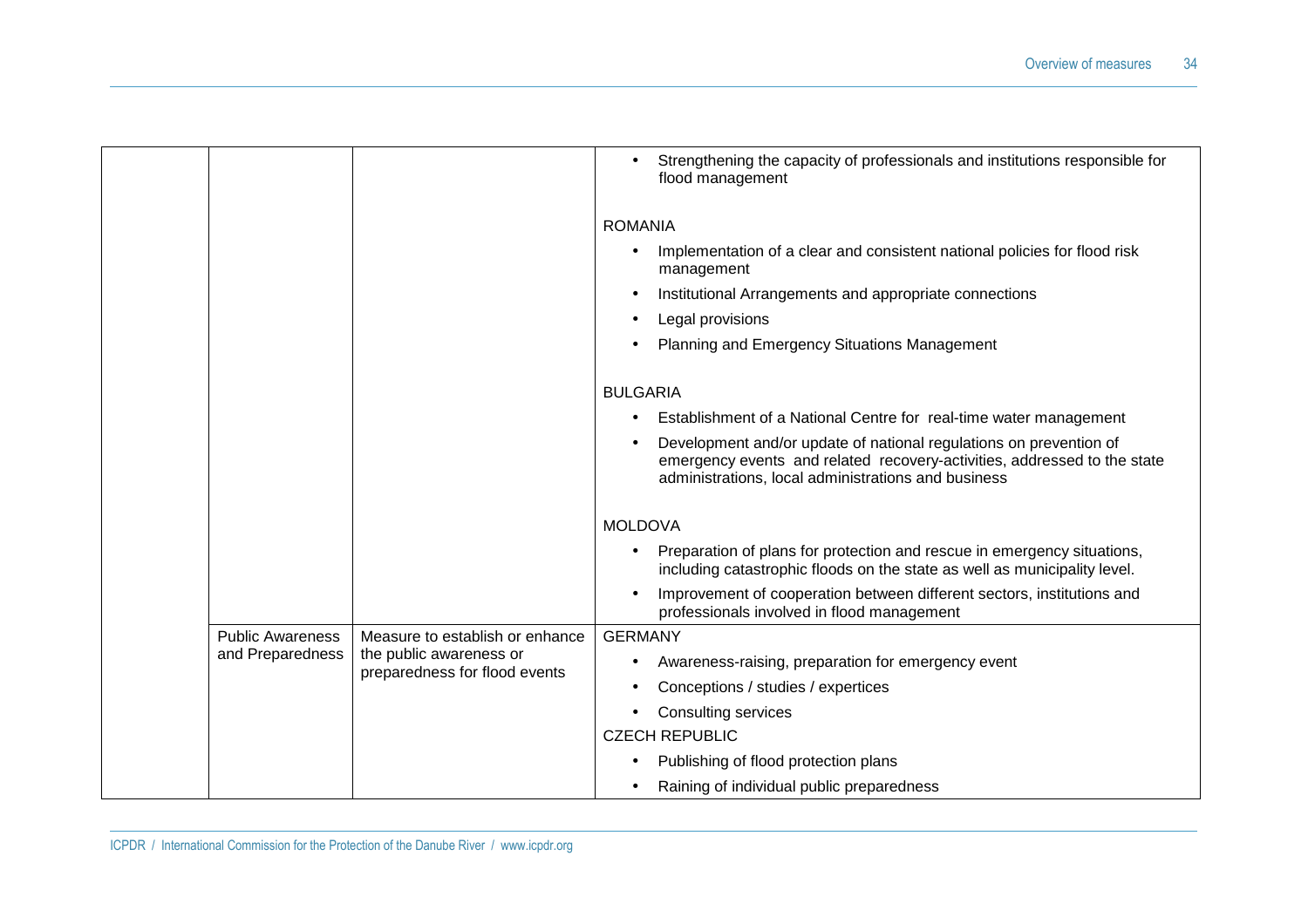| Marking of flood risk areas on terrain                                                                                                                                                                         |
|----------------------------------------------------------------------------------------------------------------------------------------------------------------------------------------------------------------|
| <b>HUNGARY</b><br>PR methods and education to increase the awareness of the population<br>$\bullet$<br>Increase the participation of the population in the flood fighting works                                |
| <b>SLOVENIA</b>                                                                                                                                                                                                |
| Detection of important risk areas, information and education of highly<br>endangered inhabitants and other subjects of self-protective measures for<br>vulnerability reduction before and during the event (F) |
| Raising the awareness, preparation for emergency event and increase the<br>level of community participation during the event (F)                                                                               |
| <b>CROATIA</b>                                                                                                                                                                                                 |
| Encourage public participation in the implementation of flood risk<br>management plans and solution of problems caused by global climate<br>changes                                                            |
| Establishment of a system for regular education of the public regarding flood<br>risk management issues, especially in areas under significant flood risks                                                     |
| Continuation of activities on the system for informing the public on the<br>activities and initiatives related to the flood risk management and activities<br>during flood events                              |
| <b>SERBIA</b>                                                                                                                                                                                                  |
| <b>Training exercises</b>                                                                                                                                                                                      |
| <b>BOSNIA AND HERZEGOVINA</b>                                                                                                                                                                                  |
| Public access to flood hazard and flood risk maps                                                                                                                                                              |
| Municipal authorities capacity building and training on data use                                                                                                                                               |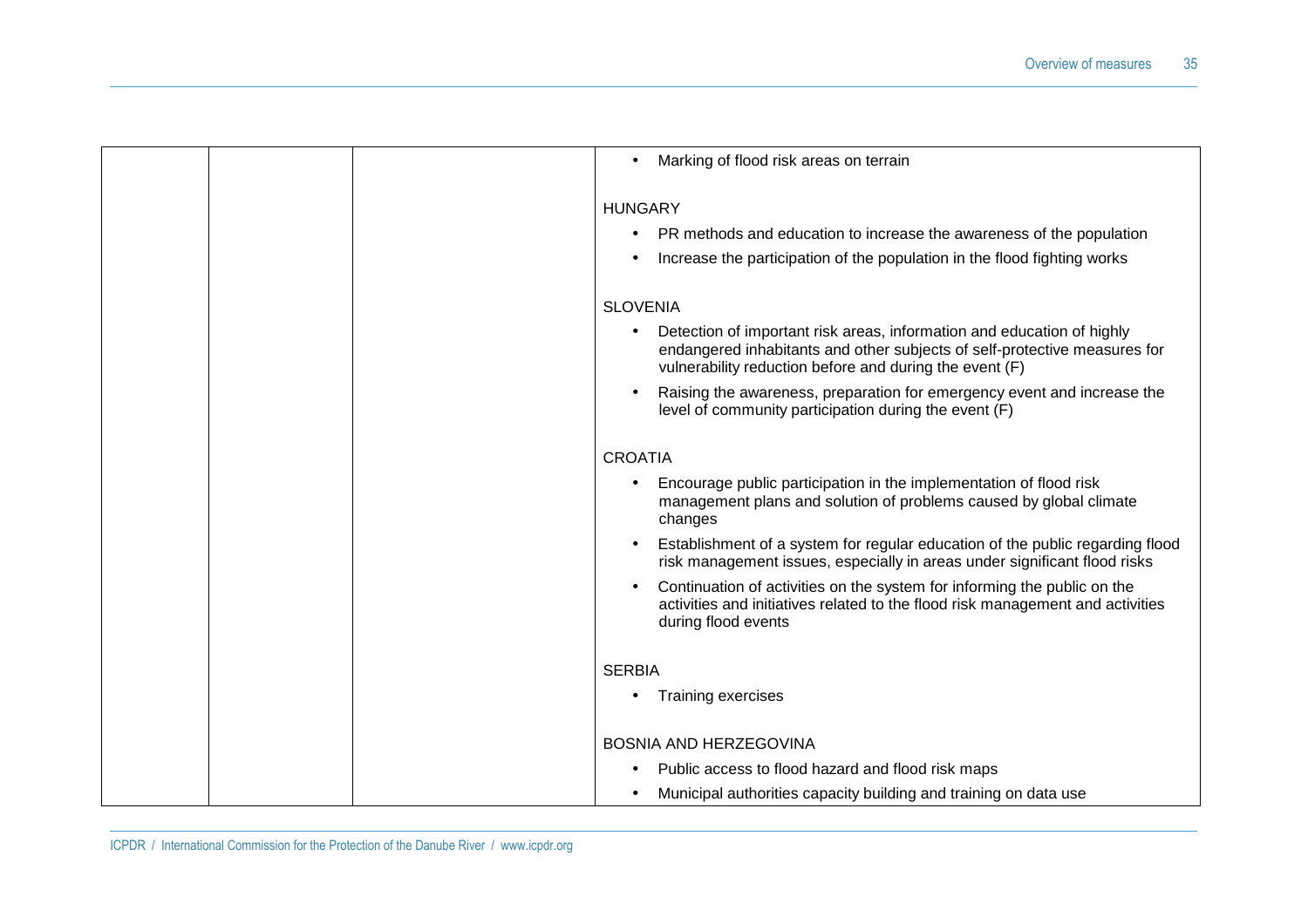|              |                                                            | Implementation of flood insurance system                                                                                                                         |
|--------------|------------------------------------------------------------|------------------------------------------------------------------------------------------------------------------------------------------------------------------|
|              |                                                            | <b>ROMANIA</b>                                                                                                                                                   |
|              |                                                            | Preliminary assessment of flood risk and improving knowledge                                                                                                     |
|              |                                                            | Training, education and research                                                                                                                                 |
|              |                                                            | <b>BULGARIA</b>                                                                                                                                                  |
|              |                                                            | Maintenance and update of water registers                                                                                                                        |
|              |                                                            | Provision of updated information in appropriate format to the stakeholders                                                                                       |
|              |                                                            | Training and information campaign                                                                                                                                |
|              |                                                            | <b>MOLDOVA</b>                                                                                                                                                   |
|              |                                                            | Informing people about the flood risks through mass-media and local<br>administration and placing warnings on the state hydro-meteorological Station<br>web-site |
| Other        | Other measure to establish or                              | <b>GERMANY</b>                                                                                                                                                   |
| preparedness | enhance preparedness for flood<br>events to reduce adverse | Insurance, financial precautions                                                                                                                                 |
|              | consequences                                               | <b>AUSTRIA</b>                                                                                                                                                   |
|              |                                                            | Ensure availability of facilities for emergency                                                                                                                  |
|              |                                                            |                                                                                                                                                                  |
|              |                                                            | <b>SLOVENIA</b>                                                                                                                                                  |
|              |                                                            | Renewal of national and municipal plans for flood protection and rescue<br>(estimation of endangerment, measures and tasks, needed forces and<br>equipment) (O)  |
|              |                                                            | Building the new gauge stations for monitoring the discharges relevant for<br>significantly endangered areas (O)                                                 |
|              |                                                            | Development of hydrologic models for flood prediction and setup of local                                                                                         |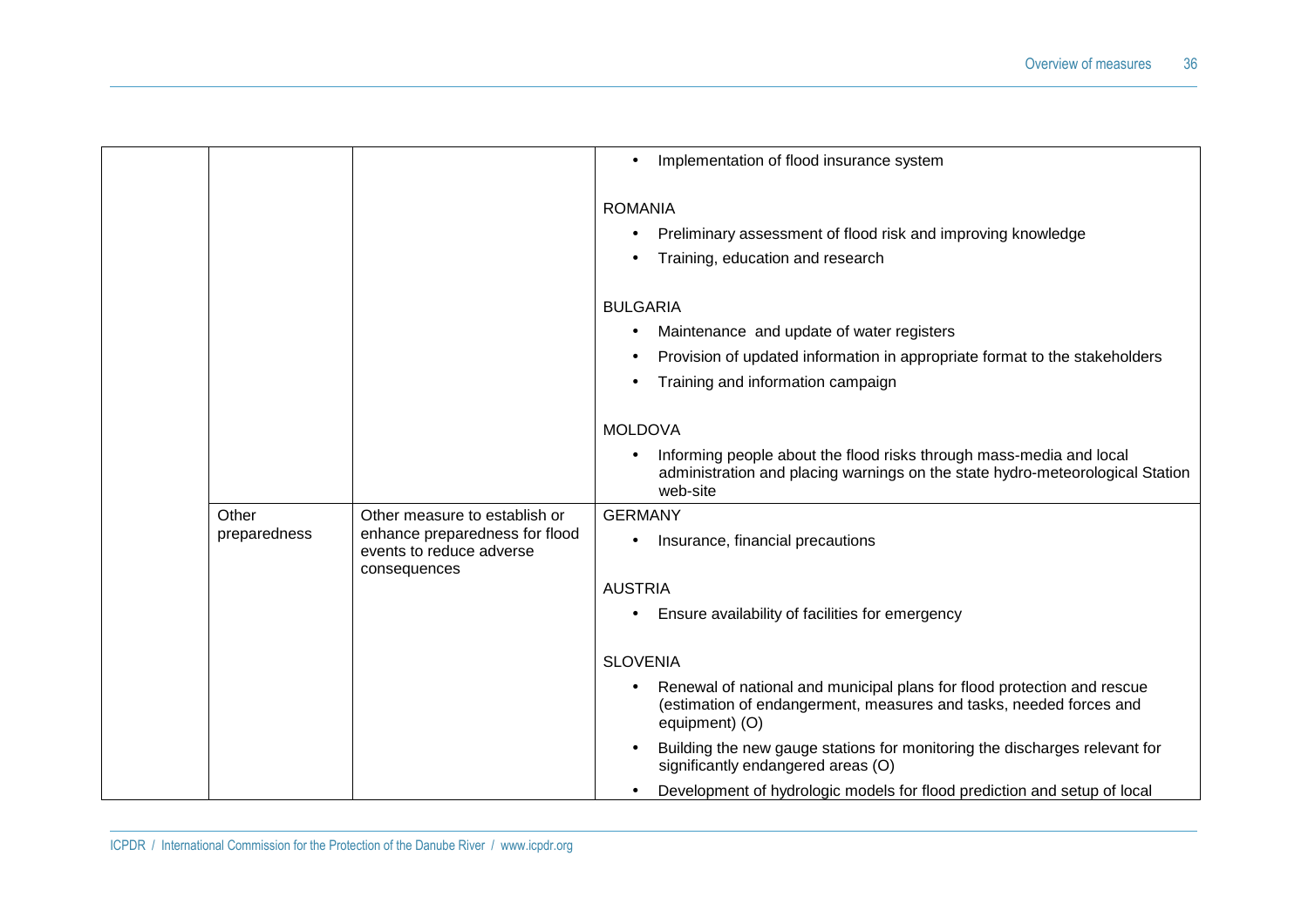|                        |                                     |                                                                                                                         | alarm systems for significantly endangered areas (F)                                                                                    |
|------------------------|-------------------------------------|-------------------------------------------------------------------------------------------------------------------------|-----------------------------------------------------------------------------------------------------------------------------------------|
|                        |                                     |                                                                                                                         | <b>SERBIA</b><br>Update/build scientific base for flood management<br>Preparation of studies and designs                                |
|                        |                                     |                                                                                                                         | BOSNIA AND HERZEGOVINA                                                                                                                  |
|                        |                                     |                                                                                                                         | Improving international cooperation in flood management<br>$\bullet$                                                                    |
|                        |                                     |                                                                                                                         | <b>ROMANIA</b>                                                                                                                          |
|                        |                                     |                                                                                                                         | Consultation and training of the population, feedback and build the collective<br>resilience to flooding                                |
|                        |                                     |                                                                                                                         | Training, education and research                                                                                                        |
|                        |                                     |                                                                                                                         | Reducing individual vulnerability                                                                                                       |
|                        |                                     |                                                                                                                         | <b>BULGARIA</b><br>Implementation of insurance policies; promotion of flood-oriented insurance                                          |
|                        |                                     |                                                                                                                         | products                                                                                                                                |
| Recovery<br>and Review | Individual and<br>societal recovery | Clean-up and restoration<br>activities (buildings,<br>infrastructure, etc)                                              | <b>GERMANY</b><br>Assistance with post-flood repair, restoration activities, aftercare planning,<br>elimination of environmental damage |
|                        |                                     | Health and mental health<br>supporting actions, incl.<br>managing stress                                                | Conceptions / studies / expertices                                                                                                      |
|                        |                                     | Disaster financial assistance<br>(grants, tax), incl. disaster legal<br>assistance, disaster<br>unemployment assistance | <b>AUSTRIA</b><br>Emergency response<br>٠<br><b>CZECH REPUBLIC</b>                                                                      |
|                        |                                     | Temporary or permanent                                                                                                  | Assignment of technical devices and material for recovery activities<br>٠                                                               |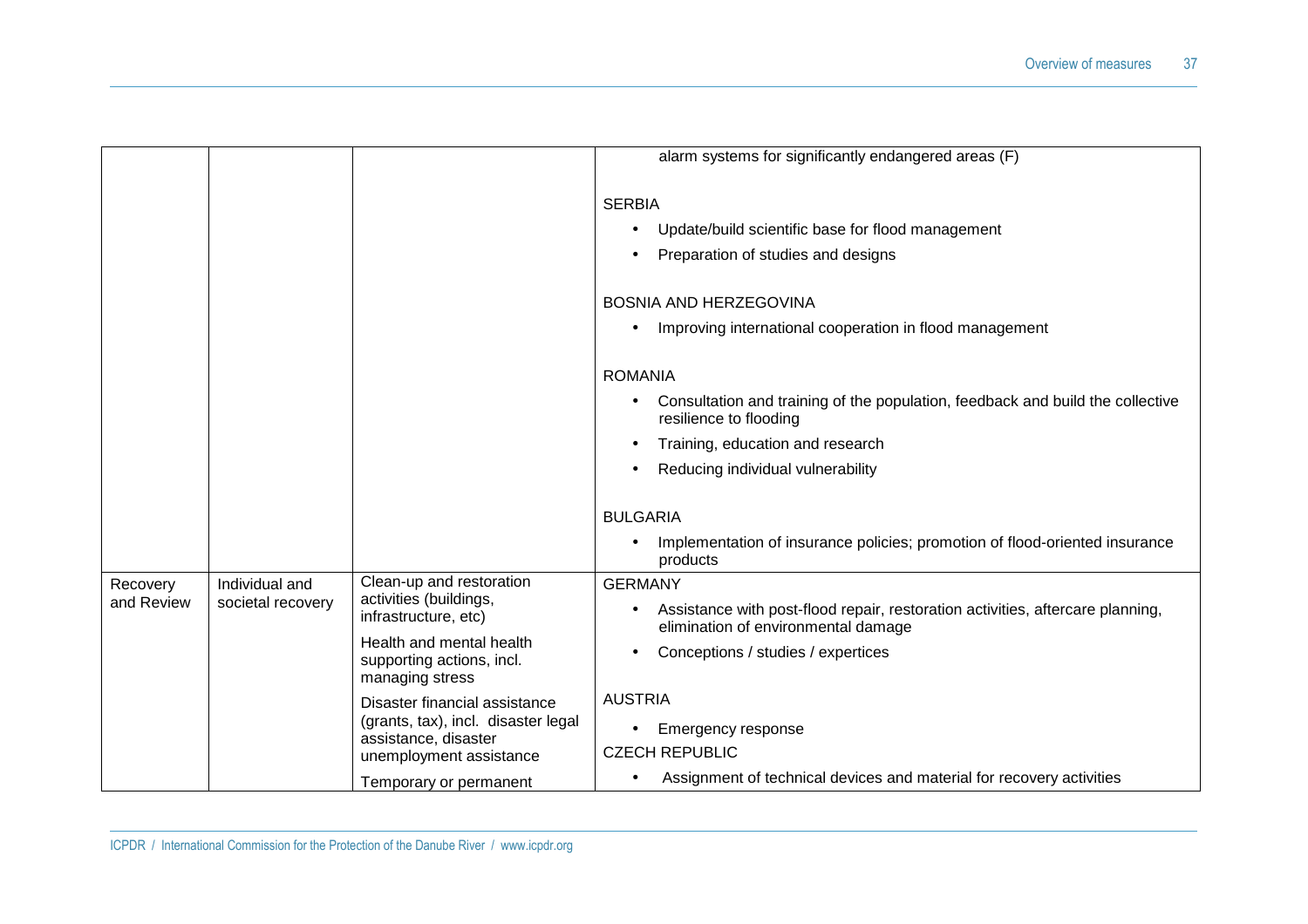|  | relocation |                                                                                                                                  |
|--|------------|----------------------------------------------------------------------------------------------------------------------------------|
|  | Other      | <b>SLOVENIA</b>                                                                                                                  |
|  |            | Improving the realization of recovery plans and providing the financial<br>assistance in possible relocation of damage potential |
|  |            | Financial aid and insurance schemas (F)                                                                                          |
|  |            | <b>SERBIA</b>                                                                                                                    |
|  |            | All enlisted measures                                                                                                            |
|  |            | <b>BOSNIA AND HERZEGOVINA</b>                                                                                                    |
|  |            | Removal of buildings located in flood risk areas destroyed by war<br>$\bullet$                                                   |
|  |            | <b>ROMANIA</b>                                                                                                                   |
|  |            | Institutional arrangements and appropriate connections<br>٠                                                                      |
|  |            | Legal provisions                                                                                                                 |
|  |            | Reducing the vulnerability to floods of the transport infrastructure and the<br>technical and urban works                        |
|  |            | Permits the use of land and building, their control                                                                              |
|  |            | Resettlement, land acquisition and cultural changes                                                                              |
|  |            | Funding and compensation                                                                                                         |
|  |            | <b>BULGARIA</b>                                                                                                                  |
|  |            | Elimination of pollution during and immediately after the flood-accident                                                         |
|  |            | Restoration work on roads, water supply facilities, sewage, power supply<br>networks and other type of infrastructure            |
|  |            | Restoration work for elimination of local damages on banks, embankments<br>$\bullet$<br>and other protective constructions.      |
|  |            |                                                                                                                                  |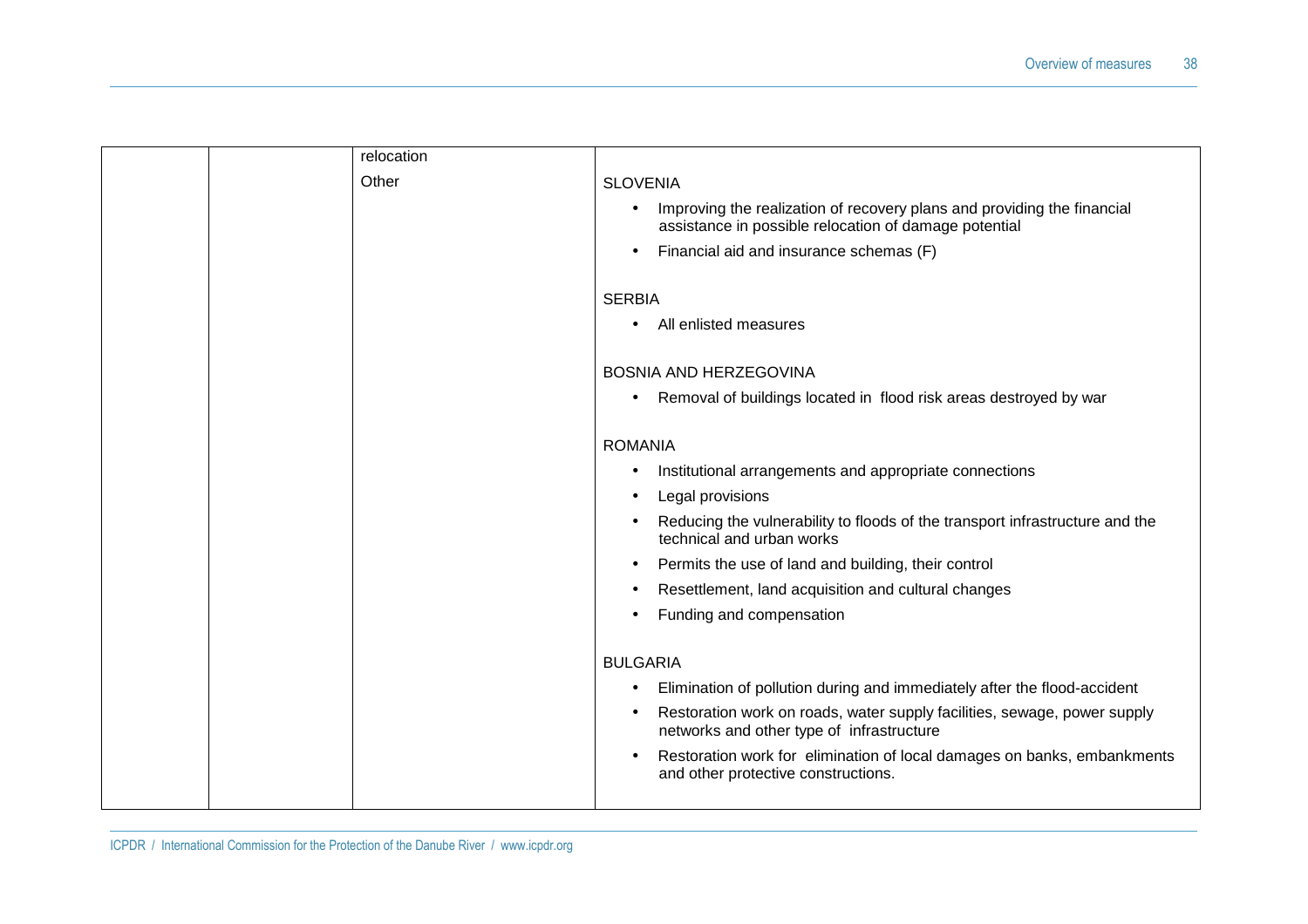|                              |                                                                                                    | <b>MOLDOVA</b>                                                                                                        |  |  |
|------------------------------|----------------------------------------------------------------------------------------------------|-----------------------------------------------------------------------------------------------------------------------|--|--|
|                              |                                                                                                    | Assistance with post-flood repair, restoration activities, aftercare planning,<br>elimination of environmental damage |  |  |
| Environmental                | Clean-up and restoration<br>activities (with several sub-topics<br>as mould protection, well-water | <b>AUSTRIA</b>                                                                                                        |  |  |
| recovery                     |                                                                                                    | Evaluation and repair of damages<br>$\bullet$                                                                         |  |  |
|                              | safety and securing hazardous                                                                      | <b>CZECH REPUBLIC</b>                                                                                                 |  |  |
|                              | materials containers)                                                                              | Financial support of environmental recovery                                                                           |  |  |
|                              | Other                                                                                              | Preparation of materials for environmental recovery                                                                   |  |  |
|                              |                                                                                                    | <b>SERBIA</b>                                                                                                         |  |  |
|                              |                                                                                                    | All enlisted measures                                                                                                 |  |  |
|                              |                                                                                                    |                                                                                                                       |  |  |
|                              |                                                                                                    | <b>ROMANIA</b>                                                                                                        |  |  |
|                              |                                                                                                    | Reducing the vulnerability to floods of environmental infrastructure                                                  |  |  |
|                              |                                                                                                    | <b>BULGARIA</b>                                                                                                       |  |  |
|                              |                                                                                                    | Elimination of pollution in the water-supply safeguard zones                                                          |  |  |
|                              |                                                                                                    | Stabilization of landslides caused/activated by flooding                                                              |  |  |
|                              |                                                                                                    |                                                                                                                       |  |  |
|                              |                                                                                                    | <b>MOLDOVA</b>                                                                                                        |  |  |
|                              |                                                                                                    | Evaluation and repair of damages<br>$\bullet$                                                                         |  |  |
| Other recovery<br>and review | Lessons learnt from flood events                                                                   | <b>GERMANY</b>                                                                                                        |  |  |
|                              | Insurance policies                                                                                 | Other recovery and review                                                                                             |  |  |
|                              | Other                                                                                              | Research and development projects and best practice projects<br><b>AUSTRIA</b>                                        |  |  |
|                              |                                                                                                    |                                                                                                                       |  |  |
|                              |                                                                                                    | Documentation and analysis<br>$\bullet$                                                                               |  |  |
|                              |                                                                                                    | <b>CZECH REPUBLIC</b>                                                                                                 |  |  |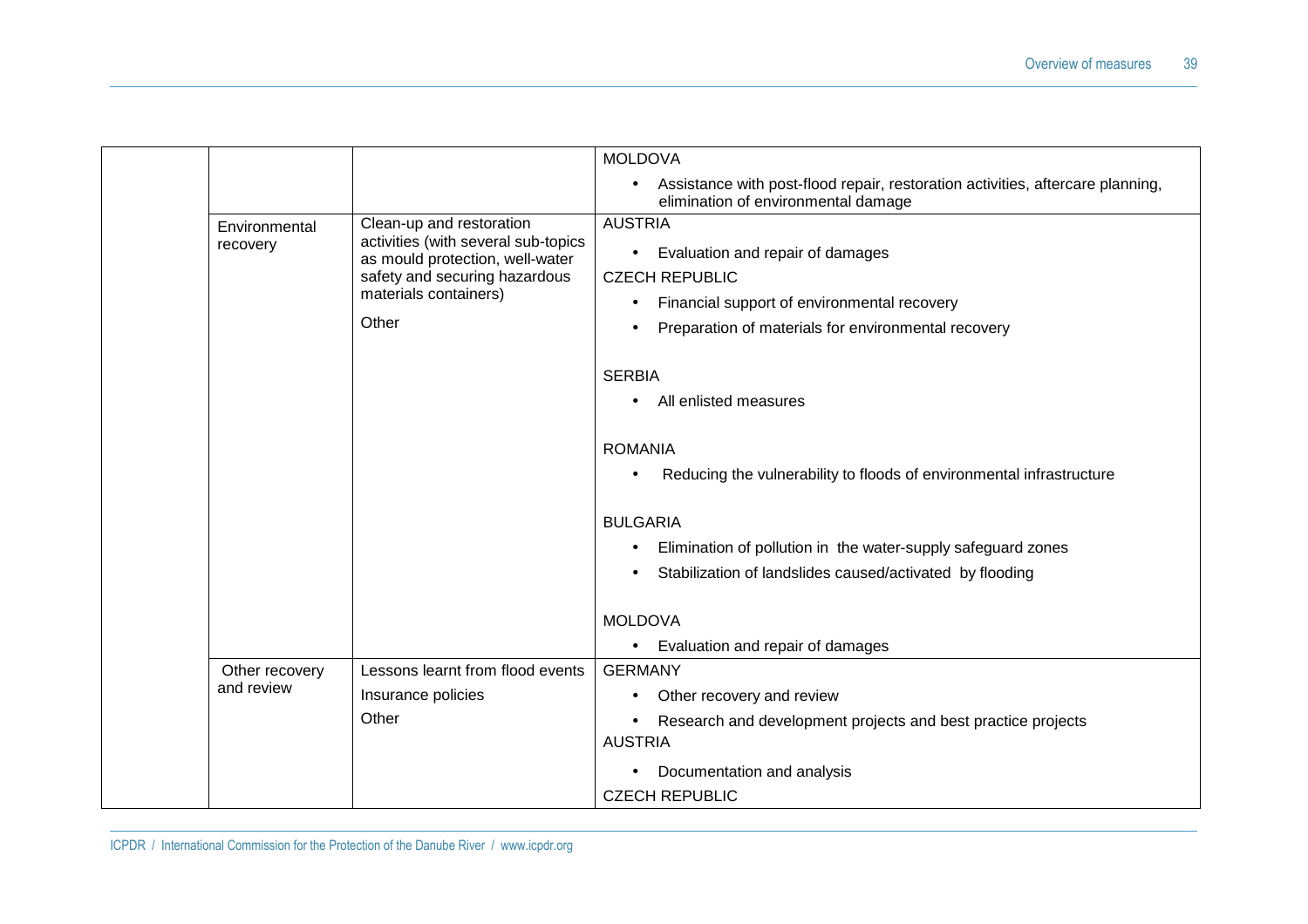|       |  | Reports on floods and revision of recommendations<br>$\bullet$                                                    |
|-------|--|-------------------------------------------------------------------------------------------------------------------|
|       |  | Register of flood damages<br>$\bullet$                                                                            |
|       |  |                                                                                                                   |
|       |  | <b>SERBIA</b>                                                                                                     |
|       |  | Study of 2014 flood, reconsideration of flood management concept and<br>$\bullet$<br>proposal of new developments |
|       |  | Preparation of grounds for wider implementation of flood insurance<br>$\bullet$                                   |
| Other |  | <b>GERMANY</b>                                                                                                    |
|       |  | Other measures<br>$\bullet$                                                                                       |
|       |  | Financial aid program                                                                                             |
|       |  | <b>AUSTRIA</b>                                                                                                    |
|       |  | Relocation and reallocation                                                                                       |
|       |  |                                                                                                                   |
|       |  | <b>ROMANIA</b>                                                                                                    |
|       |  | Implementation of a clear and consistent national policies for flood risk<br>management                           |
|       |  | Consultation and training of the population, feedback and build the collective<br>resilience to flooding          |
|       |  | Legal provisions                                                                                                  |
|       |  | <b>BULGARIA</b>                                                                                                   |
|       |  | Study on changes in the ecological status of surface water after flooding<br>$\bullet$                            |
|       |  | Exchange of knowledge and experience                                                                              |
|       |  | Recording of flood-events; assessment of the damages                                                              |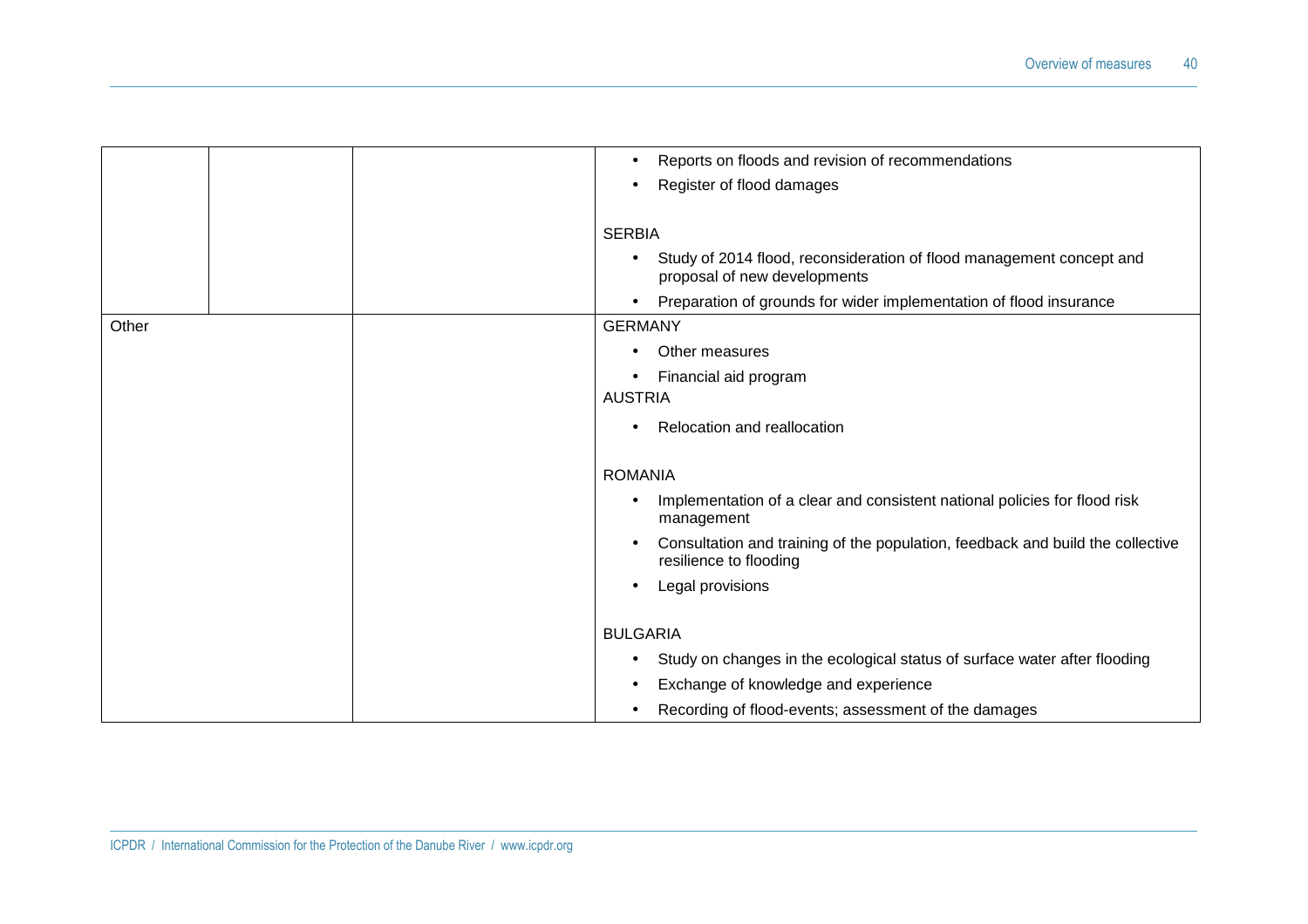### **5 Awareness raising measures**

| <b>Aspects of</b><br>flood risk<br>management | <b>Type</b>                                 | <b>Description</b>                                                                          | <b>Measures by countries</b>                                                                                                                                                                                                                                                                                               |
|-----------------------------------------------|---------------------------------------------|---------------------------------------------------------------------------------------------|----------------------------------------------------------------------------------------------------------------------------------------------------------------------------------------------------------------------------------------------------------------------------------------------------------------------------|
| Preparedness                                  | <b>Public Awareness</b><br>and Preparedness | Measure to establish or enhance<br>the public awareness or<br>preparedness for flood events | <b>GERMANY</b><br>Awareness-raising, preparation for emergency event<br>Conceptions / studies / expertices<br>Consulting services<br><b>AUSTRIA</b><br>Information of public in an appropriate way<br>Improve participation<br><b>Educational activities</b><br>Implementation of monitoring, forecasting, warning systems |
|                                               |                                             |                                                                                             | Compilation of emergency plans<br>Ensure availability of facilities for emergency<br><b>CZECH REPUBLIC</b><br>Raising of public flood risk knowledge<br>Publishing of information regarding flood protection options<br><b>SLOVAKIA</b>                                                                                    |
|                                               |                                             |                                                                                             | presentation of flood hazard and flood risk maps, flood management plans<br>raising public awareness                                                                                                                                                                                                                       |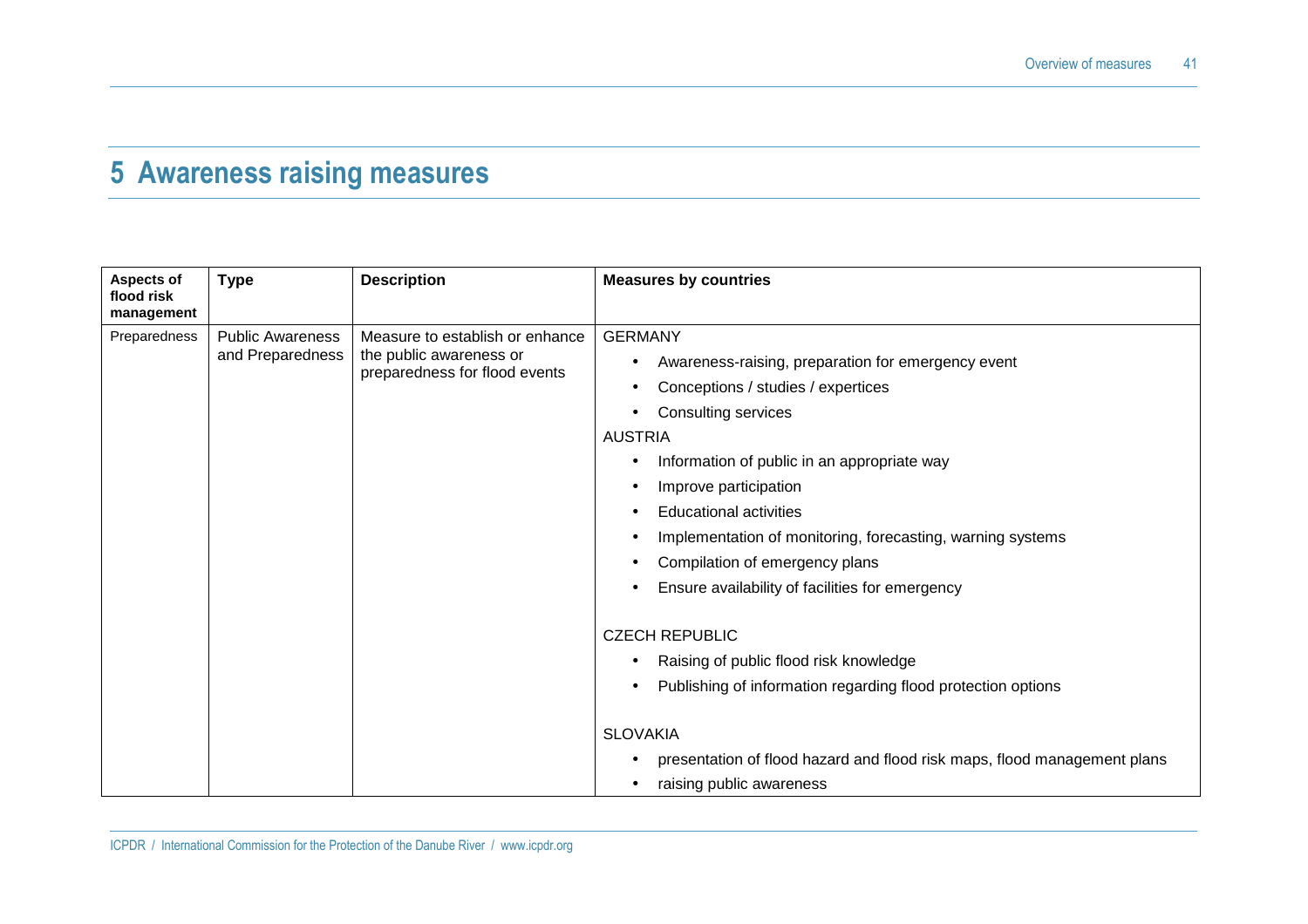| training campaigns focused at flood preparedness among municipalities<br>$\bullet$                                                                                                |
|-----------------------------------------------------------------------------------------------------------------------------------------------------------------------------------|
| <b>HUNGARY</b>                                                                                                                                                                    |
| PR methods and education to increase the awareness of the population                                                                                                              |
| Increase the participation of the population in the flood fighting works                                                                                                          |
| <b>SLOVENIA</b>                                                                                                                                                                   |
| Updating an information system for flood events data, hazard and risk maps<br>and status of measures (O)                                                                          |
| Public information about flood hazard and risk conditions (O, F)                                                                                                                  |
| Raising community awareness flood extent and intensity (F)                                                                                                                        |
| <b>CROATIA</b>                                                                                                                                                                    |
| Encourage public participation in the implementation of flood risk<br>management plans and solution of problems caused by global climate<br>changes                               |
| Establishment of a system for regular education of the public regarding flood<br>risk management issues, especially in areas under significant flood risks                        |
| Continuation of activities on the system for informing the public on the<br>activities and initiatives related to the flood risk management and activities<br>during flood events |
| <b>SERBIA</b>                                                                                                                                                                     |
| Introduction of water management issues into schools (from elementary<br>school to university level)                                                                              |
| Preparation of flood leaflet, film, TV broadcasts etc.                                                                                                                            |
| Flood hazard and flood risk maps available in WISS                                                                                                                                |
| Exercises                                                                                                                                                                         |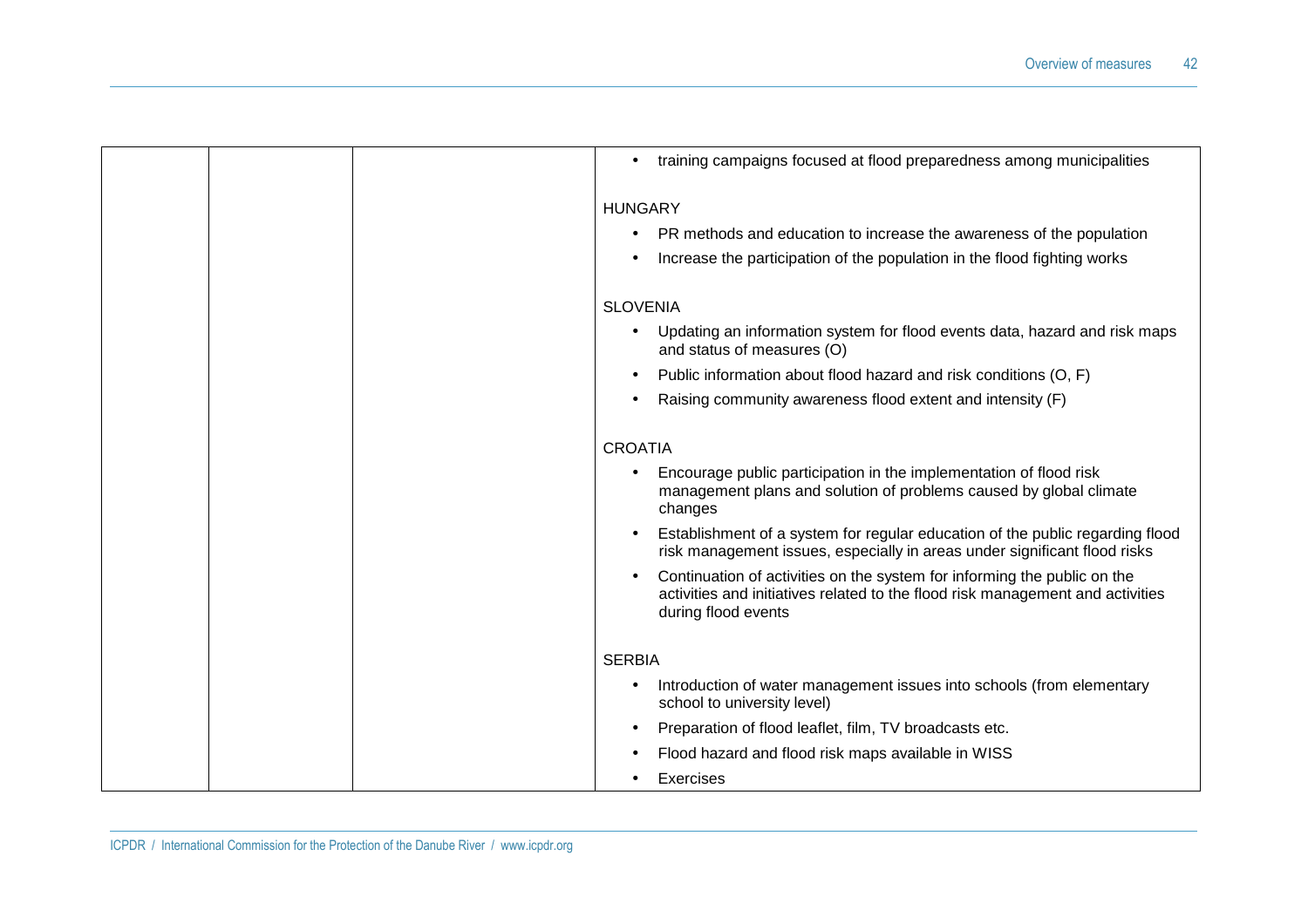|                 |                       |                                                                                             | <b>BOSNIA AND HERZEGOVINA</b>                                                                                                                                                 |
|-----------------|-----------------------|---------------------------------------------------------------------------------------------|-------------------------------------------------------------------------------------------------------------------------------------------------------------------------------|
|                 |                       |                                                                                             | Public awareness of flood life strategy<br>٠                                                                                                                                  |
|                 |                       |                                                                                             | Production of fliers, movies, radio and TV shows                                                                                                                              |
|                 |                       |                                                                                             |                                                                                                                                                                               |
|                 |                       |                                                                                             | <b>ROMANIA</b>                                                                                                                                                                |
|                 |                       |                                                                                             | Develop and implement management plans for flood risk or directory<br>schemes                                                                                                 |
|                 |                       |                                                                                             | Consultation and training of the population, feedback and build the collective<br>$\bullet$<br>resilience to flooding                                                         |
| <b>BULGARIA</b> |                       |                                                                                             |                                                                                                                                                                               |
|                 |                       |                                                                                             | <b>Educational activities</b>                                                                                                                                                 |
|                 |                       |                                                                                             | Public access to the flood hazard and flood risk maps. Public access to the<br>annual reports on the status and operational conditions of dams and other                      |
|                 |                       |                                                                                             | <b>MOLDOVA</b>                                                                                                                                                                |
|                 |                       |                                                                                             | Informing people about the flood risks through mass-media and local<br>$\bullet$<br>administration and placing warnings on the state hydro-meteorological Station<br>web-site |
|                 | Other<br>preparedness | Other measure to establish or<br>enhance preparedness for flood<br>events to reduce adverse | <b>GERMANY</b>                                                                                                                                                                |
|                 |                       |                                                                                             | Insurance, financial precautions                                                                                                                                              |
|                 |                       | consequences                                                                                | <b>CZECH REPUBLIC</b>                                                                                                                                                         |
|                 |                       |                                                                                             | Flood exercises for flood and crisis authorities                                                                                                                              |
|                 |                       |                                                                                             | <b>SERBIA</b>                                                                                                                                                                 |
|                 |                       |                                                                                             | Continuous data exchange between institutions in charge for flood defence                                                                                                     |
|                 |                       |                                                                                             | Municipal authorities capacity building and training                                                                                                                          |
|                 |                       |                                                                                             |                                                                                                                                                                               |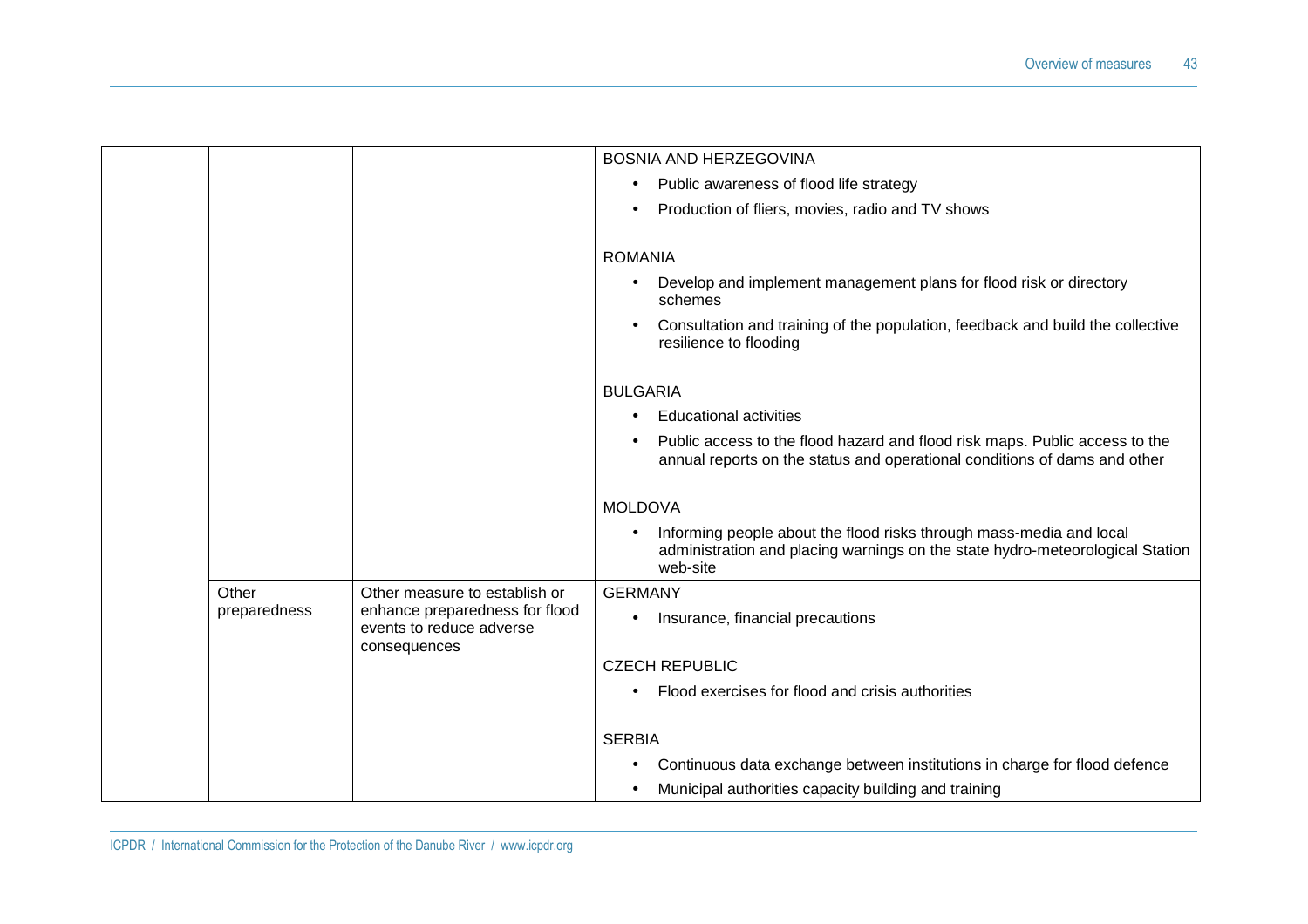|                       | <b>BOSNIA AND HERZEGOVINA</b><br>Municipal capacity building<br>$\bullet$<br><b>MOLDOVA</b> |
|-----------------------|---------------------------------------------------------------------------------------------|
|                       | Continuous data exchange between institutions in charge of flood defence<br>$\bullet$       |
| Prevention/Protection | <b>AUSTRIA</b>                                                                              |
|                       | Compilation and update of hazard zone plans                                                 |
|                       | Incorporation of hazard zone plans                                                          |
|                       | Compilation and incorporation of local and regional land use planning<br>strategies         |
|                       | Structural protection measures                                                              |
|                       | Object oriented measures                                                                    |
|                       | Relocation and reallocation                                                                 |
|                       | Definition of operating instructions for flood prone and flood influencing<br>facilities    |
|                       | <b>SLOVENIA</b>                                                                             |
|                       | Detailed flood hazard and risk mapping through unified methodology (ongoing<br>since 2007)  |
|                       | Renewal of flood hazard indication map every 6 years (ongoing since 2007)                   |
|                       | Establishment of erosion hazard indication map                                              |
| Other                 |                                                                                             |
|                       | <b>GERMANY</b>                                                                              |
|                       | Other measures                                                                              |
|                       | Financial aid program                                                                       |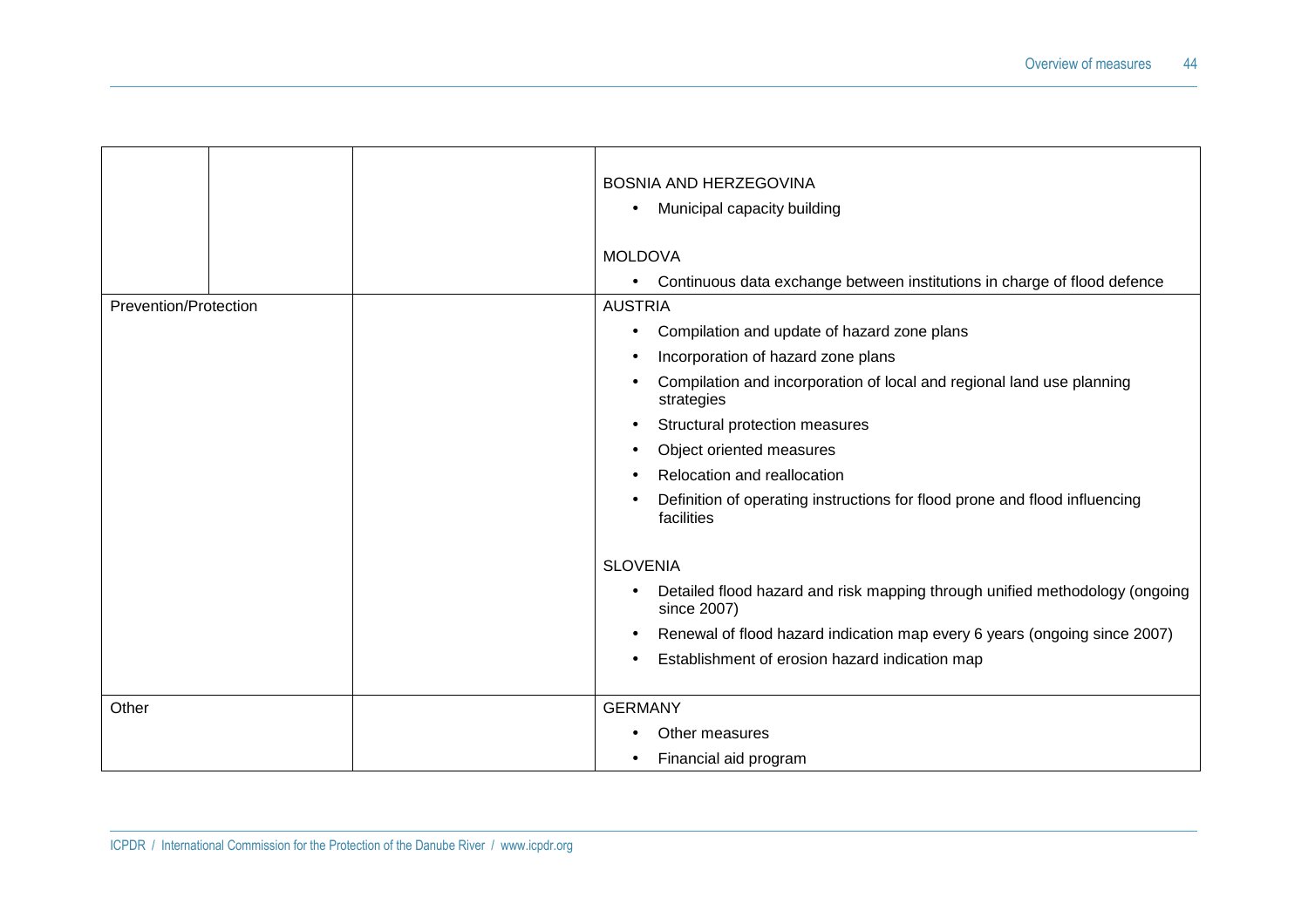### **6 Measures implementing the solidarity principle**

| Aspects of<br>flood risk<br>management | <b>Type</b>                                                            | <b>Description</b>                                                                                                                                                                                                                                                                                                                   | <b>Measures by</b>                                                                                                                                                                                                                                                                                                                                         | Actions taken to avoid negative<br>downstream effects                                                                                                                                                                                                                                                                                                                                                                                                                                                                                                                                                                                                                                  |
|----------------------------------------|------------------------------------------------------------------------|--------------------------------------------------------------------------------------------------------------------------------------------------------------------------------------------------------------------------------------------------------------------------------------------------------------------------------------|------------------------------------------------------------------------------------------------------------------------------------------------------------------------------------------------------------------------------------------------------------------------------------------------------------------------------------------------------------|----------------------------------------------------------------------------------------------------------------------------------------------------------------------------------------------------------------------------------------------------------------------------------------------------------------------------------------------------------------------------------------------------------------------------------------------------------------------------------------------------------------------------------------------------------------------------------------------------------------------------------------------------------------------------------------|
| Protection                             | Natural flood<br>management /<br>runoff and<br>catchment<br>management | Measures to reduce the flow into<br>natural or artificial drainage<br>systems, such as overland flow<br>interceptors and / or storage,<br>enhancement of infiltration, etc<br>and including in-channel,<br>floodplain works and the<br>reforestation of banks, that<br>restore natural systems to help<br>slow flow and store water. | <b>GERMANY</b><br>Natural water retention in the<br>catchment<br>Natural water retention in wetlands<br>Reduction of sealing<br>$\bullet$<br>Natural water retention in settlement<br>area<br>Recovery of floodplains<br>Conceptions / studies / expertises<br>Research and development projects<br>and best practice projects<br>Information and training | <b>GERMANY</b><br>In Federal Water Act (WHG) it is codified, that no<br>measures shall be taken within a river basin which<br>significantly increase the risk of flooding upstream<br>or downstream:<br>§ 5: Obligation of general diligence: Where<br>activities can have an impact on a waterbody,<br>everyone shall be obliged to exercise all dure<br>reyuired caution under the circumstances in<br>order to<br>1. avoid adverse impacts on waterproperties,<br>3. preserve the vitality of natural water<br>resources and<br>4. prevent the increase and acceleration of<br>water run-off.<br>§ 67 Principle on river development and<br>construction of dykes, dams and coastal |
|                                        |                                                                        |                                                                                                                                                                                                                                                                                                                                      | <b>AUSTRIA</b><br>Restoration of flood plains and<br>sedimentation areas<br>Definition of operating instructions for<br>flood prone and flood influencing<br>facilities<br><b>CZECH REPUBLIC</b><br>Land use change (grassing,                                                                                                                             | protection structures:<br>Water bodies shall be developed in such a<br>way that natural floodplains are preserved,<br>the natural water run-off is not influenced<br>significantly,<br>species and biocoenoses typical for specific<br>ecosystems are protectec and any other<br>negative impacts on the water properties are<br>prevented. Otherwise compensation<br>measures shall be taken.<br>§ 68: plan approval procedure, planning<br>licence<br>Planning approval shall only be granted, if                                                                                                                                                                                    |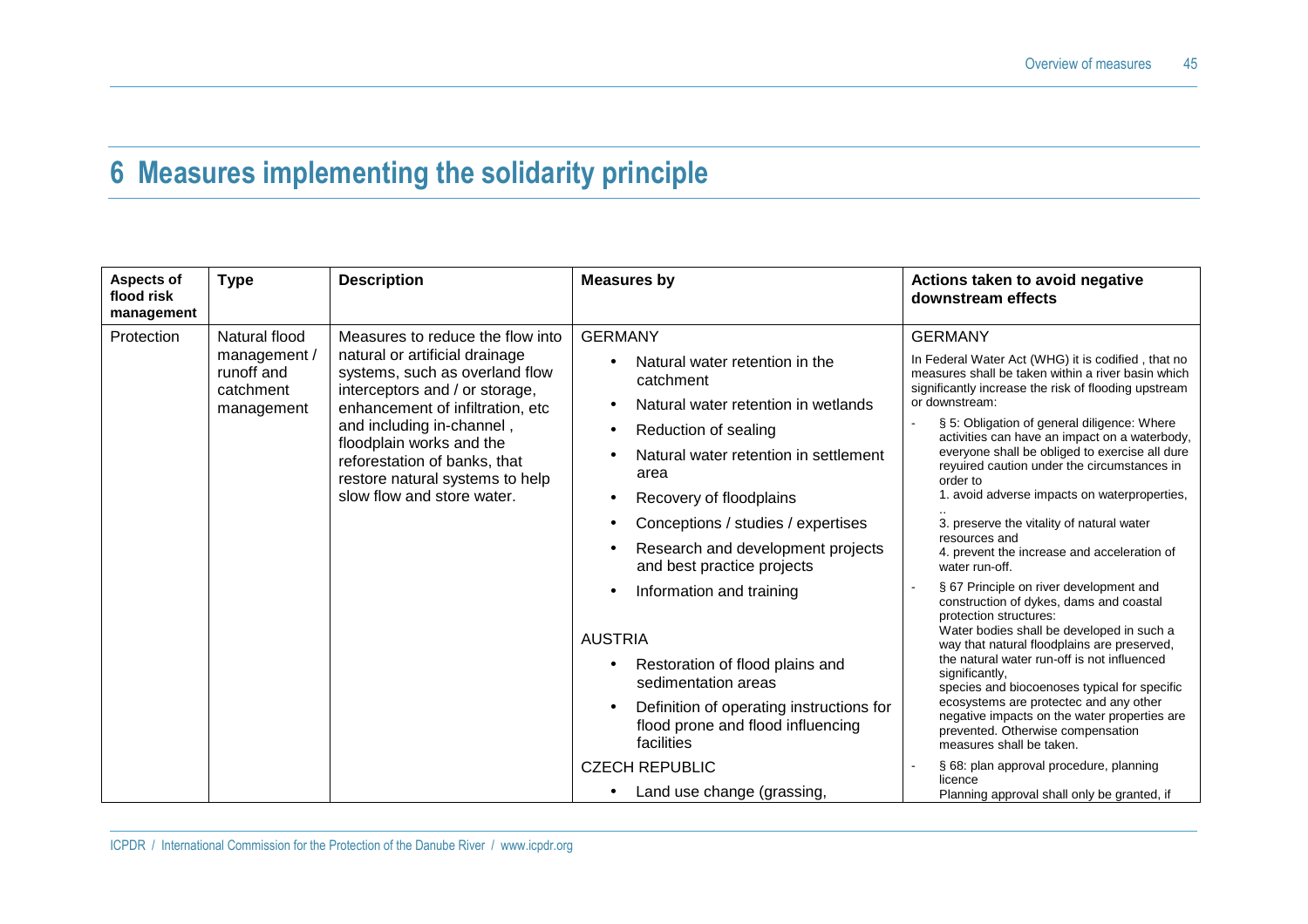|            |                                                               | afforestation)<br>Raising of hydric function of forest                      | 1. an impairment of the public interest is not<br>to be expected, especially with regard to a<br>considerable and permanent increase in flood |
|------------|---------------------------------------------------------------|-----------------------------------------------------------------------------|-----------------------------------------------------------------------------------------------------------------------------------------------|
|            |                                                               |                                                                             | risks that cannot be compensated or the<br>destruction of natural flood retention areas,<br>especially in riparian forests.                   |
|            |                                                               | <b>SLOVENIA</b>                                                             |                                                                                                                                               |
|            |                                                               | Improvement of retention capacity on<br>catchment scale                     | § 77: Natural retention areas<br>Natural floodplains shall be maintained.<br>Former floodplains shall be restored as far as                   |
|            |                                                               | Adjusting the design flood levels on<br>$\bullet$<br>border rivers          | possible.                                                                                                                                     |
|            |                                                               | <b>SERBIA</b>                                                               |                                                                                                                                               |
|            |                                                               | Establish efficient bilateral<br>cooperation with all neighbouring          |                                                                                                                                               |
|            |                                                               | countries, including common actions<br>on transboundary rivers during flood |                                                                                                                                               |
|            |                                                               | and ice defence                                                             |                                                                                                                                               |
|            |                                                               | <b>ROMANIA</b>                                                              |                                                                                                                                               |
|            |                                                               | Improvement the torrential flood<br>control                                 |                                                                                                                                               |
|            |                                                               | Strengthening flood defence<br>structures                                   |                                                                                                                                               |
|            |                                                               | <b>BULGARIA</b>                                                             |                                                                                                                                               |
|            |                                                               | Prohibition on felling of natural forest                                    |                                                                                                                                               |
|            |                                                               | vegetation on the river banks and<br>river islands                          |                                                                                                                                               |
|            |                                                               | Creation of water retention areas;<br>$\bullet$<br>restoration of wetlands; |                                                                                                                                               |
| Water flow | Measures involving physical                                   | <b>GERMANY</b>                                                              | <b>GERMANY</b>                                                                                                                                |
| regulation | interventions to regulate flows,<br>such as the construction, | Planning and construction of flood                                          | In Federal Water Act (WHG) it is codified, that no<br>measures shall be taken within a river basin which                                      |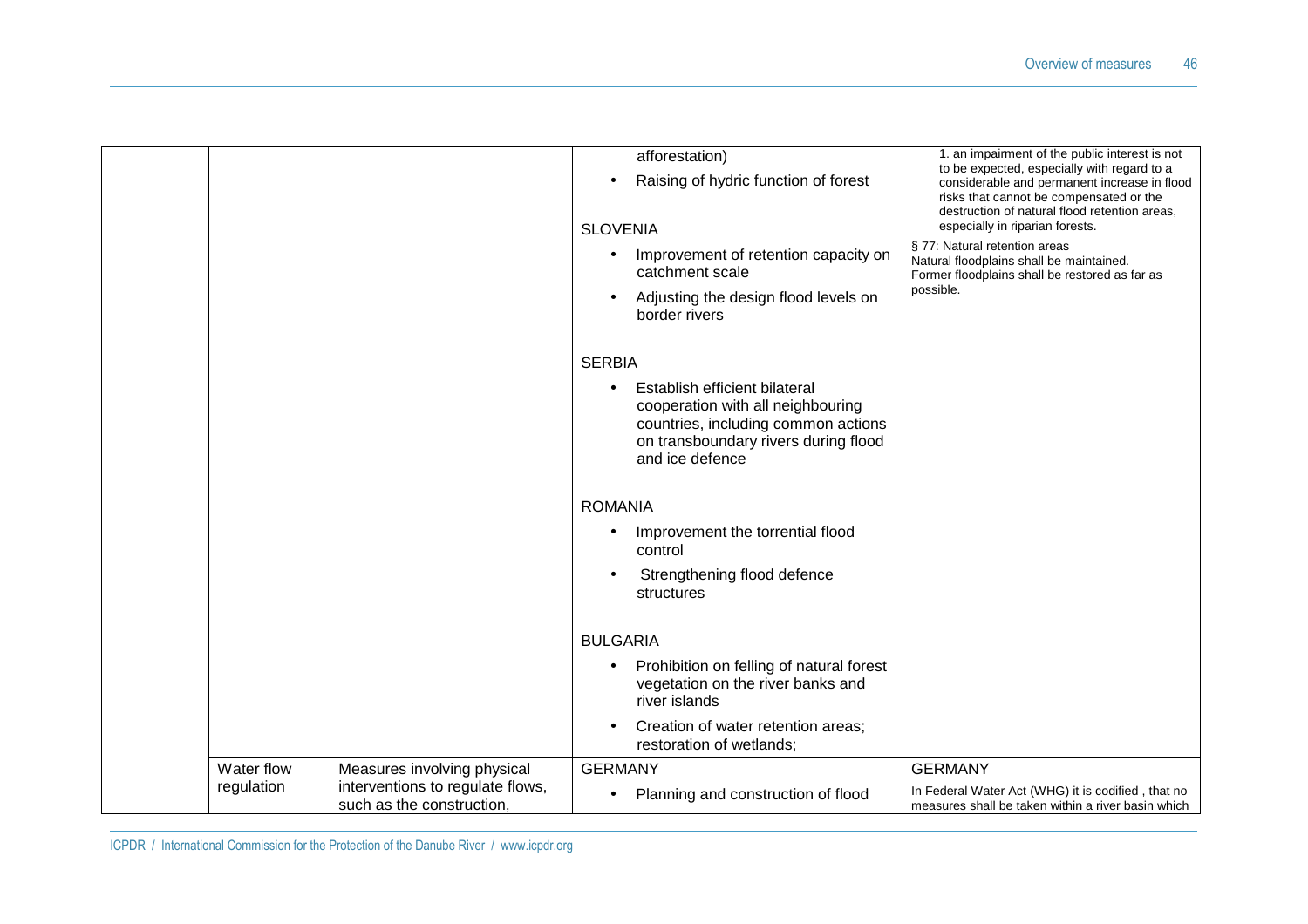| modification or removal of water<br>retaining structures (e.g., dams<br>or other on-line storage areas or<br>development of existing flow<br>regulation rules), and which<br>have a significant impact on the<br>hydrological regime. | retention systems<br>Operation, maintenance and<br>$\bullet$<br>reconstruction of flood defence<br>systems<br>Conceptions / studies / expertises<br>$\bullet$<br>Research and development projects<br>and best practice projects<br>Information and training<br>$\bullet$<br><b>AUSTRIA</b><br>Improvement of retention capacity on<br>catchment scale<br>Structural protection measures<br><b>CZECH REPUBLIC</b><br>Construction of dry reservoirs<br>Construction of water reservoirs<br><b>HUNGARY</b><br>Adjusting the design flood levels on<br>border rivers. | significantly increase the risk of flooding upstream<br>or downstream:<br>§ 68: see above<br>§ 75: Flood risk management plans<br>(4): Flood risk management plans shall not<br>include measures which, by their extent and<br>impact, significantly increase flood risks in<br>other countries |
|---------------------------------------------------------------------------------------------------------------------------------------------------------------------------------------------------------------------------------------|---------------------------------------------------------------------------------------------------------------------------------------------------------------------------------------------------------------------------------------------------------------------------------------------------------------------------------------------------------------------------------------------------------------------------------------------------------------------------------------------------------------------------------------------------------------------|-------------------------------------------------------------------------------------------------------------------------------------------------------------------------------------------------------------------------------------------------------------------------------------------------|
|                                                                                                                                                                                                                                       | <b>ROMANIA</b><br>Improving the management of flow                                                                                                                                                                                                                                                                                                                                                                                                                                                                                                                  |                                                                                                                                                                                                                                                                                                 |
|                                                                                                                                                                                                                                       | and water courses                                                                                                                                                                                                                                                                                                                                                                                                                                                                                                                                                   |                                                                                                                                                                                                                                                                                                 |
|                                                                                                                                                                                                                                       | Strengthening flood defence<br>structures                                                                                                                                                                                                                                                                                                                                                                                                                                                                                                                           |                                                                                                                                                                                                                                                                                                 |
|                                                                                                                                                                                                                                       | Resettlement, land acquisition and<br>$\bullet$<br>cultural changes                                                                                                                                                                                                                                                                                                                                                                                                                                                                                                 |                                                                                                                                                                                                                                                                                                 |
|                                                                                                                                                                                                                                       | Permits the use of land and building,<br>their control                                                                                                                                                                                                                                                                                                                                                                                                                                                                                                              |                                                                                                                                                                                                                                                                                                 |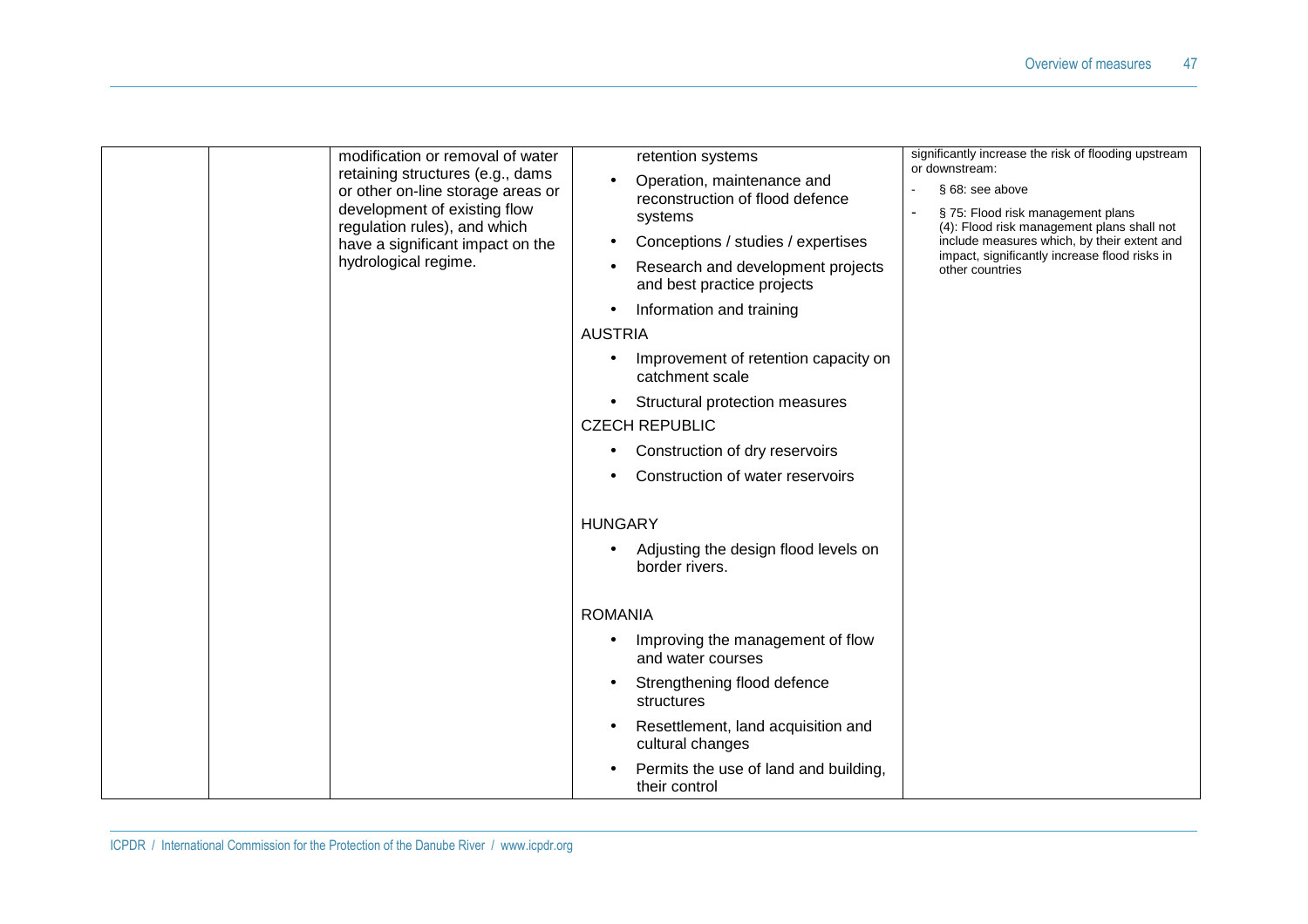|  | Channel,                           | Measures involving physical                                                                                                                                                                            | <b>GERMANY</b>                                                                                                             | <b>GERMANY</b>                                                                                                                                                                     |
|--|------------------------------------|--------------------------------------------------------------------------------------------------------------------------------------------------------------------------------------------------------|----------------------------------------------------------------------------------------------------------------------------|------------------------------------------------------------------------------------------------------------------------------------------------------------------------------------|
|  | Coastal and<br>Floodplain<br>Works | interventions in freshwater<br>channels, mountain streams,<br>estuaries, coastal waters and<br>flood-prone areas of land, such<br>as the construction, modification<br>or removal of structures or the | Dikes, dams, floodprotection walls,<br>dunes, beach ridges, mobile flood<br>defences                                       | In Federal Water Act (WHG) it is codified, that no<br>measures shall be taken within a river basin which<br>significantly increase the risk of flooding upstream<br>or downstream: |
|  |                                    |                                                                                                                                                                                                        | Maintenance measures of<br>$\bullet$<br>static/mobile flood defence systems                                                | § 67: see above<br>§ 68: see above                                                                                                                                                 |
|  |                                    | alteration of channels, sediment                                                                                                                                                                       | Conceptions / studies / expertises<br>$\bullet$                                                                            |                                                                                                                                                                                    |
|  |                                    | dynamics management, dykes,<br>etc.                                                                                                                                                                    | Research and development projects<br>and best practice projects                                                            |                                                                                                                                                                                    |
|  |                                    |                                                                                                                                                                                                        | Information and training                                                                                                   |                                                                                                                                                                                    |
|  |                                    |                                                                                                                                                                                                        | <b>AUSTRIA</b>                                                                                                             |                                                                                                                                                                                    |
|  |                                    |                                                                                                                                                                                                        | Development of concepts, plans,<br>projects, strategies on catchment<br>scale to improve the water and<br>sediment balance |                                                                                                                                                                                    |
|  |                                    |                                                                                                                                                                                                        | <b>CZECH REPUBLIC</b>                                                                                                      |                                                                                                                                                                                    |
|  |                                    |                                                                                                                                                                                                        | Relocation of river dikes (make more<br>space to rivers)                                                                   |                                                                                                                                                                                    |
|  |                                    |                                                                                                                                                                                                        | Construction of diversion and lateral<br>channels                                                                          |                                                                                                                                                                                    |
|  |                                    |                                                                                                                                                                                                        | <b>ROMANIA</b>                                                                                                             |                                                                                                                                                                                    |
|  |                                    |                                                                                                                                                                                                        | Improvement the torrential flood<br>control                                                                                |                                                                                                                                                                                    |
|  |                                    |                                                                                                                                                                                                        | Strengthening flood defence<br>structures                                                                                  |                                                                                                                                                                                    |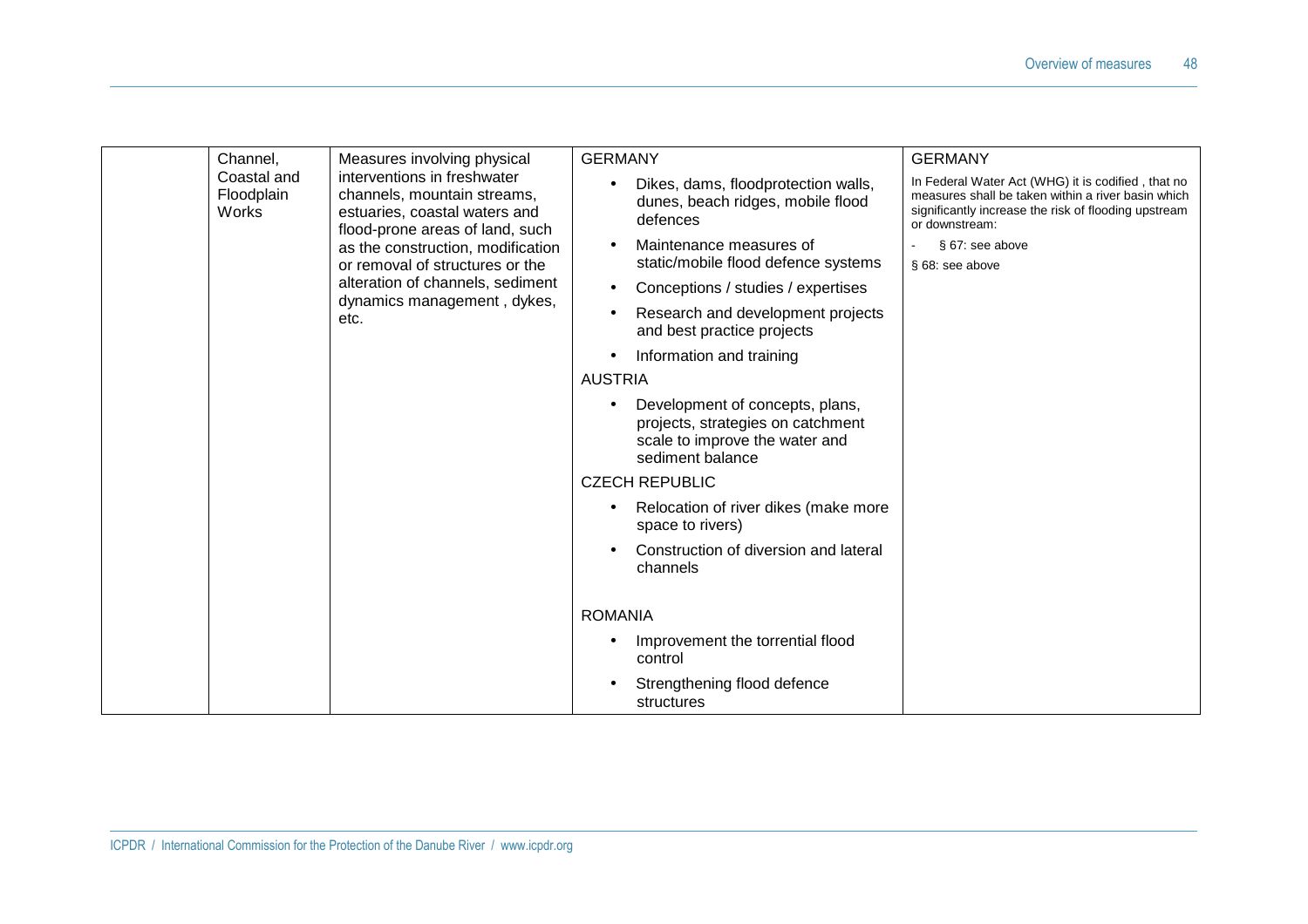|  | Surface Water       | Measures involving physical                                                                                                                                                                                                | <b>GERMANY</b>                                                                                                     | <b>GERMANY</b>                                                                                                                                                                     |
|--|---------------------|----------------------------------------------------------------------------------------------------------------------------------------------------------------------------------------------------------------------------|--------------------------------------------------------------------------------------------------------------------|------------------------------------------------------------------------------------------------------------------------------------------------------------------------------------|
|  | Management          | interventions to reduce surface<br>water flooding, typically, but not<br>exclusively, in an urban<br>environment, such as enhancing<br>artificial drainage capacities or<br>though sustainable drainage<br>systems (SuDS). | Keeping clear flood discharge cross-<br>$\bullet$<br>sections in settlement area and<br>wetlands                   | In Federal Water Act (WHG) it is codified, that no<br>measures shall be taken within a river basin which<br>significantly increase the risk of flooding upstream<br>or downstream: |
|  |                     |                                                                                                                                                                                                                            | Keeping clear flood discharge cross-<br>$\bullet$<br>sections by maintenance measures<br>and floodplain-management | § 77: see above                                                                                                                                                                    |
|  |                     |                                                                                                                                                                                                                            | Conceptions / studies / expertises<br>$\bullet$                                                                    |                                                                                                                                                                                    |
|  |                     |                                                                                                                                                                                                                            | Information and training                                                                                           |                                                                                                                                                                                    |
|  |                     |                                                                                                                                                                                                                            | <b>CZECH REPUBLIC</b>                                                                                              |                                                                                                                                                                                    |
|  |                     |                                                                                                                                                                                                                            | Infiltration structures to catch the<br>rainfall water                                                             |                                                                                                                                                                                    |
|  |                     |                                                                                                                                                                                                                            | <b>ROMANIA</b>                                                                                                     |                                                                                                                                                                                    |
|  |                     |                                                                                                                                                                                                                            | Strengthening flood defence<br>$\bullet$<br>structures                                                             |                                                                                                                                                                                    |
|  |                     |                                                                                                                                                                                                                            | Reducing the vulnerability to floods of<br>the transport infrastructure and the<br>technical and urban works       |                                                                                                                                                                                    |
|  | Other<br>Protection | Other measure to enhance<br>protection against flooding,<br>which may include flood defence<br>asset maintenance programmes<br>or policies                                                                                 | <b>GERMANY</b>                                                                                                     |                                                                                                                                                                                    |
|  |                     |                                                                                                                                                                                                                            | Other measures of protection<br>$\bullet$                                                                          |                                                                                                                                                                                    |
|  |                     |                                                                                                                                                                                                                            | Information and training<br>$\bullet$                                                                              |                                                                                                                                                                                    |
|  |                     |                                                                                                                                                                                                                            | <b>AUSTRIA</b>                                                                                                     |                                                                                                                                                                                    |
|  |                     |                                                                                                                                                                                                                            | Restoration of flood plains and<br>$\bullet$<br>sedimentation areas                                                |                                                                                                                                                                                    |
|  |                     |                                                                                                                                                                                                                            | Definition of operating instructions for<br>$\bullet$<br>flood prone and flood influencing<br>facilities           |                                                                                                                                                                                    |
|  |                     |                                                                                                                                                                                                                            | Improvement of retention capacity on<br>catchment scale                                                            |                                                                                                                                                                                    |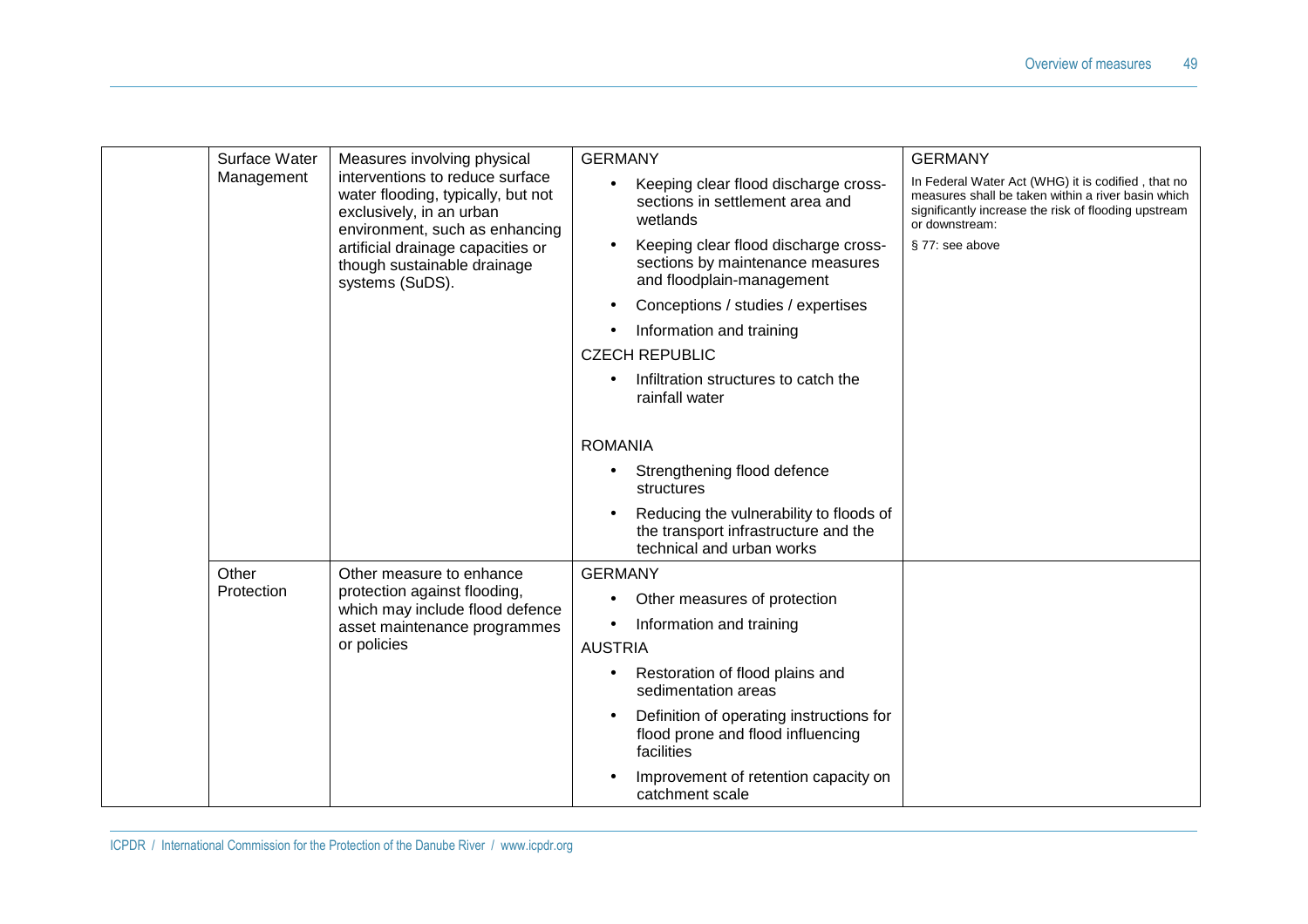|             |                                                            |                                                          | Structural protection measures<br>$\bullet$                                                                                |                                                                                                                                                                                                     |
|-------------|------------------------------------------------------------|----------------------------------------------------------|----------------------------------------------------------------------------------------------------------------------------|-----------------------------------------------------------------------------------------------------------------------------------------------------------------------------------------------------|
|             |                                                            |                                                          | Development of concepts, plans,<br>projects, strategies on catchment<br>scale to improve the water and<br>sediment balance |                                                                                                                                                                                                     |
|             |                                                            |                                                          | <b>HUNGARY</b>                                                                                                             |                                                                                                                                                                                                     |
|             |                                                            |                                                          | Trans boundary cooperation with the<br>neighbouring countries                                                              |                                                                                                                                                                                                     |
|             |                                                            |                                                          | Participation in international<br>cooperation I                                                                            |                                                                                                                                                                                                     |
|             |                                                            |                                                          | Participation in international projects,<br>researches                                                                     |                                                                                                                                                                                                     |
|             |                                                            |                                                          | Renewing the existing international<br>flood management contracts (e.g. ice<br>breaking)                                   |                                                                                                                                                                                                     |
|             |                                                            |                                                          | <b>ROMANIA</b>                                                                                                             |                                                                                                                                                                                                     |
|             |                                                            |                                                          | Reducing social vulnerability to<br>flooding                                                                               |                                                                                                                                                                                                     |
| Preparednes |                                                            |                                                          |                                                                                                                            |                                                                                                                                                                                                     |
| s           | Emergency                                                  | Measure to establish or enhance                          | <b>GERMANY</b>                                                                                                             | <b>GERMANY</b>                                                                                                                                                                                      |
|             | Event<br>Response<br>Planning /<br>Contingency<br>planning | flood event institutional<br>emergency response planning | Emergence event response planning<br>٠<br>Conceptions / studies / expertises                                               | In Federal Water Act (WHG) it is codified, that no<br>measures shall be taken within a river basin which<br>significantly increase the risk of flooding upstream<br>or downstream<br>§ 5: see above |
|             |                                                            |                                                          | Information and training                                                                                                   |                                                                                                                                                                                                     |
|             |                                                            |                                                          | <b>AUSTRIA</b>                                                                                                             |                                                                                                                                                                                                     |
|             |                                                            |                                                          | Compilation of emergency plans                                                                                             | <b>SLOVAKIA</b>                                                                                                                                                                                     |
|             |                                                            |                                                          | <b>CZECH REPUBLIC</b>                                                                                                      | In Slovak Act No. 7/2010 Coll. on Flood protection<br>in § 14 the process of providing information on                                                                                               |
|             |                                                            |                                                          | Construction and upgrade of rainfall<br>and gauging stations with data                                                     | hydrological situation on transnational rivers and<br>the process on providing international help are                                                                                               |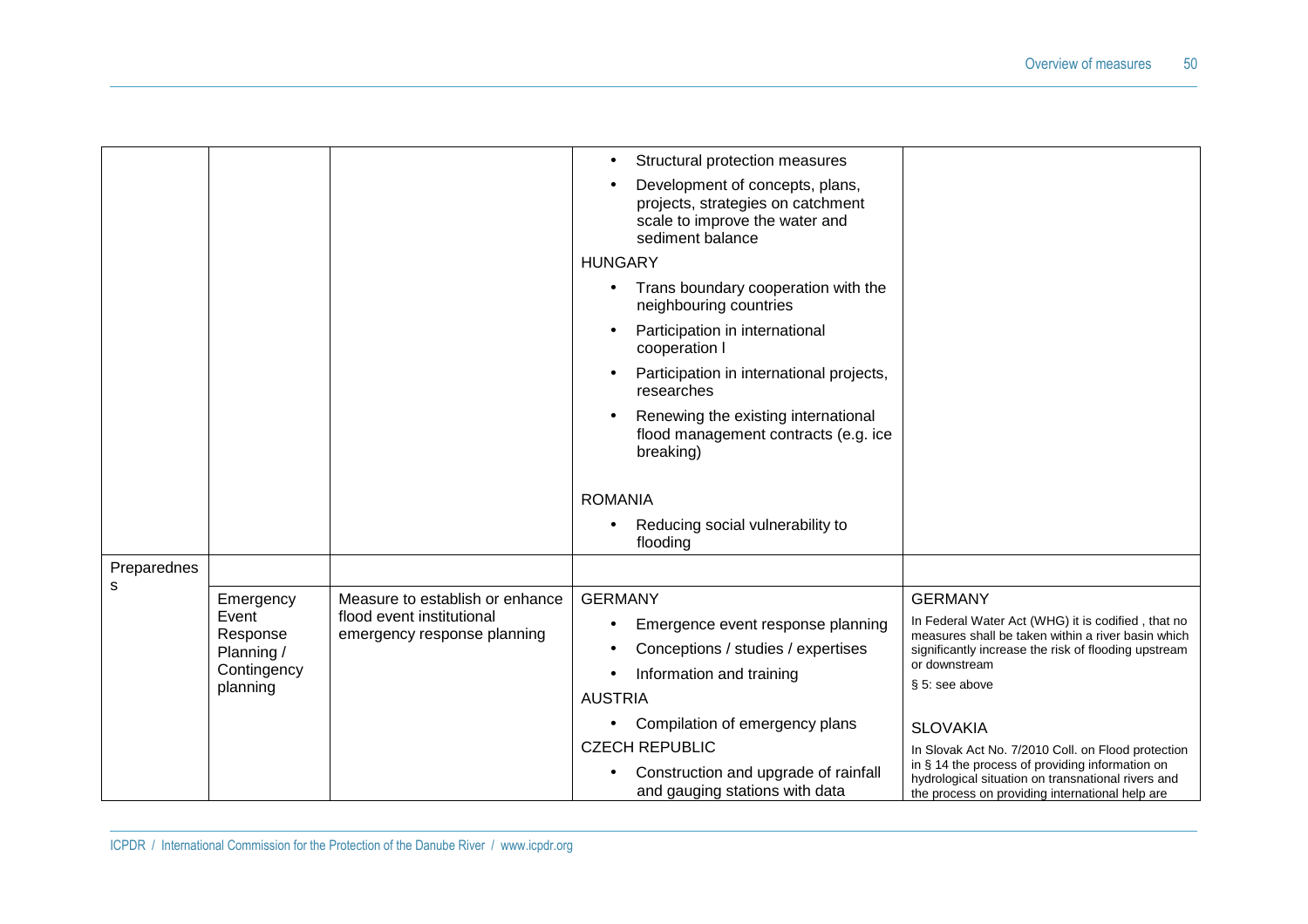|                                            |                                                                                             | transfer online                                                                                                                                                                                                                                                                                     | codified.                                                                                                                                                                                                                                 |
|--------------------------------------------|---------------------------------------------------------------------------------------------|-----------------------------------------------------------------------------------------------------------------------------------------------------------------------------------------------------------------------------------------------------------------------------------------------------|-------------------------------------------------------------------------------------------------------------------------------------------------------------------------------------------------------------------------------------------|
|                                            |                                                                                             | <b>SLOVAKIA</b><br>strengthening of operational<br>$\bullet$<br>cooperation among the emergency<br>response authorities in the<br>international Danube basin,<br>improvement of interoperability                                                                                                    |                                                                                                                                                                                                                                           |
|                                            |                                                                                             | <b>ROMANIA</b><br>Funding and compensation<br>International cooperation                                                                                                                                                                                                                             |                                                                                                                                                                                                                                           |
|                                            |                                                                                             | <b>BULGARIA</b><br>Establishment of a mechanism for<br>cooperation and coordination of<br>flood-related activities in border areas                                                                                                                                                                  |                                                                                                                                                                                                                                           |
| Public<br>Awareness<br>and<br>Preparedness | Measure to establish or enhance<br>the public awareness or<br>preparedness for flood events | <b>GERMANY</b><br>Awareness-raising, preparation for<br>emergency event<br>Conceptions / studies / expertises<br>Consulting services<br><b>AUSTRIA</b><br>Information of public in an<br>appropriate way<br>Improve participation<br><b>Educational activities</b><br>Implementation of monitoring, | <b>GERMANY</b><br>In Federal Water Act (WHG) it is codified, that no<br>measures shall be taken within a river basin which<br>significantly increase the risk of flooding upstream<br>or downstream:<br>§ 5: see above<br><b>SLOVAKIA</b> |
|                                            |                                                                                             | forecasting, warning systems                                                                                                                                                                                                                                                                        | In Slovak Act No. 7/2010 Coll. on Flood protection<br>in § 14 the process of providing information on                                                                                                                                     |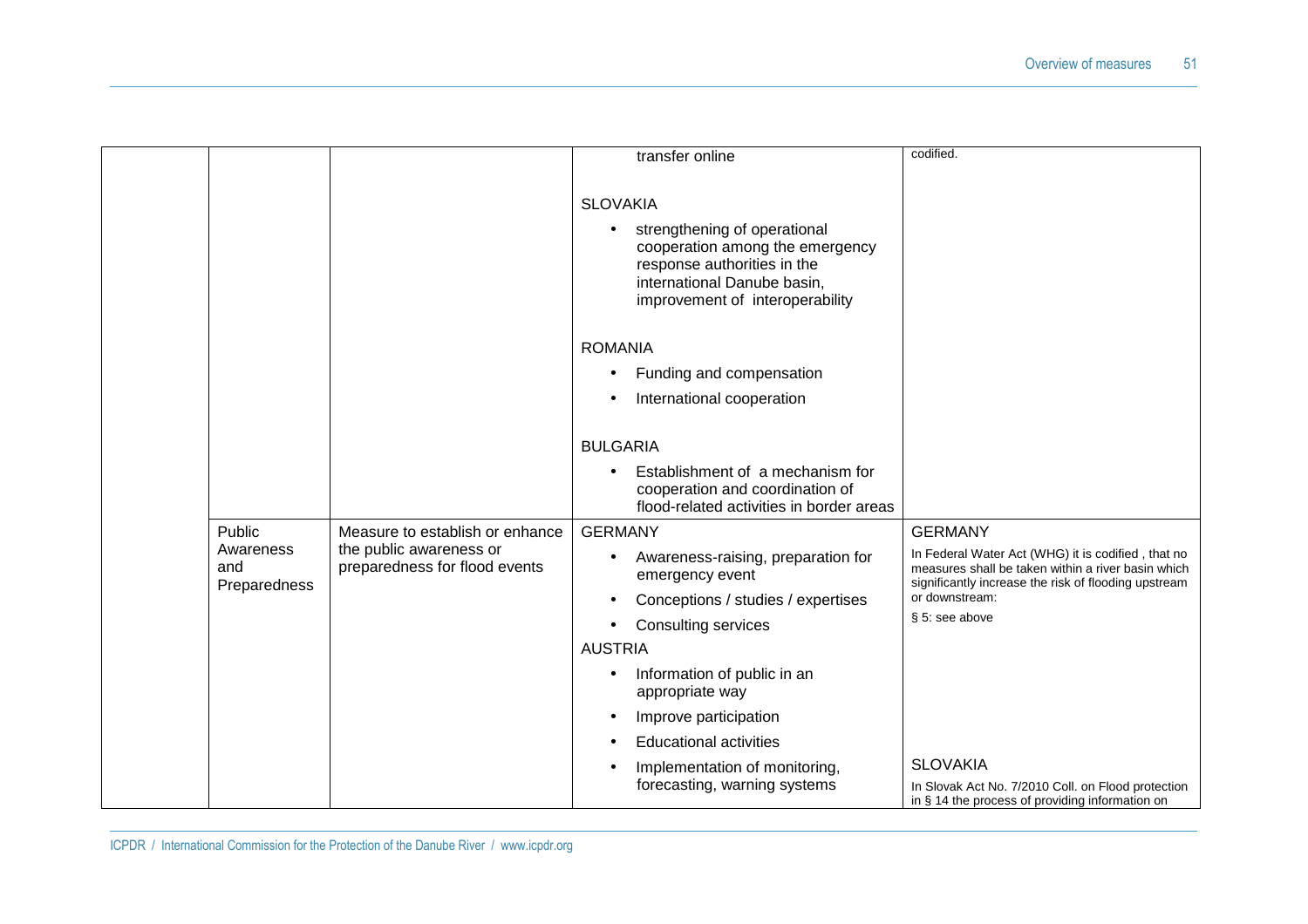|  | Compilation of emergency plans                                                                                                                                                       | hydrological situation on transnational rivers and<br>the process on providing international help are |
|--|--------------------------------------------------------------------------------------------------------------------------------------------------------------------------------------|-------------------------------------------------------------------------------------------------------|
|  | Ensure availability of facilities for<br>emergency                                                                                                                                   | codified.                                                                                             |
|  | <b>CZECH REPUBLIC</b>                                                                                                                                                                |                                                                                                       |
|  | Update of documentations of special<br>floods below water reservoirs                                                                                                                 |                                                                                                       |
|  | <b>SLOVAKIA</b>                                                                                                                                                                      |                                                                                                       |
|  | Information about flood event and<br>warning between neighbouring<br>countries based on bilateral<br>commissions.                                                                    |                                                                                                       |
|  | Using the outputs of EFAS - flood<br>$\bullet$<br>warning system among Danube's<br>countries                                                                                         |                                                                                                       |
|  | <b>ROMANIA</b>                                                                                                                                                                       |                                                                                                       |
|  | Consultation and training of the<br>$\bullet$<br>population, feedback and build the<br>collective resilience to flooding                                                             |                                                                                                       |
|  | <b>BULGARIA</b>                                                                                                                                                                      |                                                                                                       |
|  | Informing the people and local<br>$\bullet$<br>administrations downstream the river<br>as well as the neighbouring countries<br>about the hydrological conditions and<br>flood-event |                                                                                                       |
|  | <b>MOLDOVA</b>                                                                                                                                                                       |                                                                                                       |
|  | Informing people about the flood risks<br>through mass-media and local                                                                                                               |                                                                                                       |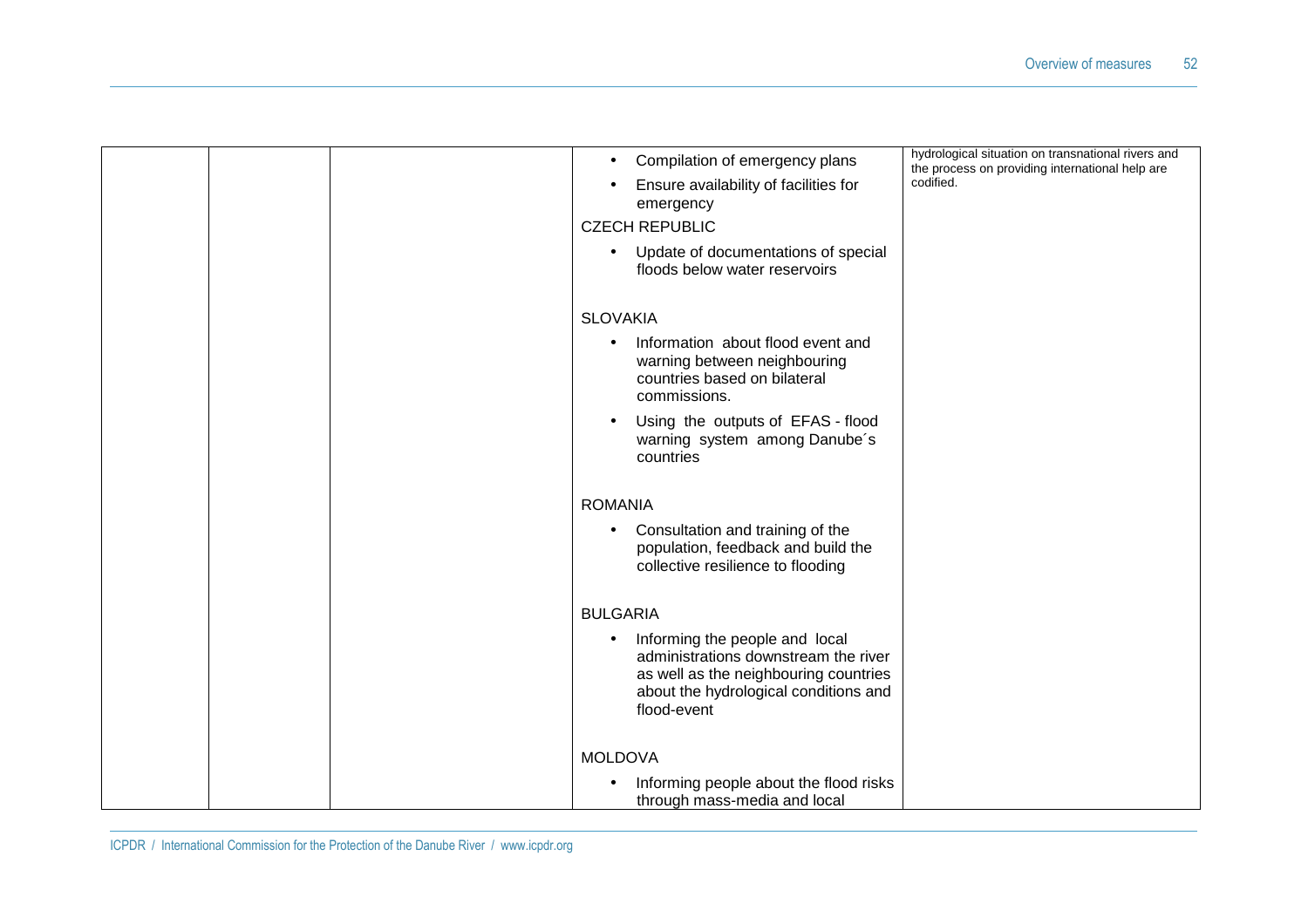|                        | Other<br>preparedness                  | Other measure to establish or<br>enhance preparedness for flood<br>events to reduce adverse<br>consequences                                                                                                                                                                                                                        | administration and placing warnings<br>on the state hydro-meteorological<br>Station web-site<br><b>GERMANY</b><br>Insurance, financial precautions<br><b>ROMANIA</b>                                                                                                                                                                                                                                                                                                                                                                                                                                                                                                                            |                                                                                                                                                                                                                        |
|------------------------|----------------------------------------|------------------------------------------------------------------------------------------------------------------------------------------------------------------------------------------------------------------------------------------------------------------------------------------------------------------------------------|-------------------------------------------------------------------------------------------------------------------------------------------------------------------------------------------------------------------------------------------------------------------------------------------------------------------------------------------------------------------------------------------------------------------------------------------------------------------------------------------------------------------------------------------------------------------------------------------------------------------------------------------------------------------------------------------------|------------------------------------------------------------------------------------------------------------------------------------------------------------------------------------------------------------------------|
| Recovery<br>and Review | Individual and<br>societal<br>recovery | Clean-up and restoration<br>activities (buildings,<br>infrastructure, etc)<br>Health and mental health<br>supporting actions, incl.<br>managing stress<br>Disaster financial assistance<br>(grants, tax), incl. disaster legal<br>assistance, disaster<br>unemployment assistance<br>Temporary or permanent<br>relocation<br>Other | Adequate Insurance policies<br><b>GERMANY</b><br>Assistance with post-flood repair,<br>restoration activities, aftercare<br>planning, elimination of<br>environmental damage<br>Conceptions / studies / expertises<br>$\bullet$<br><b>AUSTRIA</b><br>Emergency response<br>$\bullet$<br><b>CZECH REPUBLIC</b><br>Financial support of recovery of flood<br>damaged areas<br><b>ROMANIA</b><br>Institutional Arrangements and<br>appropriate connections<br>Legal provisions<br>Reducing the vulnerability to floods of<br>the transport infrastructure and the<br>technical and urban works<br>Permits for the use of land and<br>building, their control<br>Resettlement, land acquisition and | <b>GERMANY</b><br>In Federal Water Act (WHG) it is codified, that no<br>measures shall be taken within a river basin which<br>significantly increase the risk of flooding upstream<br>or downstream:<br>§ 5: see above |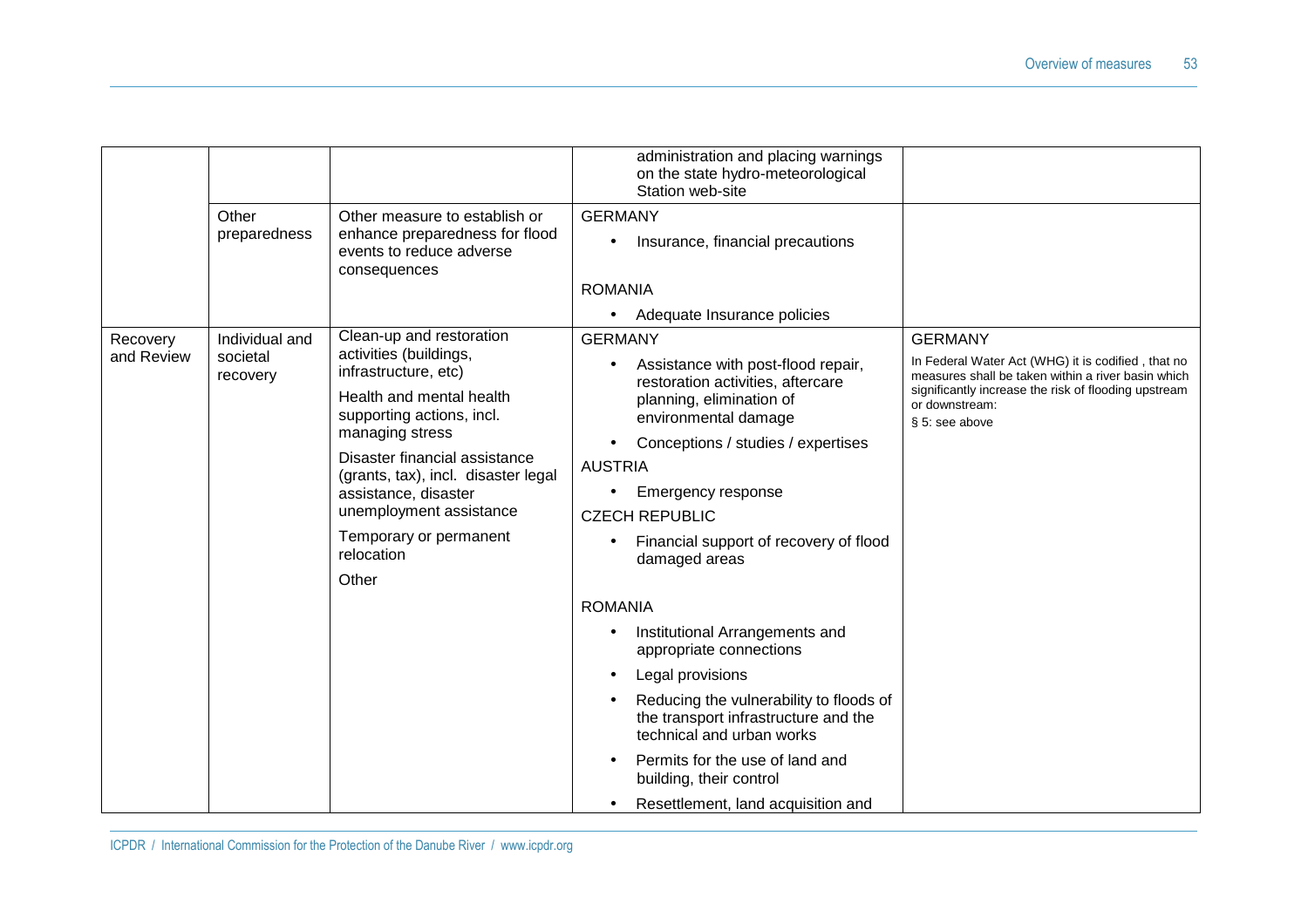|  |                           |                                                                                                                                                              | cultural changes                                                                                                         |  |
|--|---------------------------|--------------------------------------------------------------------------------------------------------------------------------------------------------------|--------------------------------------------------------------------------------------------------------------------------|--|
|  |                           |                                                                                                                                                              | <b>BULGARIA</b><br>Elimination of pollution during and<br>$\bullet$<br>immediately after the flood-accident              |  |
|  | Environmental<br>recovery | Clean-up and restoration<br>activities (with several sub-topics<br>as mould protection, well-water<br>safety and securing hazardous<br>materials containers) | <b>AUSTRIA</b><br>Evaluation and repair of damages<br>$\bullet$<br><b>ROMANIA</b>                                        |  |
|  |                           | Other                                                                                                                                                        | Reducing the vulnerability to floods of<br>$\bullet$<br>environmental infrastructure                                     |  |
|  | Other                     | Lessons learnt from flood events                                                                                                                             | <b>GERMANY</b>                                                                                                           |  |
|  | recovery and<br>review    | Insurance policies                                                                                                                                           | Other recovery and review<br>$\bullet$                                                                                   |  |
|  |                           | Other                                                                                                                                                        | Research and development projects<br>$\bullet$<br>and best practice projects                                             |  |
|  |                           |                                                                                                                                                              | <b>AUSTRIA</b>                                                                                                           |  |
|  |                           |                                                                                                                                                              | Documentation and analysis<br>$\bullet$                                                                                  |  |
|  |                           |                                                                                                                                                              | <b>CZECH REPUBLIC</b>                                                                                                    |  |
|  |                           |                                                                                                                                                              | Lessons learnt from past flood events<br>$\bullet$<br>and application of findings                                        |  |
|  |                           |                                                                                                                                                              | <b>ROMANIA</b>                                                                                                           |  |
|  |                           |                                                                                                                                                              | Implementation of a clear and<br>$\bullet$<br>consistent national policies for flood<br>risk management                  |  |
|  |                           |                                                                                                                                                              | Consultation and training of the<br>$\bullet$<br>population, feedback and build the<br>collective resilience to flooding |  |
|  |                           |                                                                                                                                                              | Legal provisions<br>$\bullet$                                                                                            |  |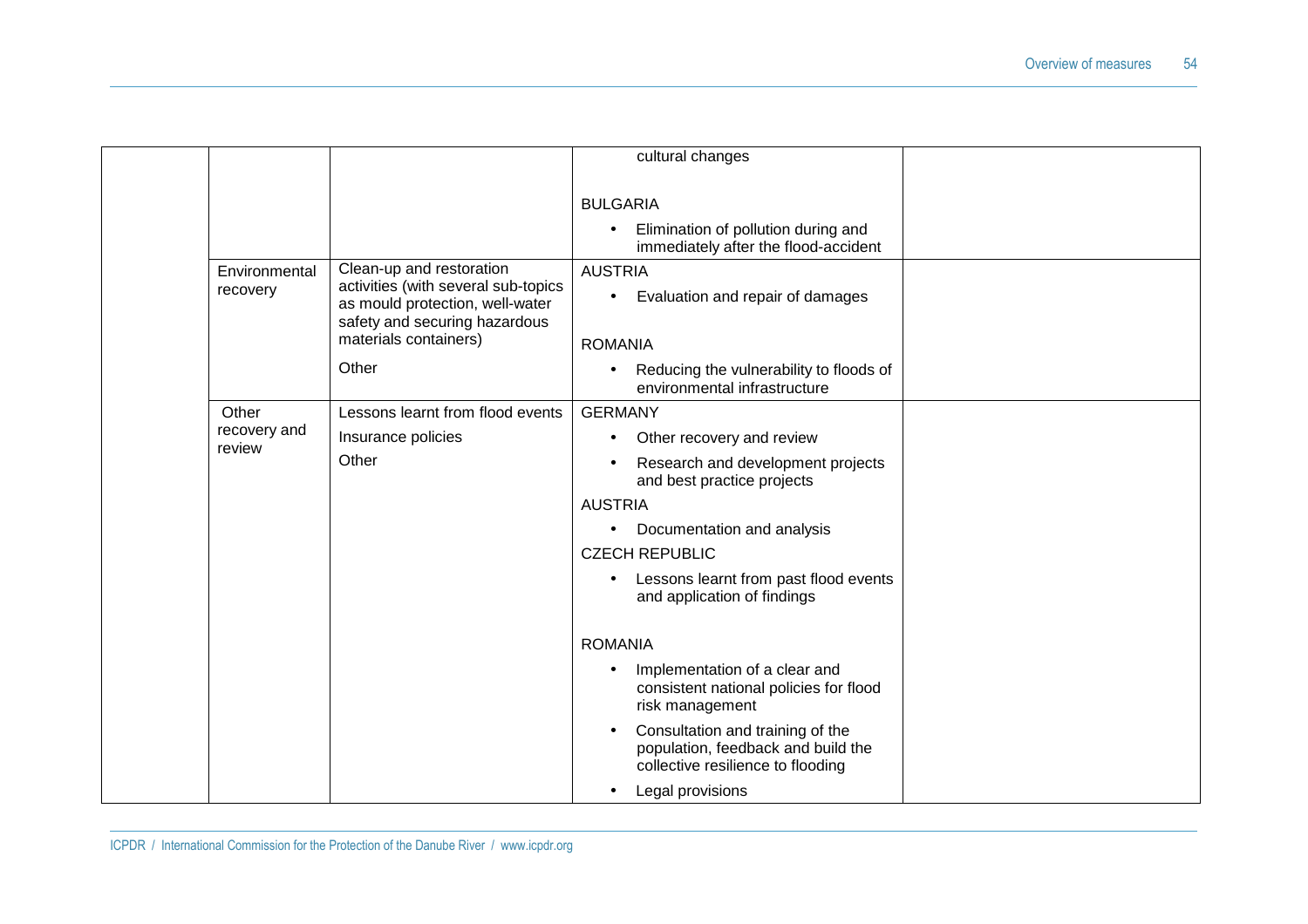|       |  | <b>BULGARIA</b><br>Transboundary exchange of<br>$\bullet$<br>experience and data about flood-<br>events, incl."lessons learnt" |
|-------|--|--------------------------------------------------------------------------------------------------------------------------------|
| Other |  | <b>GERMANY</b>                                                                                                                 |
|       |  | Other measures                                                                                                                 |
|       |  | Financial aid program                                                                                                          |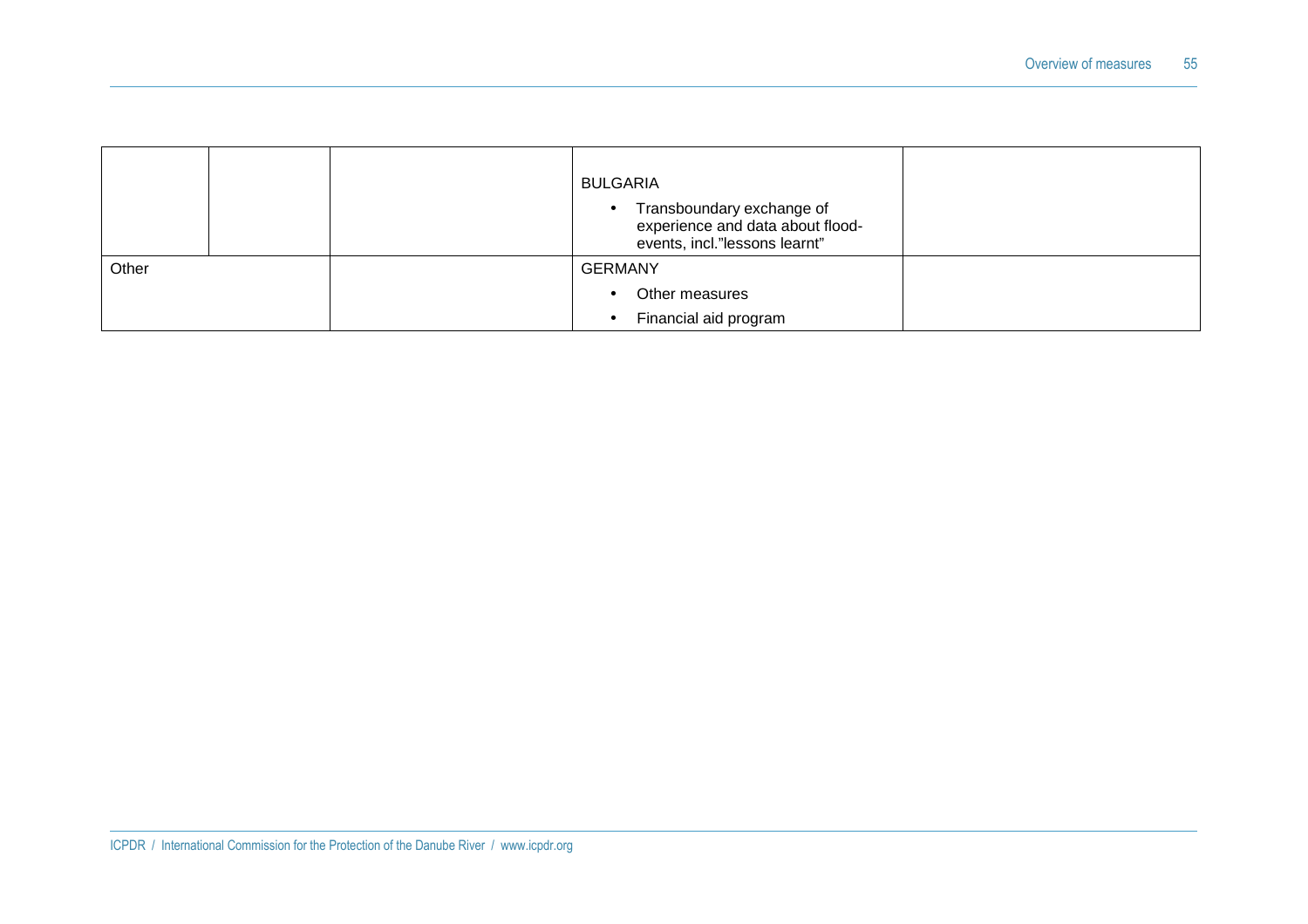### **7 List of transboundary projects supporting DFRMP**

The projects or project proposals/ideas presented here were developed by the ICPDR and/or EUSDR PA5 and they shall i.a.:

- Reflect the objectives and priorities set in this Danube Flood Risk Management Plan;
- Have a transboundary character;
- Help to implement the needs listed *i.a.* in this Annex.

There is no ranking or prioritization of these projects, they are all considered as supportive to the implementation of the Danube Flood Risk Management Plan.

#### **7.1 Danube Sediment Project**

One of the main goals of the proposed project is to establish for the first time a Danube river basin sediment budget, identify reaches with surplus and deficit, river bed aggradation and degradation, sediment-related problems in flood risk management, drinking water production, hydropower generation, navigation, water quality and ecology, as well as gain knowledge and better understanding of sediment transport and morphodynamic processes in the Danube River.

The specific aims of the Danube Sediment Project are the following:

- Collect existing sediment data and analyse their quality
- Perform limited sediment transport monitoring at short but important reaches with significant data gaps
- Perform limited sediment transport monitoring and modelling in Pilot Reaches
- Identify the sediment quantity related issues at different space and time scale
- Identify reaches with sediment deficits and surplus and quantify the trends
- Quantify the role of major tributaries in the sediment transport of Danube River
- Develop a sediment balance for the whole Danube River and the input of major tributaries
- Discuss with stakeholders the sediment management problems and options associated with sediment transport
- Summarize and evaluate existing sediment management options
- Risk analysis related to sediment quantity
- Improve the knowledge on sediment transport mechanisms in Danube River
- Prepare a Danube Sediment Management Concept
- Policy recommendations

#### **7.2 Danube Floodplain project**

Overall objective of the proposed project is to reduce the flood risk through floodplain restoration along the Danube and other DRB rivers

The specific objectives include the following: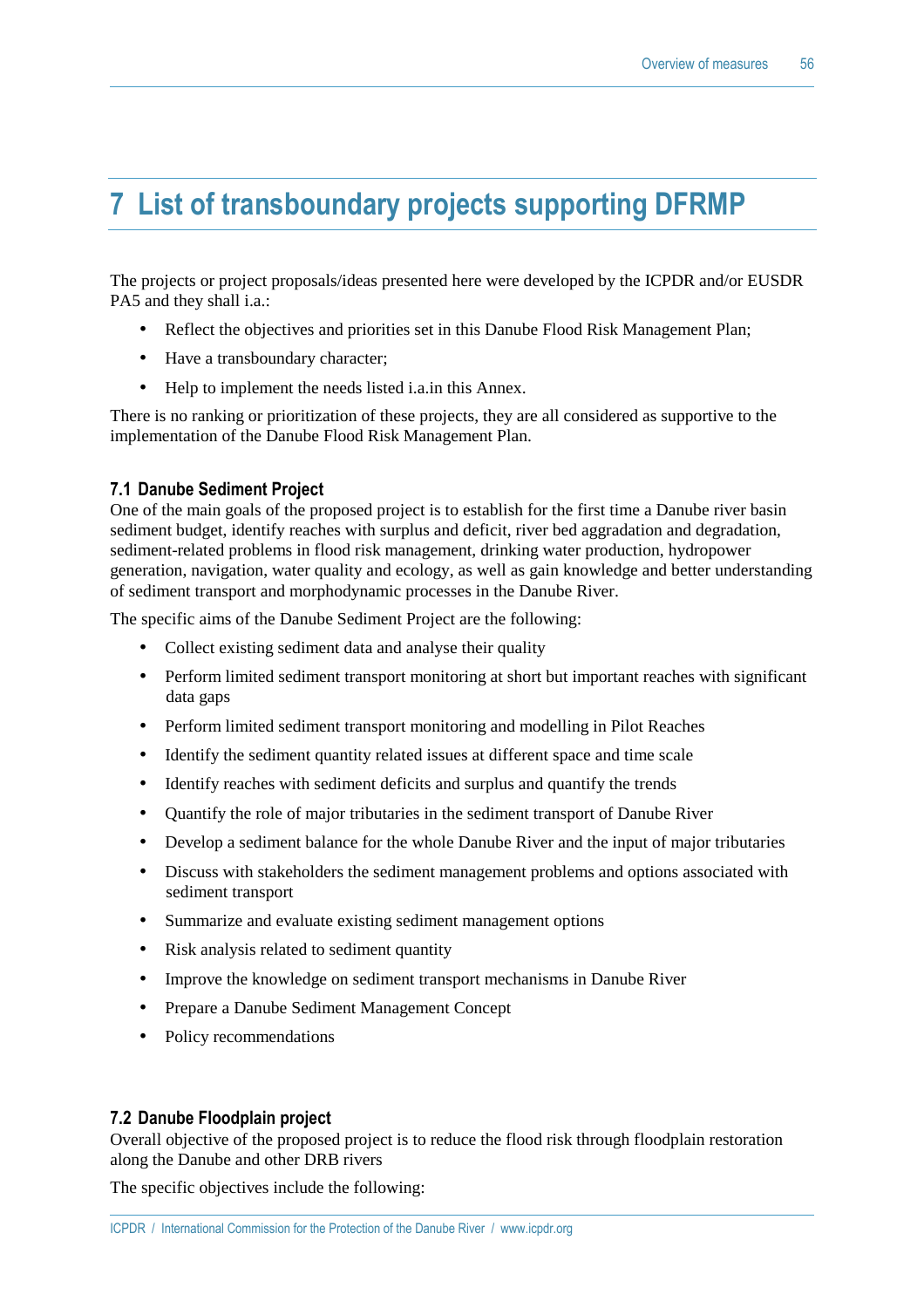- to develop a common approach on restoring the water storage capacity of floodplains, from upstream to downstream sections;
- to develop best practice on using 'green infrastructure' for sustainable flood risk management in the Danube River Basin;
- to contribute to the more effective implementation of the EU WFD and Floods Directive with their Programmes of Measures;
- integrating the requirements and opportunities related to other EU policies, notably the Nature Directives, Biodiversity and Climate policy, and of the 2020 Strategy;
- to foster cooperation among Danube Basin countries in using restored floodplains for flood management;
- to demonstrate the feasibility of integrated flood management, including a combination of classical and "green infrastructure" in selected floodplain areas;
- to stimulate stakeholder involvement and cooperation in floodplain restoration / flood management planning and implementation.

The Danube Floodplain project should also include the project module "FORest TRaining in thE Danube floodplain":

- Based on existing land use data, discretization of important sections of the floodplain that are covered with forests, which are main conveyance lines and obstructed by the vegetation
- 2D modelling of the areas, development of the good modelling practices by pilot areas
- Initiative for long term maintenance of the forest to support the flood propagation

#### **7.3 "DANICE" project**

DANube river basin ICE conveyance investigation and icy flood management shall focus on:

- Report of recorded ice floods / events in the Danube basin
- Creating a database of registered ice observations and GIS-based map summary in the Danube basin
- Hydrologic and hydraulic investigation on the ice observation, conveyance and forecasting
- Discretization of stretches (Danube and tributaries), structures and certain sections that are frequently exposed to "freezing hazard"
- Listing monitoring stations, well placed observation points, webcams etc. that are suitable for tracing ice conveyance and ice coverage development along the river and its tributaries
- Definition of efficient observation methodology of floating ice plate conveyance on the Danube (e.g. satellite images), suggestions of monitoring development
- Setup of an online international tracking site for ice transport,
- Identification of 1D and 2D modelling capabilities of ice conveyance calculations, listing and evaluation of tools' capabilities
- Evaluation of different measures to open ice barriers or avoid their development,
- Measures and pilot areas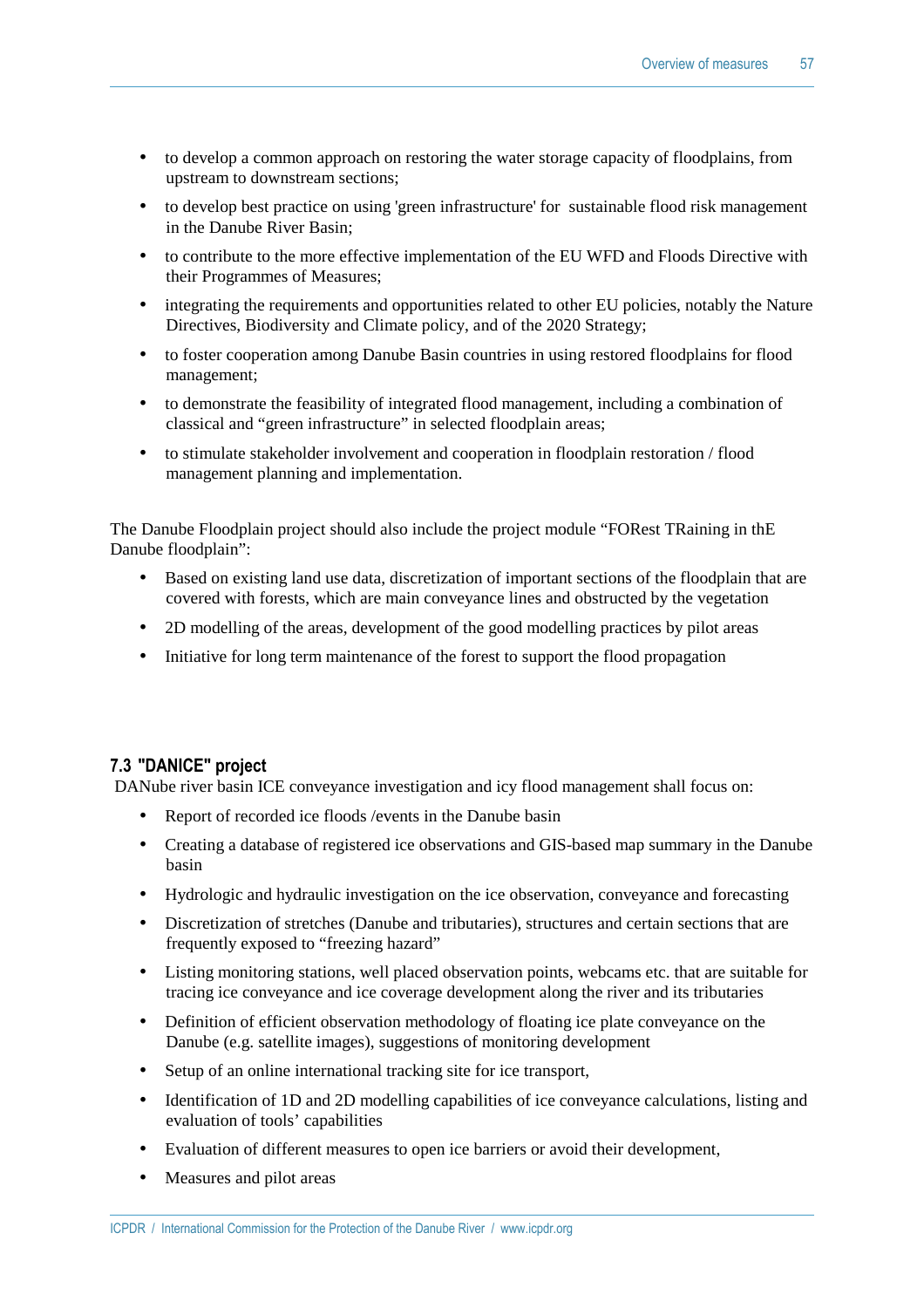- Summarizing the ice breaker fleet in the Danube basin (synergies could be noticed with Newada and Newada Duo project, FAIRway), evaluation of international agreements
- Definition of good practices to avoid ice jams

#### **7.4 "LAREDAR" project**

Hazard and risk mapping, risk management planning of the LAkes and REservoirs in the DAnube River basin shall focus on:

- Inventory of potential flood-problematic lakes and reservoirs (L&R), realization of problems, GIS database and bed geometry data with supplying rivers (sub-catchments)
- Hydrologic assessment of the events that cause inundation around the lake or failure of defense system
- Hazard and risk mapping of the L&R, risk management strategies for L&R
- International consequences and conditions in the operation, good practice or agreements for the future

#### **7.5 Coca-Cola - WWF "Partnership for a living Danube"**

The Coca-Cola Company (TCCC) and WWF are working in a seven year partnership to restore vital wetlands and floodplains along the River Danube and its tributaries. The project aims to restore 53 km<sup>2</sup> of wetland habitat in the Danube region by 2020. The ICPDR is observer in the Steering Group of the partnership.

The partnership will reconnect former floodplains to the river system by opening dikes and dams, as well as retaining water on the floodplains by working closely with relevant local authorities and stakeholders. At the same time, a regional movement is planned to be created for wetland conservation and restoration, as well as good water stewardship.

The plan is to restore wetlands in Hungary, Croatia, Serbia, Romania and Bulgaria, as well as a project in Austria. Over the restoration period, measures such as removing dikes and dams to reconnect former floodplains and improve flooding capacity, reconstructing the wetland habitats of six threatened and endangered species and building a fish pass will be executed.

The partnership was introduced to the ICPDR and officially launched in the frame of the  $12<sup>th</sup>$  Standing Working Group Meeting in June 2014.

#### **7.6 Improvement of flood forecasting**

Implementation step I: Inventory on the available data, information and exchange mechanism, designation of data needs by the national flood forecasting institutions and transnational instruments. Possible solutions is to create and operate national, bilateral, multilateral data exchange platforms for the national forecasting services of the Danube Region to provide them with the necessary data/information to improve their flood forecasting capabilities, taking into account the existing mechanisms and systems.

Implementation step II: Launch a research programme to improve the flood forecasting models by: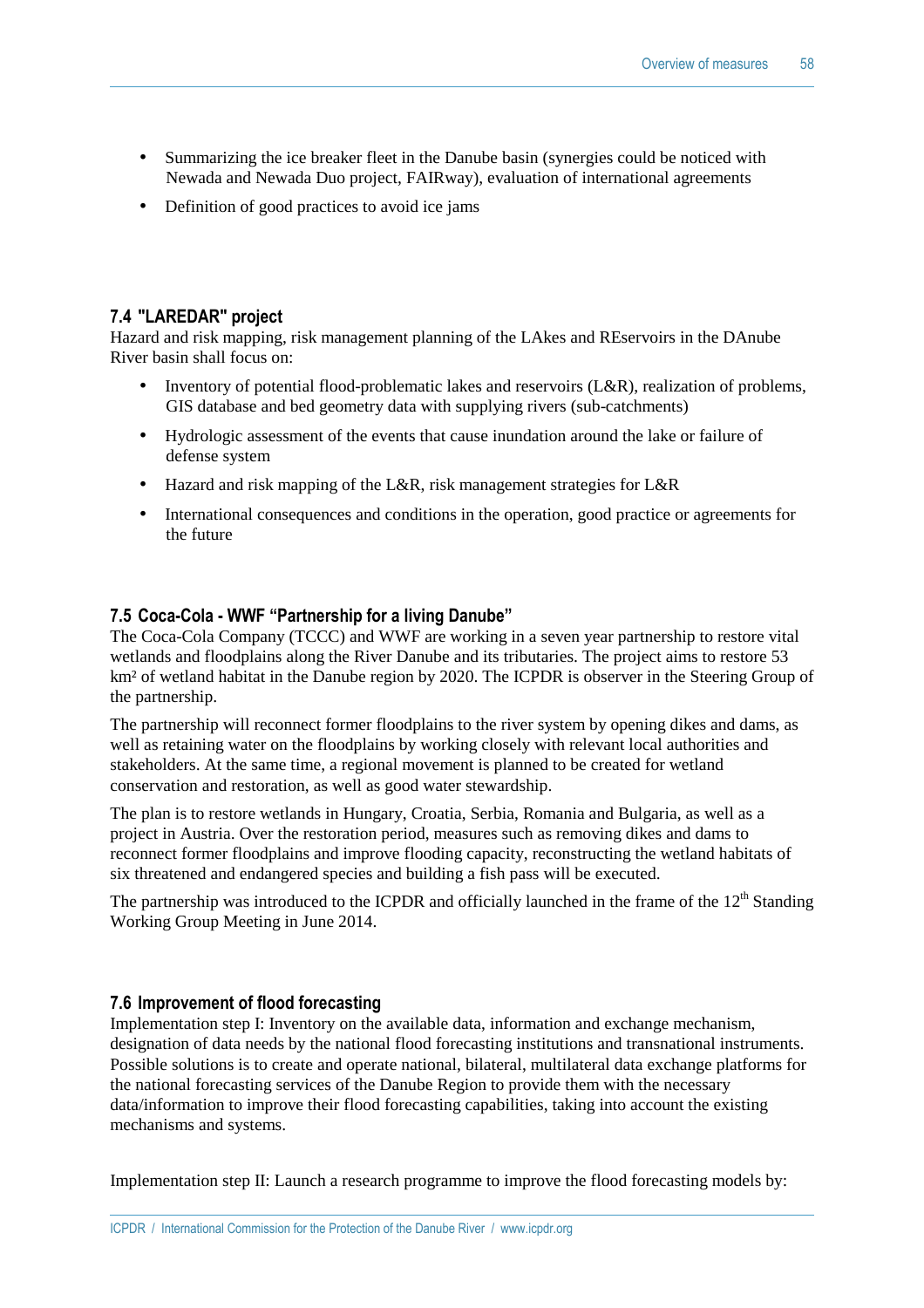- Comparing the efficiency, accuracy, lead time etc. of the existing national, regional and Danube basin wide models
- Exchanging information on the national and trans-national Danube Basin forecasting models for better understanding of their outputs
- Further developing the national models or developing international models (like the Dráva-Mura forecasting model or the European Flood Awareness System)
- sharing models and/or methods

#### **7.7 Information exchange on the operation of hydraulic structures**

Flood forecasting and flood management need real time information and data on the operation of flow control structures. Pre-emptying the reservoirs of holding back water to fill up the reservoirs influence the precision of the flood forecasting and can endanger the flood management of the downstream stretches.

Implementation steps: The goal is to agree with the Danube countries and the operators of flow control structure to make their operational rules and real time data available for the national flood forecasting institutes and for the flood management organisations.

Elements of the cooperation have to:

- Identify relevant structures
- Make the real-time operational parameters available to forecasters,
- Make the operational rules (operational manuals) of the flow control structures available for flood forecasters and flood managers,
- Establish procedures and ICT infrastructure to warn flood forecasters when the pre-emptying or filling up of the reservoirs start (e.g. changes in discharge),
- Develop cooperation among the operators and flood managers to ensure that flood protection has got priority in the operation of flow control structures in peak periods (e.g. flood managers shall have the possibility to ask the operators to change the operational state if flood situation requires it),
- Prepare a unilateral framework agreement based on previous steps for the Danube Basin.

#### **7.8 Coordination of operative flood management plans**

Coordination in operative flood management is increasingly important with more floods affecting multiple countries and exceeding peak historical levels in the last years.

Implementation steps: Coordinate the operative flood management and civil protection plans (evacuation plans and procedures, safeguarding people, goods, emergency rescue plans, etc.) considering the benefits of the civil protection mechanisms for the shared flood basins or stretches of common interest to better use the available resources.